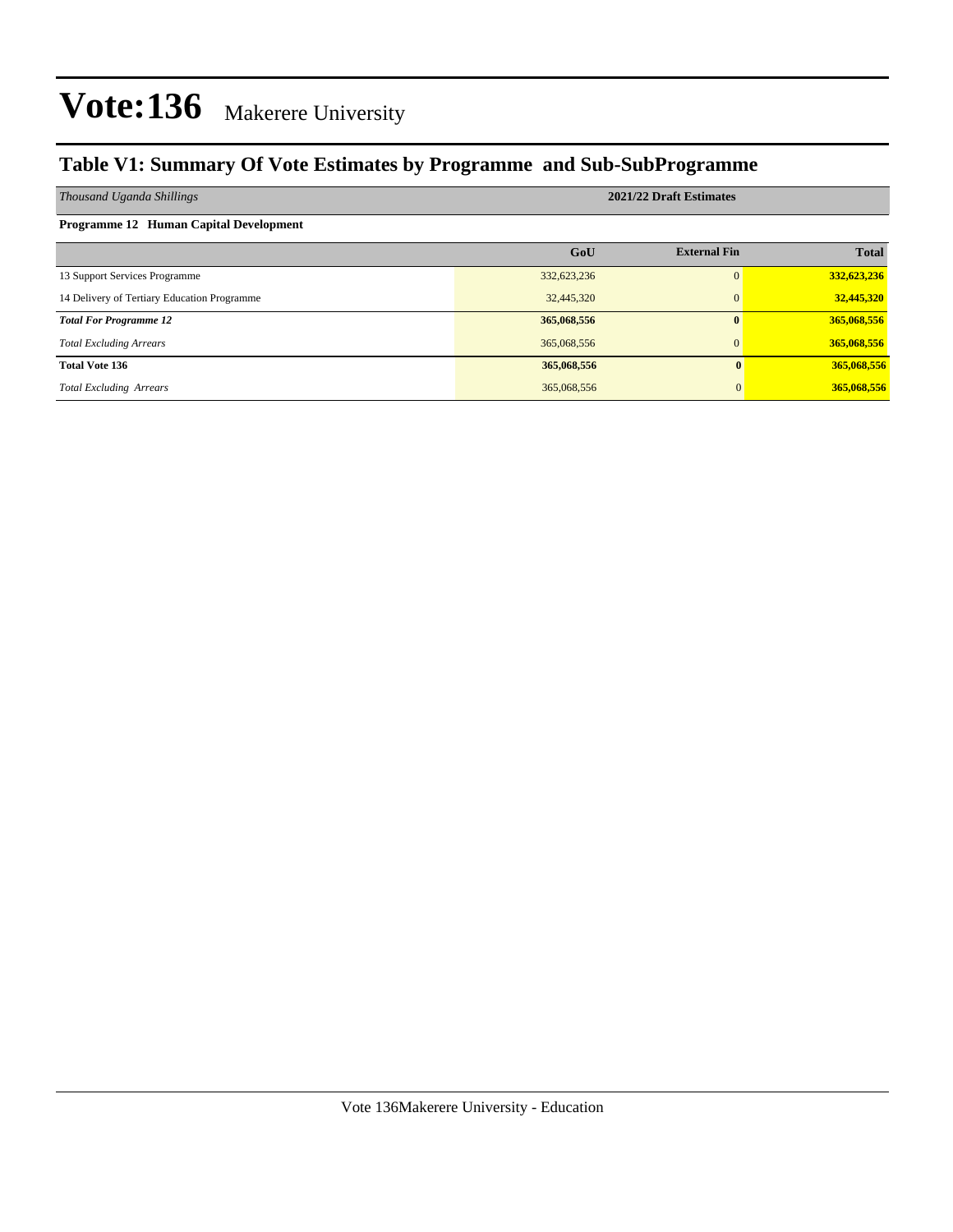#### **Table V2: Summary Of Vote Estimates by Sub-SubProgramme,Department and Project**

| Thousand Uganda Shillings                                               |                  | 2020/21 Approved Budget |                  |              | 2021/22 Draft Estimates |                               |              |  |
|-------------------------------------------------------------------------|------------------|-------------------------|------------------|--------------|-------------------------|-------------------------------|--------------|--|
| <b>Sub-SubProgramme 13 Support Services Programme</b>                   |                  |                         |                  |              |                         |                               |              |  |
| <b>Recurrent Budget Estimates</b>                                       | <b>Wage</b>      | <b>Non-Wage</b>         | <b>AIA</b>       | <b>Total</b> | <b>Wage</b>             | <b>Non-Wage</b>               | <b>Total</b> |  |
| 01 Central Administration                                               | 206,600,125      | 110,492,717             | $\mathbf{0}$     | 317,092,842  | 206,600,125             | 109,306,901                   | 315,907,026  |  |
| <b>Total Recurrent Budget Estimates for Sub-</b><br><b>SubProgramme</b> | 206,600,125      | 110,492,717             | $\bf{0}$         | 317,092,842  | 206,600,125             | 109,306,901                   | 315,907,026  |  |
| <b>Development Budget Estimates</b>                                     | <b>GoU Dev't</b> | <b>External Fin</b>     | <b>AIA</b>       | <b>Total</b> |                         | <b>GoU Dev't External Fin</b> | <b>Total</b> |  |
| 1603 Retooling of Makerere University                                   | 15,922,854       | $\mathbf{0}$            | $\mathbf{0}$     | 15,922,854   | 16,716,210              | $\overline{0}$                | 16,716,210   |  |
| <b>Total Development Budget Estimates for Sub-</b><br>SubProgramme      | 15,922,854       | 0                       | 0                | 15,922,854   | 16,716,210              | $\mathbf{0}$                  | 16,716,210   |  |
|                                                                         | GoU              | <b>External Fin</b>     | <b>AIA</b>       | <b>Total</b> | GoU                     | <b>External Fin</b>           | <b>Total</b> |  |
| <b>Total For Sub-SubProgramme 13</b>                                    | 333,015,696      | 0                       | 0                | 333,015,696  | 332,623,236             | $\bf{0}$                      | 332,623,236  |  |
| <b>Total Excluding Arrears</b>                                          | 332,348,556      | $\mathbf{0}$            | $\mathbf{0}$     | 332,348,556  | 332,623,236             | $\Omega$                      | 332,623,236  |  |
| <b>Sub-SubProgramme 14 Delivery of Tertiary Education Programme</b>     |                  |                         |                  |              |                         |                               |              |  |
| <b>Recurrent Budget Estimates</b>                                       | <b>Wage</b>      | Non-Wage                | <b>AIA</b>       | <b>Total</b> | <b>Wage</b>             | <b>Non-Wage</b>               | <b>Total</b> |  |
| 02 College of Natural Sciences                                          | $\mathbf{0}$     | 1,927,970               | $\boldsymbol{0}$ | 1,927,970    | $\mathbf{0}$            | 2,617,143                     | 2,617,143    |  |
| 03 College of Health Sciences                                           | $\mathbf{0}$     | 4,970,890               | $\mathbf{0}$     | 4,970,890    | $\mathbf{0}$            | 5,033,614                     | 5,033,614    |  |
| 04 College of Business and Management Sciences                          | $\mathbf{0}$     | 4,323,200               | $\mathbf{0}$     | 4,323,200    | $\overline{0}$          | 4,521,878                     | 4,521,878    |  |
| 05 College of Computing and Information Sciences                        | $\mathbf{0}$     | 3,123,776               | $\mathbf{0}$     | 3,123,776    | $\mathbf{0}$            | 3,221,943                     | 3,221,943    |  |

| <b>Total Excluding Arrears</b>                                                | 363,068,556      | 0                   | $\mathbf{0}$   | 363,068,556  | 365,068,556  | $\overline{0}$      | 365,068,556  |
|-------------------------------------------------------------------------------|------------------|---------------------|----------------|--------------|--------------|---------------------|--------------|
| <b>Total Vote 136</b>                                                         | 363,735,696      | $\bf{0}$            | $\bf{0}$       | 363,735,696  | 365,068,556  |                     | 365,068,556  |
| <b>Total Excluding Arrears</b>                                                | 30,720,000       | $\mathbf{0}$        | $\overline{0}$ | 30,720,000   | 32,445,320   | $\overline{0}$      | 32,445,320   |
| <b>Total For Sub-SubProgramme 14</b>                                          | 30,720,000       | $\bf{0}$            | $\bf{0}$       | 30,720,000   | 32,445,320   | $\bf{0}$            | 32,445,320   |
|                                                                               | GoU              | <b>External Fin</b> | <b>AIA</b>     | <b>Total</b> | GoU          | <b>External Fin</b> | <b>Total</b> |
| <b>Total Recurrent Budget Estimates for Sub-</b><br><b>SubProgramme</b>       | $\bf{0}$         | 30,720,000          | $\bf{0}$       | 30,720,000   | $\bf{0}$     | 32,445,320          | 32,445,320   |
| 12 Jinja Campus                                                               | $\mathbf{0}$     | 841,446             | $\overline{0}$ | 841,446      | $\mathbf{0}$ | 868,388             | 868,388      |
| 11 School of Law                                                              | $\boldsymbol{0}$ | 1,111,970           | 0              | 1,111,970    | $\mathbf{0}$ | 1,534,436           | 1,534,436    |
| 10 College of Veterinary Medicine, Animal resources and<br><b>Biosecurity</b> | $\mathbf{0}$     | 1,493,775           | 0              | 1,493,775    | $\mathbf{0}$ | 1,665,053           | 1,665,053    |
| 09 College of Education and External Studies                                  | $\mathbf{0}$     | 3,617,469           | 0              | 3,617,469    | $\mathbf{0}$ | 3,659,344           | 3,659,344    |
| 08 College of Agricultural and Environmental Sciences                         | $\mathbf{0}$     | 2,415,138           | $\mathbf{0}$   | 2,415,138    | $\mathbf{0}$ | 2,200,827           | 2,200,827    |
| 07 College of Humanities and Social Sciences                                  | $\mathbf{0}$     | 3,835,742           | $\overline{0}$ | 3,835,742    | $\mathbf{0}$ | 4,000,420           | 4,000,420    |
| 06 College of Engineering, Design Art and Technology                          | $\bf{0}$         | 3,058,624           | $\overline{0}$ | 3,058,624    | $\mathbf{0}$ | 3,122,272           | 3,122,272    |
| 05 College of Computing and Information Sciences                              | $\mathbf{0}$     | 3,123,776           | $\mathbf{0}$   | 3,123,776    | $\mathbf{0}$ | 3,221,943           | 3,221,943    |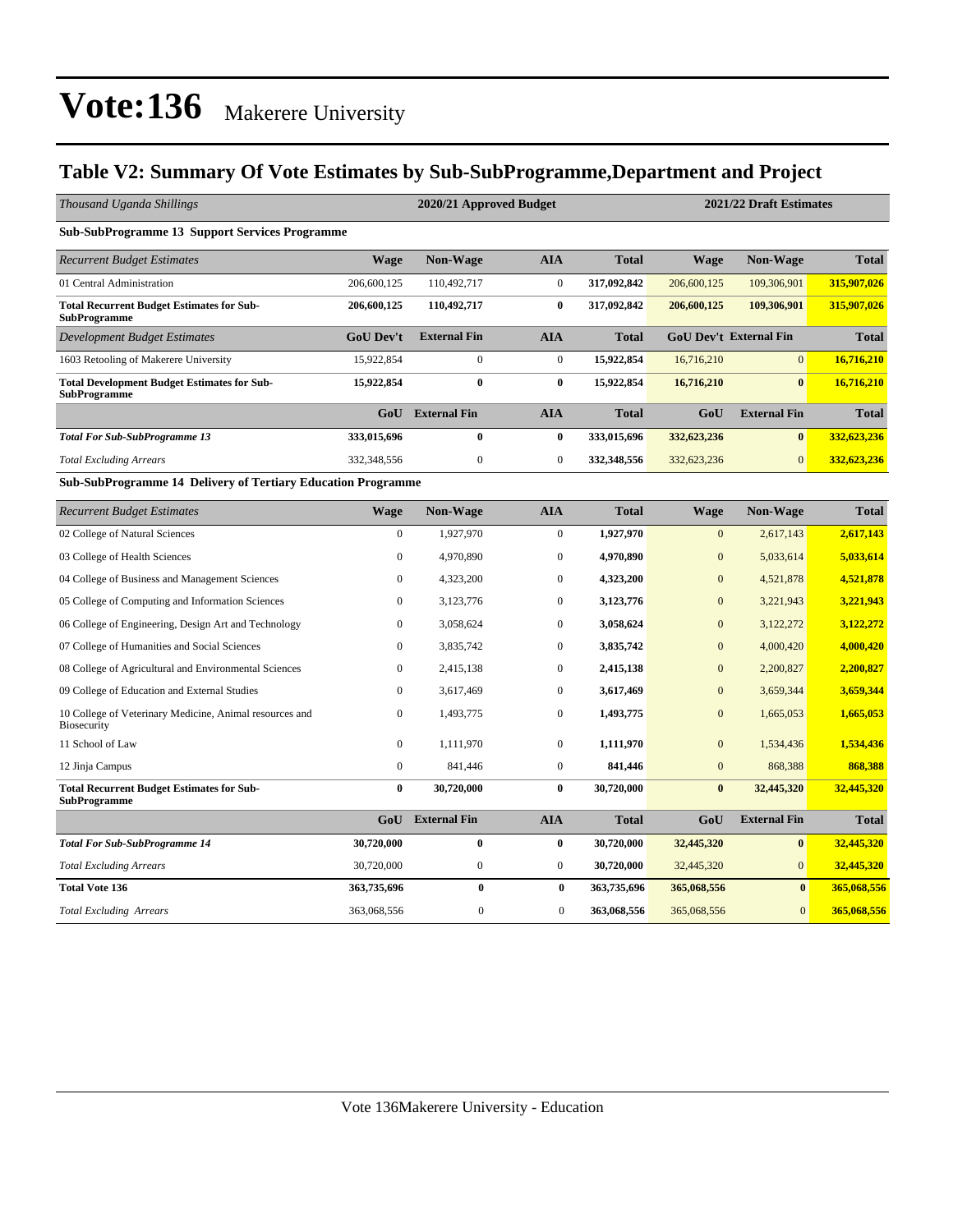#### **Table V3: Summary Vote Estimates by Item**

| Thousand Uganda Shillings                                   |             | 2020/21 Approved Budget |                  |              | 2021/22 Draft Estimates |                     |              |  |
|-------------------------------------------------------------|-------------|-------------------------|------------------|--------------|-------------------------|---------------------|--------------|--|
|                                                             | GoU         | <b>External Fin</b>     | AIA              | <b>Total</b> | GoU                     | <b>External Fin</b> | <b>Total</b> |  |
| <b>Employees, Goods and Services (Outputs Provided)</b>     | 347,226,346 | $\bf{0}$                | $\bf{0}$         | 347,226,346  | 348,026,346             | $\bf{0}$            | 348,026,346  |  |
| 211101 General Staff Salaries                               | 206,600,125 | $\bf{0}$                | $\bf{0}$         | 206,600,125  | 206,600,125             | $\bf{0}$            | 206,600,125  |  |
| 211103 Allowances (Inc. Casuals, Temporary)                 | 15,096,757  | $\bf{0}$                | $\bf{0}$         | 15,096,757   | 18,060,116              | $\bf{0}$            | 18,060,116   |  |
| 212101 Social Security Contributions                        | 20,660,013  | $\bf{0}$                | $\bf{0}$         | 20,660,013   | 20,660,013              | $\bf{0}$            | 20,660,013   |  |
| 213001 Medical expenses (To employees)                      | 15,500      | $\bf{0}$                | $\bf{0}$         | 15,500       | 38,500                  | $\bf{0}$            | 38,500       |  |
| 213002 Incapacity, death benefits and funeral expenses      | 159,758     | $\bf{0}$                | $\bf{0}$         | 159,758      | 112,758                 | $\bf{0}$            | 112,758      |  |
| 213004 Gratuity Expenses                                    | 2,230,776   | $\bf{0}$                | 0                | 2,230,776    | 2,230,776               | $\bf{0}$            | 2,230,776    |  |
| 221001 Advertising and Public Relations                     | 482,705     | $\bf{0}$                | $\bf{0}$         | 482,705      | 747,205                 | $\bf{0}$            | 747,205      |  |
| 221002 Workshops and Seminars                               | 2,046,169   | $\bf{0}$                | $\bf{0}$         | 2,046,169    | 2,361,085               | $\bf{0}$            | 2,361,085    |  |
| 221003 Staff Training                                       | 32,270,707  | $\bf{0}$                | $\bf{0}$         | 32,270,707   | 2,582,795               | $\bf{0}$            | 2,582,795    |  |
| 221004 Recruitment Expenses                                 | 9,900       | $\bf{0}$                | $\bf{0}$         | 9,900        | 8,400                   | $\bf{0}$            | 8,400        |  |
| 221005 Hire of Venue (chairs, projector, etc)               | 75,300      | $\bf{0}$                | 0                | 75,300       | 97,800                  | $\bf{0}$            | 97,800       |  |
| 221007 Books, Periodicals & Newspapers                      | 1,041,064   | $\bf{0}$                | $\bf{0}$         | 1,041,064    | 1,810,228               | $\bf{0}$            | 1,810,228    |  |
| 221008 Computer supplies and Information Technology<br>(TT) | 2,179,698   | $\bf{0}$                | $\bf{0}$         | 2,179,698    | 2,252,992               | $\bf{0}$            | 2,252,992    |  |
| 221009 Welfare and Entertainment                            | 2,012,650   | $\bf{0}$                | $\bf{0}$         | 2,012,650    | 2,039,026               | $\bf{0}$            | 2,039,026    |  |
| 221011 Printing, Stationery, Photocopying and Binding       | 1,932,770   | $\bf{0}$                | $\bf{0}$         | 1,932,770    | 1,906,387               | $\bf{0}$            | 1,906,387    |  |
| 221012 Small Office Equipment                               | 134,900     | $\bf{0}$                | 0                | 134,900      | 125,335                 | $\bf{0}$            | 125,335      |  |
| 221014 Bank Charges and other Bank related costs            | 16,216      | $\bf{0}$                | $\bf{0}$         | 16,216       | 12,416                  | $\bf{0}$            | 12,416       |  |
| 221017 Subscriptions                                        | 460,104     | $\bf{0}$                | $\bf{0}$         | 460,104      | 1,441,281               | $\bf{0}$            | 1,441,281    |  |
| 222001 Telecommunications                                   | 644,763     | $\bf{0}$                | 0                | 644,763      | 770,823                 | $\bf{0}$            | 770,823      |  |
| 222002 Postage and Courier                                  | 63,100      | $\bf{0}$                | 0                | 63,100       | 74,545                  | $\bf{0}$            | 74,545       |  |
| 222003 Information and communications technology<br>(ICT)   | 2,115,986   | $\bf{0}$                | $\bf{0}$         | 2,115,986    | 2,163,050               | $\bf{0}$            | 2,163,050    |  |
| 223001 Property Expenses                                    | 13,570      | $\bf{0}$                | $\bf{0}$         | 13,570       | 13,570                  | $\bf{0}$            | 13,570       |  |
| 223003 Rent – (Produced Assets) to private entities         | 133,200     | $\bf{0}$                | $\bf{0}$         | 133,200      | 133,200                 | $\bf{0}$            | 133,200      |  |
| 223004 Guard and Security services                          | 285,896     | $\bf{0}$                | 0                | 285,896      | 448,207                 | $\bf{0}$            | 448,207      |  |
| 223005 Electricity                                          | 4,827,650   | $\bf{0}$                | $\bf{0}$         | 4,827,650    | 4,829,200               | $\bf{0}$            | 4,829,200    |  |
| 223006 Water                                                | 4,291,342   | $\bf{0}$                | $\bf{0}$         | 4,291,342    | 4,557,302               | $\bf{0}$            | 4,557,302    |  |
| 223007 Other Utilities- (fuel, gas, firewood, charcoal)     | 9,000       | $\bf{0}$                | $\bf{0}$         | 9,000        | 14,000                  | $\bf{0}$            | 14,000       |  |
| 224001 Medical Supplies                                     | 791,728     | $\bf{0}$                | $\bf{0}$         | 791,728      | 764,208                 | $\bf{0}$            | 764,208      |  |
| 224004 Cleaning and Sanitation                              | 1,311,292   | 0                       | $\bf{0}$         | 1,311,292    | 1,740,078               | $\bf{0}$            | 1,740,078    |  |
| 225001 Consultancy Services- Short term                     | 1,040,741   | $\bf{0}$                | $\bf{0}$         | 1,040,741    | 637,491                 | $\bf{0}$            | 637,491      |  |
| 226001 Insurances                                           | 1,707,302   | $\bf{0}$                | $\bf{0}$         | 1,707,302    | 1,723,004               | $\bf{0}$            | 1,723,004    |  |
| 226002 Licenses                                             | 218,530     | $\bf{0}$                | $\boldsymbol{0}$ | 218,530      | 291,460                 | $\bf{0}$            | 291,460      |  |
| 227001 Travel inland                                        | 551,439     | $\bf{0}$                | $\bf{0}$         | 551,439      | 556,490                 | $\bf{0}$            | 556,490      |  |
| 227002 Travel abroad                                        | 2,045,549   | $\bf{0}$                | $\bf{0}$         | 2,045,549    | 1,961,655               | $\bf{0}$            | 1,961,655    |  |
| 227003 Carriage, Haulage, Freight and transport hire        | 4,200       | $\bf{0}$                | $\boldsymbol{0}$ | 4,200        | 4,200                   | $\bf{0}$            | 4,200        |  |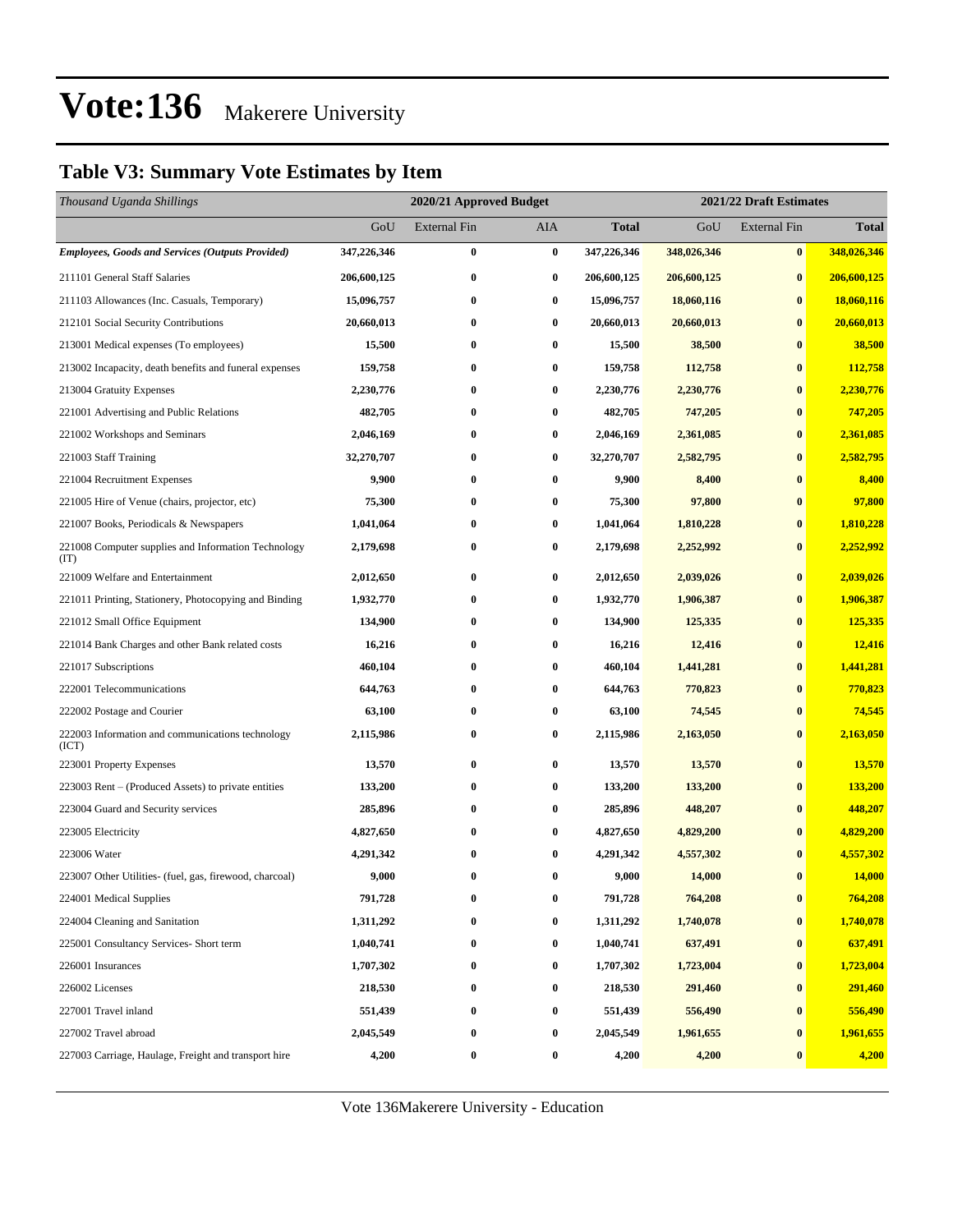| 227004 Fuel, Lubricants and Oils                         | 946.923     | $\mathbf{0}$ | 0            | 946.923     | 958,298     | $\mathbf{0}$ | 958.298                 |
|----------------------------------------------------------|-------------|--------------|--------------|-------------|-------------|--------------|-------------------------|
| 228001 Maintenance - Civil                               | 1,222,277   | $\bf{0}$     | $\bf{0}$     | 1,222,277   | 805,741     | $\bf{0}$     | 805,741                 |
| 228002 Maintenance - Vehicles                            | 671,876     | $\bf{0}$     | 0            | 671,876     | 1,097,986   | $\mathbf{0}$ | 1,097,986               |
| 228003 Maintenance – Machinery, Equipment &<br>Furniture | 1,154,752   | $\bf{0}$     | $\bf{0}$     | 1,154,752   | 1,565,172   | $\bf{0}$     | 1,565,172               |
| 228004 Maintenance – Other                               | 932,904     | $\bf{0}$     | $\bf{0}$     | 932,904     | 506,283     | $\mathbf{0}$ | 506,283                 |
| 273102 Incapacity, death benefits and funeral expenses   | $\bf{0}$    | $\bf{0}$     | $\bf{0}$     | $\bf{0}$    | 20,000      | $\mathbf{0}$ | 20,000                  |
| 282101 Donations                                         | 5,000       | $\bf{0}$     | $\bf{0}$     | 5,000       | 5,000       | $\bf{0}$     | 5,000                   |
| 282103 Scholarships and related costs                    | 34,812,215  | $\bf{0}$     | $\bf{0}$     | 34,812,215  | 59,298,145  | $\bf{0}$     | 59,298,145              |
| <b>Grants, Transfers and Subsides (Outputs Funded)</b>   | 1,826,000   | $\bf{0}$     | $\bf{0}$     | 1,826,000   | 1,826,000   | $\mathbf{0}$ | 1,826,000               |
| 263101 LG Conditional grants                             | 1,626,000   | $\bf{0}$     | $\bf{0}$     | 1,626,000   | $\bf{0}$    | $\mathbf{0}$ | $\mathbf{0}$            |
| 263106 Other Current grants (Current)                    | 200,000     | $\bf{0}$     | $\bf{0}$     | 200,000     | 1,826,000   | $\bf{0}$     | 1,826,000               |
| <b>Investment</b> (Capital Purchases)                    | 14,016,210  | $\bf{0}$     | $\bf{0}$     | 14,016,210  | 15,216,210  | $\mathbf{0}$ | 15,216,210              |
| 312101 Non-Residential Buildings                         | 11,150,000  | $\bf{0}$     | $\bf{0}$     | 11,150,000  | 6,550,000   | $\mathbf{0}$ | 6,550,000               |
| 312102 Residential Buildings                             | 1,000,000   | $\bf{0}$     | $\bf{0}$     | 1,000,000   | 898,713     | $\mathbf{0}$ | 898,713                 |
| 312104 Other Structures                                  | $\mathbf 0$ | $\bf{0}$     | $\mathbf{0}$ | $\bf{0}$    | 1,250,000   | $\bf{0}$     | 1,250,000               |
| 312202 Machinery and Equipment                           | 1,350,000   | $\bf{0}$     | $\mathbf{0}$ | 1,350,000   | 6,311,136   | $\mathbf{0}$ | 6,311,136               |
| 312203 Furniture & Fixtures                              | 516,210     | $\bf{0}$     | $\bf{0}$     | 516,210     | 206,360     | $\bf{0}$     | 206,360                 |
| <b>Arrears</b>                                           | 667,141     | $\bf{0}$     | $\bf{0}$     | 667,141     | $\bf{0}$    | $\mathbf{0}$ | 0                       |
| 321605 Domestic arrears (Budgeting)                      | 667,141     | $\bf{0}$     | $\bf{0}$     | 667,141     | $\bf{0}$    | $\bf{0}$     | $\overline{\mathbf{0}}$ |
| <b>Grand Total Vote 136</b>                              | 363,735,696 | $\bf{0}$     | $\bf{0}$     | 363,735,696 | 365,068,556 | $\bf{0}$     | 365,068,556             |
| <b>Total Excluding Arrears</b>                           | 363,068,556 | $\mathbf{0}$ | $\mathbf{0}$ | 363,068,556 | 365,068,556 | $\mathbf{0}$ | 365,068,556             |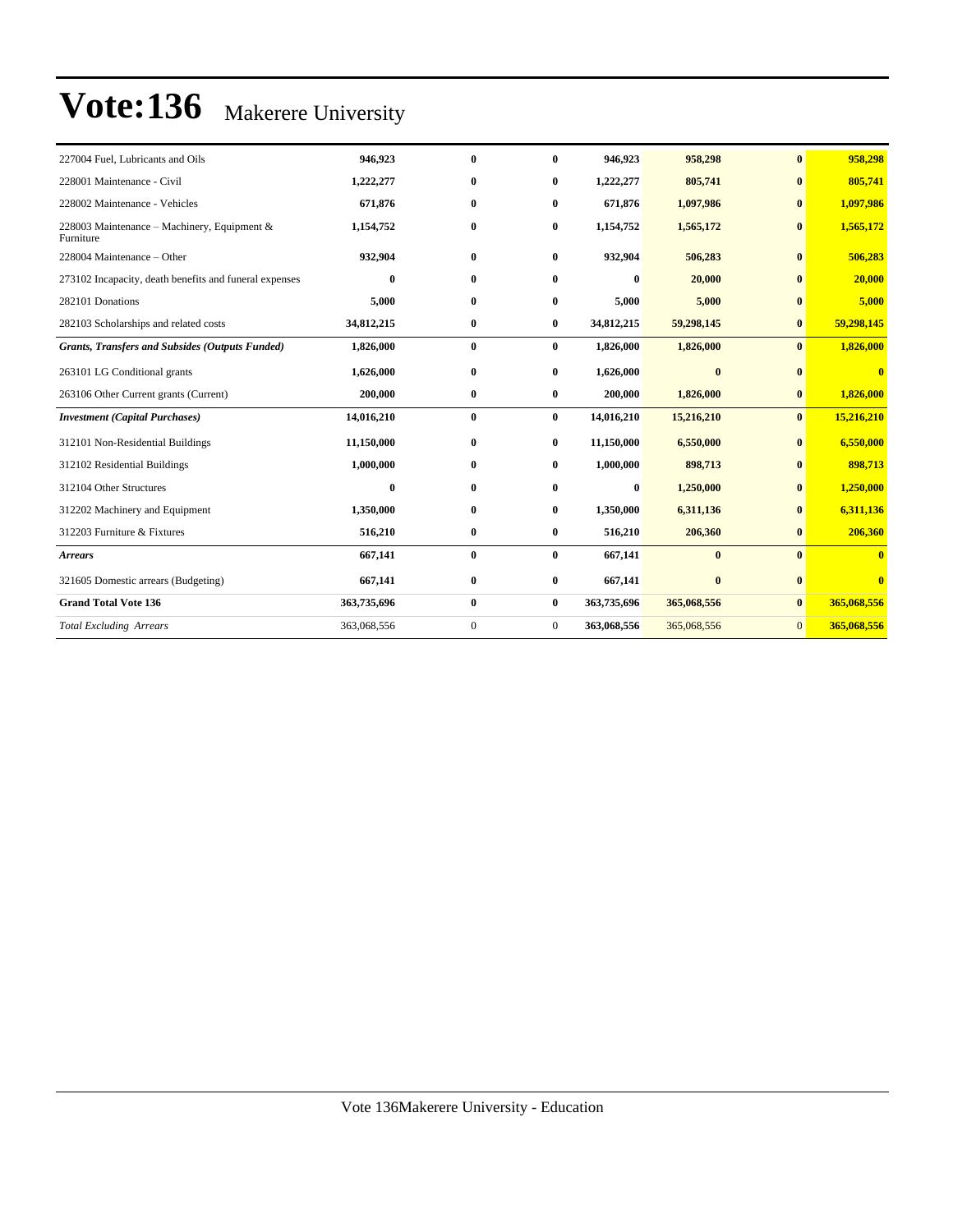#### **Table V4: Detailed Estimates by Sub-SubProgramme, Department,Project and Output and Item**

#### *Sub-SubProgrammme 13 Support Services Programme*

*Recurrent Budget Estimates*

#### **Department 01 Central Administration**

| <b>Outputs Provided</b><br>Wage<br>Non Wage<br>AIA<br><b>Total</b><br>Non Wage<br><b>Total</b><br>Wage<br><b>Budget Output 071301 Administrative Services</b><br>$\overline{0}$<br>$\overline{0}$<br>206,600,125<br>211101 General Staff Salaries<br>206,600,125<br>$\boldsymbol{0}$<br>206,600,125<br>206,600,125<br>9,293,802<br>$\overline{0}$<br>6,408,387<br>$\mathbf{0}$<br>6,408,387<br>$\mathbf{0}$<br>9,293,802<br>211103 Allowances (Inc. Casuals, Temporary)<br>$\boldsymbol{0}$<br>$\mathbf{0}$<br>$\mathbf{0}$<br>20,660,013<br>20,660,013<br>20,660,013<br>20,660,013<br>212101 Social Security Contributions<br>$\boldsymbol{0}$<br>$\boldsymbol{0}$<br>213001 Medical expenses (To employees)<br>5,500<br>5,500<br>$\boldsymbol{0}$<br>28,500<br>28,500<br>$\boldsymbol{0}$<br>94,580<br>$\mathbf{0}$<br>94,580<br>$\mathbf{0}$<br>31,120<br>213002 Incapacity, death benefits and funeral expenses<br>31,120<br>$\boldsymbol{0}$<br>2,230,776<br>$\boldsymbol{0}$<br>2,230,776<br>$\mathbf{0}$<br>2,230,776<br>2,230,776<br>213004 Gratuity Expenses<br>$\overline{0}$<br>238,945<br>$\mathbf{0}$<br>238,945<br>$\mathbf{0}$<br>221001 Advertising and Public Relations<br>341,617<br>341,617<br>$\boldsymbol{0}$<br>1,206,010<br>$\boldsymbol{0}$<br>1,206,010<br>$\boldsymbol{0}$<br>1,016,089<br>1,016,089<br>221002 Workshops and Seminars<br>$\boldsymbol{0}$<br>$\mathbf{0}$<br>1,143,237<br>$\mathbf{0}$<br>1,143,237<br>1,154,725<br>1,154,725<br>221003 Staff Training<br>221004 Recruitment Expenses<br>$\boldsymbol{0}$<br>9,900<br>$\boldsymbol{0}$<br>9,900<br>$\mathbf{0}$<br>8,400<br>8,400<br>$\boldsymbol{0}$<br>10,000<br>$\mathbf{0}$<br>$\mathbf{0}$<br>26,500<br>221005 Hire of Venue (chairs, projector, etc)<br>10,000<br>26,500<br>$\boldsymbol{0}$<br>71,609<br>$\boldsymbol{0}$<br>71,609<br>$\boldsymbol{0}$<br>71,397<br>71,397<br>221007 Books, Periodicals & Newspapers<br>$\boldsymbol{0}$<br>$\mathbf{0}$<br>589,365<br>$\mathbf{0}$<br>589,365<br>626,415<br>626,415<br>221008 Computer supplies and Information Technology (IT)<br>$\boldsymbol{0}$<br>$\mathbf 0$<br>757,567<br>757,567<br>$\mathbf{0}$<br>726,401<br>726,401<br>221009 Welfare and Entertainment<br>$\overline{0}$<br>$\mathbf 0$<br>$\mathbf{0}$<br>221011 Printing, Stationery, Photocopying and Binding<br>446,869<br>446,869<br>466,259<br>466,259<br>$\boldsymbol{0}$<br>87,140<br>$\mathbf{0}$<br>87,140<br>$\mathbf{0}$<br>78,375<br>78,375<br>221012 Small Office Equipment<br>$\boldsymbol{0}$<br>9,216<br>$\mathbf{0}$<br>9,216<br>$\mathbf{0}$<br>221014 Bank Charges and other Bank related costs<br>5,416<br>5,416<br>$\boldsymbol{0}$<br>382,940<br>$\mathbf{0}$<br>382,940<br>$\mathbf{0}$<br>1,370,917<br>1,370,917<br>221017 Subscriptions<br>$\mathbf{0}$<br>$\boldsymbol{0}$<br>222001 Telecommunications<br>261,540<br>261,540<br>$\mathbf{0}$<br>278,400<br>278,400<br>$\overline{0}$<br>$\overline{0}$<br>$\boldsymbol{0}$<br>12,000<br>12,000<br>11,600<br>11,600<br>222002 Postage and Courier<br>$\boldsymbol{0}$<br>2,115,986<br>$\boldsymbol{0}$<br>2,115,986<br>$\boldsymbol{0}$<br>2,120,600<br>222003 Information and communications technology (ICT)<br>2,120,600<br>$\boldsymbol{0}$<br>$\mathbf 0$<br>13,570<br>13,570<br>$\mathbf{0}$<br>13,570<br>13,570<br>223001 Property Expenses<br>$\boldsymbol{0}$<br>200,056<br>$\mathbf{0}$<br>200,056<br>$\mathbf{0}$<br>300,056<br>300,056<br>223004 Guard and Security services<br>$\overline{0}$<br>$\overline{0}$<br>$\overline{0}$<br>4,829,200<br>4,827,650<br>4,827,650<br>4,829,200<br>223005 Electricity<br>$\boldsymbol{0}$<br>4,291,342<br>$\boldsymbol{0}$<br>4,291,342<br>$\boldsymbol{0}$<br>4,557,302<br>4,557,302<br>223006 Water<br>$\boldsymbol{0}$<br>3,000<br>$\mathbf{0}$<br>3,000<br>$\mathbf{0}$<br>$\overline{0}$<br>$\bf{0}$<br>223007 Other Utilities- (fuel, gas, firewood, charcoal)<br>$\boldsymbol{0}$<br>180,000<br>$\mathbf 0$<br>180,000<br>154,981<br>$\mathbf{0}$<br>154,981<br>224001 Medical Supplies<br>$\overline{0}$<br>$\overline{0}$<br>$\mathbf{0}$<br>666,495<br>666,495<br>1,073,482<br>1,073,482<br>224004 Cleaning and Sanitation<br>$\boldsymbol{0}$<br>1,040,741<br>$\mathbf{0}$<br>1,040,741<br>$\boldsymbol{0}$<br>637,491<br>637,491<br>225001 Consultancy Services- Short term<br>$\boldsymbol{0}$<br>1,637,202<br>$\boldsymbol{0}$<br>1,637,202<br>$\mathbf{0}$<br>1,641,814<br>1,641,814<br>226001 Insurances<br>$\overline{0}$<br>207,230<br>$\overline{0}$<br>226002 Licenses<br>$\overline{0}$<br>207,230<br>200,460<br>200,460 | Thousand Uganda Shillings | 2020/21 Approved Budget |  | 2021/22 Draft Estimates |  |  |
|--------------------------------------------------------------------------------------------------------------------------------------------------------------------------------------------------------------------------------------------------------------------------------------------------------------------------------------------------------------------------------------------------------------------------------------------------------------------------------------------------------------------------------------------------------------------------------------------------------------------------------------------------------------------------------------------------------------------------------------------------------------------------------------------------------------------------------------------------------------------------------------------------------------------------------------------------------------------------------------------------------------------------------------------------------------------------------------------------------------------------------------------------------------------------------------------------------------------------------------------------------------------------------------------------------------------------------------------------------------------------------------------------------------------------------------------------------------------------------------------------------------------------------------------------------------------------------------------------------------------------------------------------------------------------------------------------------------------------------------------------------------------------------------------------------------------------------------------------------------------------------------------------------------------------------------------------------------------------------------------------------------------------------------------------------------------------------------------------------------------------------------------------------------------------------------------------------------------------------------------------------------------------------------------------------------------------------------------------------------------------------------------------------------------------------------------------------------------------------------------------------------------------------------------------------------------------------------------------------------------------------------------------------------------------------------------------------------------------------------------------------------------------------------------------------------------------------------------------------------------------------------------------------------------------------------------------------------------------------------------------------------------------------------------------------------------------------------------------------------------------------------------------------------------------------------------------------------------------------------------------------------------------------------------------------------------------------------------------------------------------------------------------------------------------------------------------------------------------------------------------------------------------------------------------------------------------------------------------------------------------------------------------------------------------------------------------------------------------------------------------------------------------------------------------------------------------------------------------------------------------------------------------------------------------------------------------------------------------------------------------------------------------------------------------------------------------------------------------------------------------------------------------------------------------------------------------------------------------------------------------------------------------------------------------------------------------------------------------------------------------------------------------------------------------------------------------------------------------------------------------------------------------------------------------------------------------------------------|---------------------------|-------------------------|--|-------------------------|--|--|
|                                                                                                                                                                                                                                                                                                                                                                                                                                                                                                                                                                                                                                                                                                                                                                                                                                                                                                                                                                                                                                                                                                                                                                                                                                                                                                                                                                                                                                                                                                                                                                                                                                                                                                                                                                                                                                                                                                                                                                                                                                                                                                                                                                                                                                                                                                                                                                                                                                                                                                                                                                                                                                                                                                                                                                                                                                                                                                                                                                                                                                                                                                                                                                                                                                                                                                                                                                                                                                                                                                                                                                                                                                                                                                                                                                                                                                                                                                                                                                                                                                                                                                                                                                                                                                                                                                                                                                                                                                                                                                                                                                                            |                           |                         |  |                         |  |  |
|                                                                                                                                                                                                                                                                                                                                                                                                                                                                                                                                                                                                                                                                                                                                                                                                                                                                                                                                                                                                                                                                                                                                                                                                                                                                                                                                                                                                                                                                                                                                                                                                                                                                                                                                                                                                                                                                                                                                                                                                                                                                                                                                                                                                                                                                                                                                                                                                                                                                                                                                                                                                                                                                                                                                                                                                                                                                                                                                                                                                                                                                                                                                                                                                                                                                                                                                                                                                                                                                                                                                                                                                                                                                                                                                                                                                                                                                                                                                                                                                                                                                                                                                                                                                                                                                                                                                                                                                                                                                                                                                                                                            |                           |                         |  |                         |  |  |
|                                                                                                                                                                                                                                                                                                                                                                                                                                                                                                                                                                                                                                                                                                                                                                                                                                                                                                                                                                                                                                                                                                                                                                                                                                                                                                                                                                                                                                                                                                                                                                                                                                                                                                                                                                                                                                                                                                                                                                                                                                                                                                                                                                                                                                                                                                                                                                                                                                                                                                                                                                                                                                                                                                                                                                                                                                                                                                                                                                                                                                                                                                                                                                                                                                                                                                                                                                                                                                                                                                                                                                                                                                                                                                                                                                                                                                                                                                                                                                                                                                                                                                                                                                                                                                                                                                                                                                                                                                                                                                                                                                                            |                           |                         |  |                         |  |  |
|                                                                                                                                                                                                                                                                                                                                                                                                                                                                                                                                                                                                                                                                                                                                                                                                                                                                                                                                                                                                                                                                                                                                                                                                                                                                                                                                                                                                                                                                                                                                                                                                                                                                                                                                                                                                                                                                                                                                                                                                                                                                                                                                                                                                                                                                                                                                                                                                                                                                                                                                                                                                                                                                                                                                                                                                                                                                                                                                                                                                                                                                                                                                                                                                                                                                                                                                                                                                                                                                                                                                                                                                                                                                                                                                                                                                                                                                                                                                                                                                                                                                                                                                                                                                                                                                                                                                                                                                                                                                                                                                                                                            |                           |                         |  |                         |  |  |
|                                                                                                                                                                                                                                                                                                                                                                                                                                                                                                                                                                                                                                                                                                                                                                                                                                                                                                                                                                                                                                                                                                                                                                                                                                                                                                                                                                                                                                                                                                                                                                                                                                                                                                                                                                                                                                                                                                                                                                                                                                                                                                                                                                                                                                                                                                                                                                                                                                                                                                                                                                                                                                                                                                                                                                                                                                                                                                                                                                                                                                                                                                                                                                                                                                                                                                                                                                                                                                                                                                                                                                                                                                                                                                                                                                                                                                                                                                                                                                                                                                                                                                                                                                                                                                                                                                                                                                                                                                                                                                                                                                                            |                           |                         |  |                         |  |  |
|                                                                                                                                                                                                                                                                                                                                                                                                                                                                                                                                                                                                                                                                                                                                                                                                                                                                                                                                                                                                                                                                                                                                                                                                                                                                                                                                                                                                                                                                                                                                                                                                                                                                                                                                                                                                                                                                                                                                                                                                                                                                                                                                                                                                                                                                                                                                                                                                                                                                                                                                                                                                                                                                                                                                                                                                                                                                                                                                                                                                                                                                                                                                                                                                                                                                                                                                                                                                                                                                                                                                                                                                                                                                                                                                                                                                                                                                                                                                                                                                                                                                                                                                                                                                                                                                                                                                                                                                                                                                                                                                                                                            |                           |                         |  |                         |  |  |
|                                                                                                                                                                                                                                                                                                                                                                                                                                                                                                                                                                                                                                                                                                                                                                                                                                                                                                                                                                                                                                                                                                                                                                                                                                                                                                                                                                                                                                                                                                                                                                                                                                                                                                                                                                                                                                                                                                                                                                                                                                                                                                                                                                                                                                                                                                                                                                                                                                                                                                                                                                                                                                                                                                                                                                                                                                                                                                                                                                                                                                                                                                                                                                                                                                                                                                                                                                                                                                                                                                                                                                                                                                                                                                                                                                                                                                                                                                                                                                                                                                                                                                                                                                                                                                                                                                                                                                                                                                                                                                                                                                                            |                           |                         |  |                         |  |  |
|                                                                                                                                                                                                                                                                                                                                                                                                                                                                                                                                                                                                                                                                                                                                                                                                                                                                                                                                                                                                                                                                                                                                                                                                                                                                                                                                                                                                                                                                                                                                                                                                                                                                                                                                                                                                                                                                                                                                                                                                                                                                                                                                                                                                                                                                                                                                                                                                                                                                                                                                                                                                                                                                                                                                                                                                                                                                                                                                                                                                                                                                                                                                                                                                                                                                                                                                                                                                                                                                                                                                                                                                                                                                                                                                                                                                                                                                                                                                                                                                                                                                                                                                                                                                                                                                                                                                                                                                                                                                                                                                                                                            |                           |                         |  |                         |  |  |
|                                                                                                                                                                                                                                                                                                                                                                                                                                                                                                                                                                                                                                                                                                                                                                                                                                                                                                                                                                                                                                                                                                                                                                                                                                                                                                                                                                                                                                                                                                                                                                                                                                                                                                                                                                                                                                                                                                                                                                                                                                                                                                                                                                                                                                                                                                                                                                                                                                                                                                                                                                                                                                                                                                                                                                                                                                                                                                                                                                                                                                                                                                                                                                                                                                                                                                                                                                                                                                                                                                                                                                                                                                                                                                                                                                                                                                                                                                                                                                                                                                                                                                                                                                                                                                                                                                                                                                                                                                                                                                                                                                                            |                           |                         |  |                         |  |  |
|                                                                                                                                                                                                                                                                                                                                                                                                                                                                                                                                                                                                                                                                                                                                                                                                                                                                                                                                                                                                                                                                                                                                                                                                                                                                                                                                                                                                                                                                                                                                                                                                                                                                                                                                                                                                                                                                                                                                                                                                                                                                                                                                                                                                                                                                                                                                                                                                                                                                                                                                                                                                                                                                                                                                                                                                                                                                                                                                                                                                                                                                                                                                                                                                                                                                                                                                                                                                                                                                                                                                                                                                                                                                                                                                                                                                                                                                                                                                                                                                                                                                                                                                                                                                                                                                                                                                                                                                                                                                                                                                                                                            |                           |                         |  |                         |  |  |
|                                                                                                                                                                                                                                                                                                                                                                                                                                                                                                                                                                                                                                                                                                                                                                                                                                                                                                                                                                                                                                                                                                                                                                                                                                                                                                                                                                                                                                                                                                                                                                                                                                                                                                                                                                                                                                                                                                                                                                                                                                                                                                                                                                                                                                                                                                                                                                                                                                                                                                                                                                                                                                                                                                                                                                                                                                                                                                                                                                                                                                                                                                                                                                                                                                                                                                                                                                                                                                                                                                                                                                                                                                                                                                                                                                                                                                                                                                                                                                                                                                                                                                                                                                                                                                                                                                                                                                                                                                                                                                                                                                                            |                           |                         |  |                         |  |  |
|                                                                                                                                                                                                                                                                                                                                                                                                                                                                                                                                                                                                                                                                                                                                                                                                                                                                                                                                                                                                                                                                                                                                                                                                                                                                                                                                                                                                                                                                                                                                                                                                                                                                                                                                                                                                                                                                                                                                                                                                                                                                                                                                                                                                                                                                                                                                                                                                                                                                                                                                                                                                                                                                                                                                                                                                                                                                                                                                                                                                                                                                                                                                                                                                                                                                                                                                                                                                                                                                                                                                                                                                                                                                                                                                                                                                                                                                                                                                                                                                                                                                                                                                                                                                                                                                                                                                                                                                                                                                                                                                                                                            |                           |                         |  |                         |  |  |
|                                                                                                                                                                                                                                                                                                                                                                                                                                                                                                                                                                                                                                                                                                                                                                                                                                                                                                                                                                                                                                                                                                                                                                                                                                                                                                                                                                                                                                                                                                                                                                                                                                                                                                                                                                                                                                                                                                                                                                                                                                                                                                                                                                                                                                                                                                                                                                                                                                                                                                                                                                                                                                                                                                                                                                                                                                                                                                                                                                                                                                                                                                                                                                                                                                                                                                                                                                                                                                                                                                                                                                                                                                                                                                                                                                                                                                                                                                                                                                                                                                                                                                                                                                                                                                                                                                                                                                                                                                                                                                                                                                                            |                           |                         |  |                         |  |  |
|                                                                                                                                                                                                                                                                                                                                                                                                                                                                                                                                                                                                                                                                                                                                                                                                                                                                                                                                                                                                                                                                                                                                                                                                                                                                                                                                                                                                                                                                                                                                                                                                                                                                                                                                                                                                                                                                                                                                                                                                                                                                                                                                                                                                                                                                                                                                                                                                                                                                                                                                                                                                                                                                                                                                                                                                                                                                                                                                                                                                                                                                                                                                                                                                                                                                                                                                                                                                                                                                                                                                                                                                                                                                                                                                                                                                                                                                                                                                                                                                                                                                                                                                                                                                                                                                                                                                                                                                                                                                                                                                                                                            |                           |                         |  |                         |  |  |
|                                                                                                                                                                                                                                                                                                                                                                                                                                                                                                                                                                                                                                                                                                                                                                                                                                                                                                                                                                                                                                                                                                                                                                                                                                                                                                                                                                                                                                                                                                                                                                                                                                                                                                                                                                                                                                                                                                                                                                                                                                                                                                                                                                                                                                                                                                                                                                                                                                                                                                                                                                                                                                                                                                                                                                                                                                                                                                                                                                                                                                                                                                                                                                                                                                                                                                                                                                                                                                                                                                                                                                                                                                                                                                                                                                                                                                                                                                                                                                                                                                                                                                                                                                                                                                                                                                                                                                                                                                                                                                                                                                                            |                           |                         |  |                         |  |  |
|                                                                                                                                                                                                                                                                                                                                                                                                                                                                                                                                                                                                                                                                                                                                                                                                                                                                                                                                                                                                                                                                                                                                                                                                                                                                                                                                                                                                                                                                                                                                                                                                                                                                                                                                                                                                                                                                                                                                                                                                                                                                                                                                                                                                                                                                                                                                                                                                                                                                                                                                                                                                                                                                                                                                                                                                                                                                                                                                                                                                                                                                                                                                                                                                                                                                                                                                                                                                                                                                                                                                                                                                                                                                                                                                                                                                                                                                                                                                                                                                                                                                                                                                                                                                                                                                                                                                                                                                                                                                                                                                                                                            |                           |                         |  |                         |  |  |
|                                                                                                                                                                                                                                                                                                                                                                                                                                                                                                                                                                                                                                                                                                                                                                                                                                                                                                                                                                                                                                                                                                                                                                                                                                                                                                                                                                                                                                                                                                                                                                                                                                                                                                                                                                                                                                                                                                                                                                                                                                                                                                                                                                                                                                                                                                                                                                                                                                                                                                                                                                                                                                                                                                                                                                                                                                                                                                                                                                                                                                                                                                                                                                                                                                                                                                                                                                                                                                                                                                                                                                                                                                                                                                                                                                                                                                                                                                                                                                                                                                                                                                                                                                                                                                                                                                                                                                                                                                                                                                                                                                                            |                           |                         |  |                         |  |  |
|                                                                                                                                                                                                                                                                                                                                                                                                                                                                                                                                                                                                                                                                                                                                                                                                                                                                                                                                                                                                                                                                                                                                                                                                                                                                                                                                                                                                                                                                                                                                                                                                                                                                                                                                                                                                                                                                                                                                                                                                                                                                                                                                                                                                                                                                                                                                                                                                                                                                                                                                                                                                                                                                                                                                                                                                                                                                                                                                                                                                                                                                                                                                                                                                                                                                                                                                                                                                                                                                                                                                                                                                                                                                                                                                                                                                                                                                                                                                                                                                                                                                                                                                                                                                                                                                                                                                                                                                                                                                                                                                                                                            |                           |                         |  |                         |  |  |
|                                                                                                                                                                                                                                                                                                                                                                                                                                                                                                                                                                                                                                                                                                                                                                                                                                                                                                                                                                                                                                                                                                                                                                                                                                                                                                                                                                                                                                                                                                                                                                                                                                                                                                                                                                                                                                                                                                                                                                                                                                                                                                                                                                                                                                                                                                                                                                                                                                                                                                                                                                                                                                                                                                                                                                                                                                                                                                                                                                                                                                                                                                                                                                                                                                                                                                                                                                                                                                                                                                                                                                                                                                                                                                                                                                                                                                                                                                                                                                                                                                                                                                                                                                                                                                                                                                                                                                                                                                                                                                                                                                                            |                           |                         |  |                         |  |  |
|                                                                                                                                                                                                                                                                                                                                                                                                                                                                                                                                                                                                                                                                                                                                                                                                                                                                                                                                                                                                                                                                                                                                                                                                                                                                                                                                                                                                                                                                                                                                                                                                                                                                                                                                                                                                                                                                                                                                                                                                                                                                                                                                                                                                                                                                                                                                                                                                                                                                                                                                                                                                                                                                                                                                                                                                                                                                                                                                                                                                                                                                                                                                                                                                                                                                                                                                                                                                                                                                                                                                                                                                                                                                                                                                                                                                                                                                                                                                                                                                                                                                                                                                                                                                                                                                                                                                                                                                                                                                                                                                                                                            |                           |                         |  |                         |  |  |
|                                                                                                                                                                                                                                                                                                                                                                                                                                                                                                                                                                                                                                                                                                                                                                                                                                                                                                                                                                                                                                                                                                                                                                                                                                                                                                                                                                                                                                                                                                                                                                                                                                                                                                                                                                                                                                                                                                                                                                                                                                                                                                                                                                                                                                                                                                                                                                                                                                                                                                                                                                                                                                                                                                                                                                                                                                                                                                                                                                                                                                                                                                                                                                                                                                                                                                                                                                                                                                                                                                                                                                                                                                                                                                                                                                                                                                                                                                                                                                                                                                                                                                                                                                                                                                                                                                                                                                                                                                                                                                                                                                                            |                           |                         |  |                         |  |  |
|                                                                                                                                                                                                                                                                                                                                                                                                                                                                                                                                                                                                                                                                                                                                                                                                                                                                                                                                                                                                                                                                                                                                                                                                                                                                                                                                                                                                                                                                                                                                                                                                                                                                                                                                                                                                                                                                                                                                                                                                                                                                                                                                                                                                                                                                                                                                                                                                                                                                                                                                                                                                                                                                                                                                                                                                                                                                                                                                                                                                                                                                                                                                                                                                                                                                                                                                                                                                                                                                                                                                                                                                                                                                                                                                                                                                                                                                                                                                                                                                                                                                                                                                                                                                                                                                                                                                                                                                                                                                                                                                                                                            |                           |                         |  |                         |  |  |
|                                                                                                                                                                                                                                                                                                                                                                                                                                                                                                                                                                                                                                                                                                                                                                                                                                                                                                                                                                                                                                                                                                                                                                                                                                                                                                                                                                                                                                                                                                                                                                                                                                                                                                                                                                                                                                                                                                                                                                                                                                                                                                                                                                                                                                                                                                                                                                                                                                                                                                                                                                                                                                                                                                                                                                                                                                                                                                                                                                                                                                                                                                                                                                                                                                                                                                                                                                                                                                                                                                                                                                                                                                                                                                                                                                                                                                                                                                                                                                                                                                                                                                                                                                                                                                                                                                                                                                                                                                                                                                                                                                                            |                           |                         |  |                         |  |  |
|                                                                                                                                                                                                                                                                                                                                                                                                                                                                                                                                                                                                                                                                                                                                                                                                                                                                                                                                                                                                                                                                                                                                                                                                                                                                                                                                                                                                                                                                                                                                                                                                                                                                                                                                                                                                                                                                                                                                                                                                                                                                                                                                                                                                                                                                                                                                                                                                                                                                                                                                                                                                                                                                                                                                                                                                                                                                                                                                                                                                                                                                                                                                                                                                                                                                                                                                                                                                                                                                                                                                                                                                                                                                                                                                                                                                                                                                                                                                                                                                                                                                                                                                                                                                                                                                                                                                                                                                                                                                                                                                                                                            |                           |                         |  |                         |  |  |
|                                                                                                                                                                                                                                                                                                                                                                                                                                                                                                                                                                                                                                                                                                                                                                                                                                                                                                                                                                                                                                                                                                                                                                                                                                                                                                                                                                                                                                                                                                                                                                                                                                                                                                                                                                                                                                                                                                                                                                                                                                                                                                                                                                                                                                                                                                                                                                                                                                                                                                                                                                                                                                                                                                                                                                                                                                                                                                                                                                                                                                                                                                                                                                                                                                                                                                                                                                                                                                                                                                                                                                                                                                                                                                                                                                                                                                                                                                                                                                                                                                                                                                                                                                                                                                                                                                                                                                                                                                                                                                                                                                                            |                           |                         |  |                         |  |  |
|                                                                                                                                                                                                                                                                                                                                                                                                                                                                                                                                                                                                                                                                                                                                                                                                                                                                                                                                                                                                                                                                                                                                                                                                                                                                                                                                                                                                                                                                                                                                                                                                                                                                                                                                                                                                                                                                                                                                                                                                                                                                                                                                                                                                                                                                                                                                                                                                                                                                                                                                                                                                                                                                                                                                                                                                                                                                                                                                                                                                                                                                                                                                                                                                                                                                                                                                                                                                                                                                                                                                                                                                                                                                                                                                                                                                                                                                                                                                                                                                                                                                                                                                                                                                                                                                                                                                                                                                                                                                                                                                                                                            |                           |                         |  |                         |  |  |
|                                                                                                                                                                                                                                                                                                                                                                                                                                                                                                                                                                                                                                                                                                                                                                                                                                                                                                                                                                                                                                                                                                                                                                                                                                                                                                                                                                                                                                                                                                                                                                                                                                                                                                                                                                                                                                                                                                                                                                                                                                                                                                                                                                                                                                                                                                                                                                                                                                                                                                                                                                                                                                                                                                                                                                                                                                                                                                                                                                                                                                                                                                                                                                                                                                                                                                                                                                                                                                                                                                                                                                                                                                                                                                                                                                                                                                                                                                                                                                                                                                                                                                                                                                                                                                                                                                                                                                                                                                                                                                                                                                                            |                           |                         |  |                         |  |  |
|                                                                                                                                                                                                                                                                                                                                                                                                                                                                                                                                                                                                                                                                                                                                                                                                                                                                                                                                                                                                                                                                                                                                                                                                                                                                                                                                                                                                                                                                                                                                                                                                                                                                                                                                                                                                                                                                                                                                                                                                                                                                                                                                                                                                                                                                                                                                                                                                                                                                                                                                                                                                                                                                                                                                                                                                                                                                                                                                                                                                                                                                                                                                                                                                                                                                                                                                                                                                                                                                                                                                                                                                                                                                                                                                                                                                                                                                                                                                                                                                                                                                                                                                                                                                                                                                                                                                                                                                                                                                                                                                                                                            |                           |                         |  |                         |  |  |
|                                                                                                                                                                                                                                                                                                                                                                                                                                                                                                                                                                                                                                                                                                                                                                                                                                                                                                                                                                                                                                                                                                                                                                                                                                                                                                                                                                                                                                                                                                                                                                                                                                                                                                                                                                                                                                                                                                                                                                                                                                                                                                                                                                                                                                                                                                                                                                                                                                                                                                                                                                                                                                                                                                                                                                                                                                                                                                                                                                                                                                                                                                                                                                                                                                                                                                                                                                                                                                                                                                                                                                                                                                                                                                                                                                                                                                                                                                                                                                                                                                                                                                                                                                                                                                                                                                                                                                                                                                                                                                                                                                                            |                           |                         |  |                         |  |  |
|                                                                                                                                                                                                                                                                                                                                                                                                                                                                                                                                                                                                                                                                                                                                                                                                                                                                                                                                                                                                                                                                                                                                                                                                                                                                                                                                                                                                                                                                                                                                                                                                                                                                                                                                                                                                                                                                                                                                                                                                                                                                                                                                                                                                                                                                                                                                                                                                                                                                                                                                                                                                                                                                                                                                                                                                                                                                                                                                                                                                                                                                                                                                                                                                                                                                                                                                                                                                                                                                                                                                                                                                                                                                                                                                                                                                                                                                                                                                                                                                                                                                                                                                                                                                                                                                                                                                                                                                                                                                                                                                                                                            |                           |                         |  |                         |  |  |
|                                                                                                                                                                                                                                                                                                                                                                                                                                                                                                                                                                                                                                                                                                                                                                                                                                                                                                                                                                                                                                                                                                                                                                                                                                                                                                                                                                                                                                                                                                                                                                                                                                                                                                                                                                                                                                                                                                                                                                                                                                                                                                                                                                                                                                                                                                                                                                                                                                                                                                                                                                                                                                                                                                                                                                                                                                                                                                                                                                                                                                                                                                                                                                                                                                                                                                                                                                                                                                                                                                                                                                                                                                                                                                                                                                                                                                                                                                                                                                                                                                                                                                                                                                                                                                                                                                                                                                                                                                                                                                                                                                                            |                           |                         |  |                         |  |  |
|                                                                                                                                                                                                                                                                                                                                                                                                                                                                                                                                                                                                                                                                                                                                                                                                                                                                                                                                                                                                                                                                                                                                                                                                                                                                                                                                                                                                                                                                                                                                                                                                                                                                                                                                                                                                                                                                                                                                                                                                                                                                                                                                                                                                                                                                                                                                                                                                                                                                                                                                                                                                                                                                                                                                                                                                                                                                                                                                                                                                                                                                                                                                                                                                                                                                                                                                                                                                                                                                                                                                                                                                                                                                                                                                                                                                                                                                                                                                                                                                                                                                                                                                                                                                                                                                                                                                                                                                                                                                                                                                                                                            |                           |                         |  |                         |  |  |
|                                                                                                                                                                                                                                                                                                                                                                                                                                                                                                                                                                                                                                                                                                                                                                                                                                                                                                                                                                                                                                                                                                                                                                                                                                                                                                                                                                                                                                                                                                                                                                                                                                                                                                                                                                                                                                                                                                                                                                                                                                                                                                                                                                                                                                                                                                                                                                                                                                                                                                                                                                                                                                                                                                                                                                                                                                                                                                                                                                                                                                                                                                                                                                                                                                                                                                                                                                                                                                                                                                                                                                                                                                                                                                                                                                                                                                                                                                                                                                                                                                                                                                                                                                                                                                                                                                                                                                                                                                                                                                                                                                                            |                           |                         |  |                         |  |  |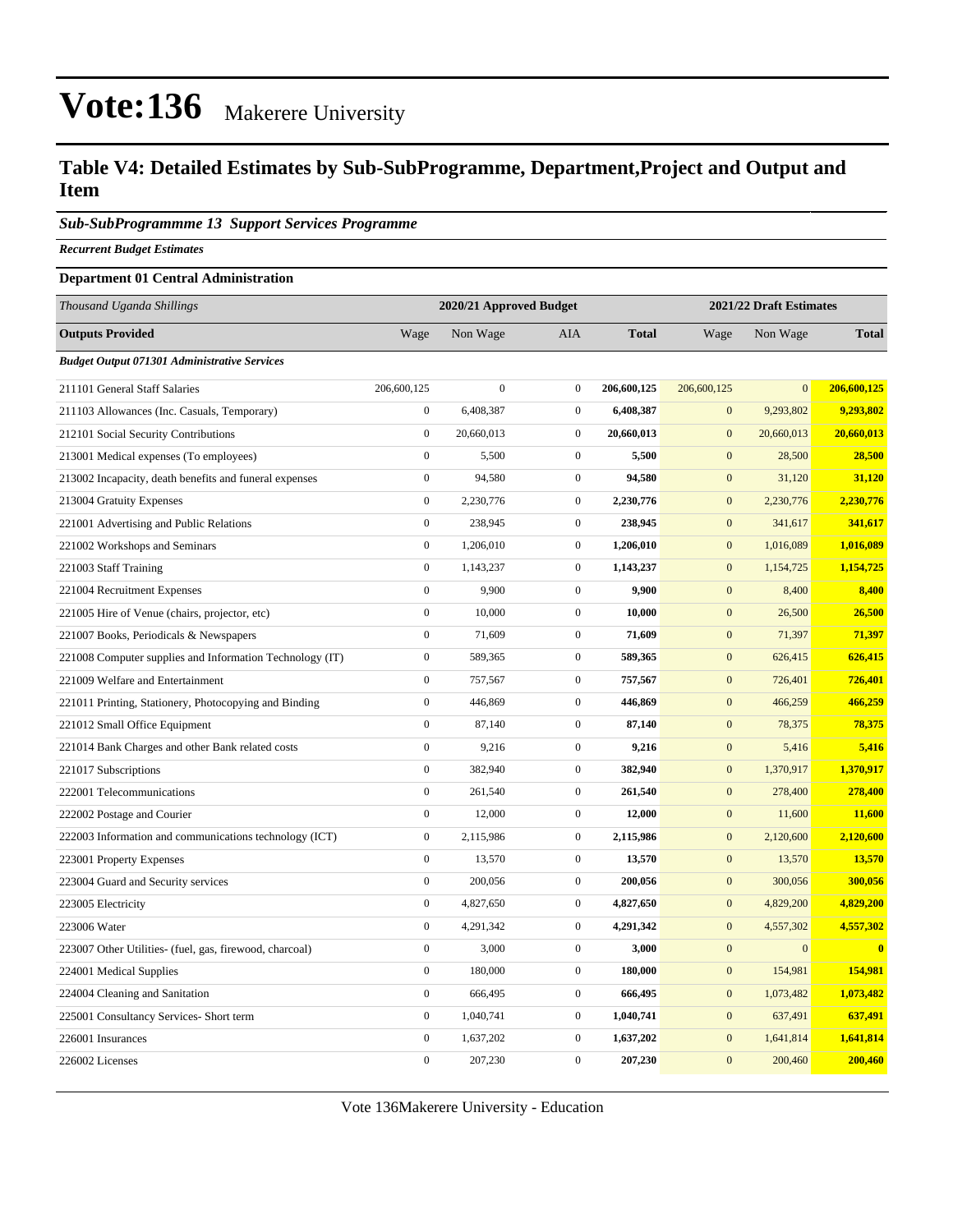| 227001 Travel inland                                           | $\boldsymbol{0}$ | 269,512          | $\mathbf{0}$     | 269,512     | $\mathbf{0}$          | 213,770    | 213,770     |
|----------------------------------------------------------------|------------------|------------------|------------------|-------------|-----------------------|------------|-------------|
| 227002 Travel abroad                                           | $\boldsymbol{0}$ | 1,194,381        | $\mathbf{0}$     | 1,194,381   | $\mathbf{0}$          | 1,087,557  | 1,087,557   |
| 227003 Carriage, Haulage, Freight and transport hire           | $\boldsymbol{0}$ | 200              | $\mathbf{0}$     | 200         | $\boldsymbol{0}$      | 200        | 200         |
| 227004 Fuel, Lubricants and Oils                               | $\boldsymbol{0}$ | 335,693          | $\mathbf{0}$     | 335,693     | $\boldsymbol{0}$      | 346,593    | 346,593     |
| 228001 Maintenance - Civil                                     | $\boldsymbol{0}$ | 709,903          | $\mathbf{0}$     | 709,903     | $\mathbf{0}$          | 219,367    | 219,367     |
| 228002 Maintenance - Vehicles                                  | $\boldsymbol{0}$ | 291,986          | $\mathbf{0}$     | 291,986     | $\mathbf{0}$          | 612,166    | 612,166     |
| 228003 Maintenance - Machinery, Equipment & Furniture          | $\boldsymbol{0}$ | 367,004          | $\mathbf{0}$     | 367,004     | $\mathbf{0}$          | 779,383    | 779,383     |
| 228004 Maintenance – Other                                     | $\boldsymbol{0}$ | 451,329          | $\mathbf{0}$     | 451,329     | $\mathbf{0}$          | 134,556    | 134,556     |
| 273102 Incapacity, death benefits and funeral expenses         | $\boldsymbol{0}$ | $\boldsymbol{0}$ | $\mathbf{0}$     | $\bf{0}$    | $\mathbf{0}$          | 20,000     | 20,000      |
| 282101 Donations                                               | $\boldsymbol{0}$ | 5,000            | $\mathbf{0}$     | 5,000       | $\boldsymbol{0}$      | 5,000      | 5,000       |
| 282103 Scholarships and related costs                          | $\boldsymbol{0}$ | 4,578,106        | $\mathbf{0}$     | 4,578,106   | $\boldsymbol{0}$      | 1,185,715  | 1,185,715   |
| <b>Total Cost of Budget Output 01</b>                          | 206,600,125      | 58,011,979       | 0                | 264,612,104 | 206,600,125           | 58,559,984 | 265,160,109 |
| <b>Budget Output 071309 Academic Affairs (Inc.Convocation)</b> |                  |                  |                  |             |                       |            |             |
| 211103 Allowances (Inc. Casuals, Temporary)                    | $\boldsymbol{0}$ | 478,234          | $\boldsymbol{0}$ | 478.234     | $\mathbf{0}$          | 522,200    | 522,200     |
| 213001 Medical expenses (To employees)                         | $\boldsymbol{0}$ | 10,000           | $\mathbf{0}$     | 10,000      | $\boldsymbol{0}$      | 10,000     | 10,000      |
| 213002 Incapacity, death benefits and funeral expenses         | $\boldsymbol{0}$ | 5,000            | $\mathbf{0}$     | 5,000       | $\boldsymbol{0}$      | 5,000      | 5,000       |
| 221001 Advertising and Public Relations                        | $\boldsymbol{0}$ | 29,000           | $\mathbf{0}$     | 29,000      | $\boldsymbol{0}$      | 29,000     | 29,000      |
| 221002 Workshops and Seminars                                  | $\boldsymbol{0}$ | 259,320          | $\mathbf{0}$     | 259,320     | $\mathbf{0}$          | 259,320    | 259,320     |
| 221007 Books, Periodicals & Newspapers                         | $\boldsymbol{0}$ | 4,576            | $\mathbf{0}$     | 4,576       | $\mathbf{0}$          | 4,576      | 4,576       |
| 221008 Computer supplies and Information Technology (IT)       | $\boldsymbol{0}$ | 18,600           | $\boldsymbol{0}$ | 18,600      | $\boldsymbol{0}$      | 18,600     | 18,600      |
| 221009 Welfare and Entertainment                               | $\boldsymbol{0}$ | 110,593          | $\mathbf{0}$     | 110,593     | $\boldsymbol{0}$      | 110,593    | 110,593     |
| 221011 Printing, Stationery, Photocopying and Binding          | $\boldsymbol{0}$ | 508,245          | $\mathbf{0}$     | 508,245     | $\mathbf{0}$          | 508,245    | 508,245     |
| 222001 Telecommunications                                      | $\boldsymbol{0}$ | 16,560           | $\mathbf{0}$     | 16,560      | $\mathbf{0}$          | 16,560     | 16,560      |
| 222002 Postage and Courier                                     | $\boldsymbol{0}$ | 9,100            | $\mathbf{0}$     | 9,100       | $\mathbf{0}$          | 9,100      | 9,100       |
| 223004 Guard and Security services                             | $\boldsymbol{0}$ | 24,720           | $\boldsymbol{0}$ | 24,720      | $\boldsymbol{0}$      | 24,720     | 24,720      |
| 224004 Cleaning and Sanitation                                 | $\boldsymbol{0}$ | 10,470           | $\mathbf{0}$     | 10,470      | $\boldsymbol{0}$      | 10,470     | 10,470      |
| 226001 Insurances                                              | $\boldsymbol{0}$ | 11,850           | $\mathbf{0}$     | 11,850      | $\boldsymbol{0}$      | 11,850     | 11,850      |
| 227001 Travel inland                                           | $\boldsymbol{0}$ | 40,720           | $\mathbf{0}$     | 40,720      | $\mathbf{0}$          | 40,720     | 40,720      |
| 227002 Travel abroad                                           | $\boldsymbol{0}$ | 198,300          | $\mathbf{0}$     | 198,300     | $\mathbf{0}$          | 70,000     | 70,000      |
| 227004 Fuel, Lubricants and Oils                               | $\boldsymbol{0}$ | 61,800           | $\mathbf{0}$     | 61,800      | $\boldsymbol{0}$      | 61,800     | 61,800      |
| 228001 Maintenance - Civil                                     | $\Omega$         | 5,000            | $\mathbf{0}$     | 5,000       | $\mathbf{0}$          | 5,000      | 5,000       |
| 228002 Maintenance - Vehicles                                  | $\boldsymbol{0}$ | 30,000           | $\boldsymbol{0}$ | 30,000      | $\boldsymbol{0}$      | 30,000     | 30,000      |
| 228003 Maintenance - Machinery, Equipment & Furniture          | $\boldsymbol{0}$ | 64,000           | $\boldsymbol{0}$ | 64,000      | $\boldsymbol{0}$      | 64,000     | 64,000      |
| 282103 Scholarships and related costs                          | $\boldsymbol{0}$ | 2,571,700        | $\boldsymbol{0}$ | 2,571,700   | $\boldsymbol{0}$      | 2,700,000  | 2,700,000   |
| <b>Total Cost of Budget Output 09</b>                          | 0                | 4,467,788        | 0                | 4,467,788   | $\boldsymbol{\theta}$ | 4,511,754  | 4,511,754   |
| <b>Budget Output 071310 Library Affairs</b>                    |                  |                  |                  |             |                       |            |             |
| 211103 Allowances (Inc. Casuals, Temporary)                    | $\boldsymbol{0}$ | 135,778          | $\boldsymbol{0}$ | 135,778     | $\boldsymbol{0}$      | 135,767    | 135,767     |
| 213002 Incapacity, death benefits and funeral expenses         | $\boldsymbol{0}$ | 3,000            | $\boldsymbol{0}$ | 3,000       | $\boldsymbol{0}$      | 3,000      | 3,000       |
| 221001 Advertising and Public Relations                        | $\boldsymbol{0}$ | 5,000            | $\boldsymbol{0}$ | 5,000       | $\boldsymbol{0}$      | 15,000     | 15,000      |
| 221002 Workshops and Seminars                                  | $\boldsymbol{0}$ | 8,000            | $\boldsymbol{0}$ | 8,000       | $\boldsymbol{0}$      | 20,000     | 20,000      |
| 221003 Staff Training                                          | $\boldsymbol{0}$ | $\boldsymbol{0}$ | $\boldsymbol{0}$ | $\bf{0}$    | $\boldsymbol{0}$      | 25,000     | 25,000      |
|                                                                |                  |                  |                  |             |                       |            |             |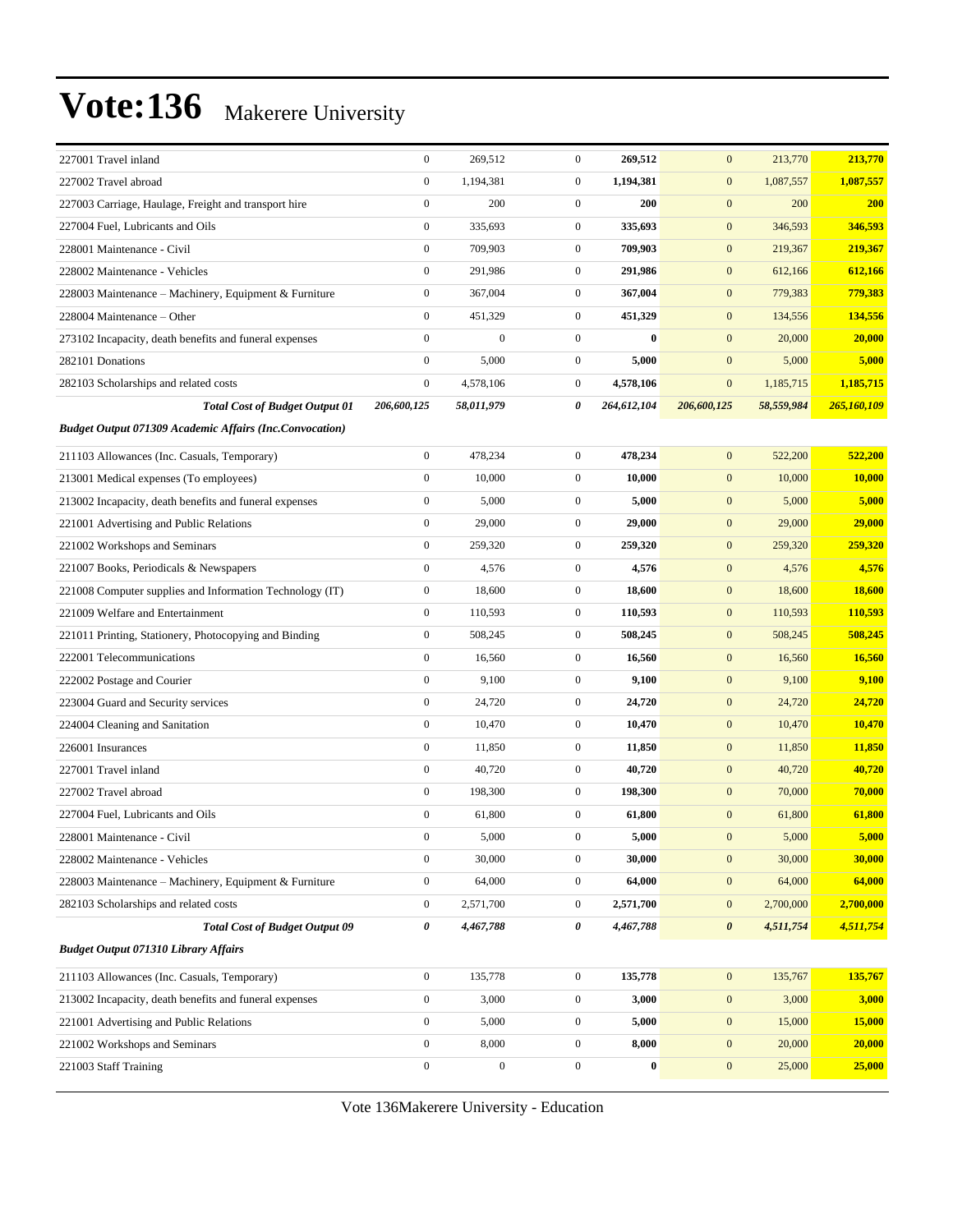| 221007 Books, Periodicals & Newspapers                             | $\boldsymbol{0}$ | 16,000           | $\boldsymbol{0}$ | 16,000      | $\mathbf{0}$<br>740,000             | 740,000        |
|--------------------------------------------------------------------|------------------|------------------|------------------|-------------|-------------------------------------|----------------|
| 221008 Computer supplies and Information Technology (IT)           | $\boldsymbol{0}$ | 265,600          | $\mathbf{0}$     | 265,600     | $\boldsymbol{0}$<br>$\overline{0}$  | $\bf{0}$       |
| 221009 Welfare and Entertainment                                   | $\boldsymbol{0}$ | 27,000           | $\mathbf{0}$     | 27,000      | $\boldsymbol{0}$<br>55,000          | 55,000         |
| 221011 Printing, Stationery, Photocopying and Binding              | $\boldsymbol{0}$ | 60,000           | $\mathbf{0}$     | 60,000      | $\mathbf{0}$<br>60,000              | 60,000         |
| 221017 Subscriptions                                               | $\boldsymbol{0}$ | 15,000           | $\mathbf{0}$     | 15,000      | $\mathbf{0}$<br>5,000               | 5,000          |
| 222001 Telecommunications                                          | $\boldsymbol{0}$ | 7,500            | $\mathbf{0}$     | 7,500       | $\mathbf{0}$<br>17,300              | 17,300         |
| 224004 Cleaning and Sanitation                                     | $\boldsymbol{0}$ | 15,000           | $\mathbf{0}$     | 15,000      | $\boldsymbol{0}$<br>35,000          | 35,000         |
| 227001 Travel inland                                               | $\boldsymbol{0}$ | 19,707           | $\mathbf{0}$     | 19,707      | $\boldsymbol{0}$<br>30,000          | 30,000         |
| 227002 Travel abroad                                               | $\boldsymbol{0}$ | 30,000           | $\mathbf{0}$     | 30,000      | $\mathbf{0}$<br>50,000              | 50,000         |
| 227004 Fuel, Lubricants and Oils                                   | $\boldsymbol{0}$ | 16,000           | $\mathbf{0}$     | 16,000      | $\mathbf{0}$<br>16,000              | 16,000         |
| 228001 Maintenance - Civil                                         | $\boldsymbol{0}$ | 40,000           | $\mathbf{0}$     | 40,000      | $\mathbf{0}$<br>40,000              | 40,000         |
| 228002 Maintenance - Vehicles                                      | $\boldsymbol{0}$ | 10,000           | $\mathbf{0}$     | 10,000      | $\boldsymbol{0}$<br>15,000          | 15,000         |
| 228003 Maintenance – Machinery, Equipment & Furniture              | $\boldsymbol{0}$ | 132,000          | $\mathbf{0}$     | 132,000     | $\mathbf{0}$<br>100,000             | <b>100,000</b> |
| 228004 Maintenance - Other                                         | $\boldsymbol{0}$ | 60,000           | $\mathbf{0}$     | 60,000      | $\mathbf{0}$<br>60,000              | 60,000         |
| <b>Total Cost of Budget Output 10</b>                              | 0                | 865,585          | 0                | 865,585     | $\pmb{\theta}$<br>1,422,067         | 1,422,067      |
| <b>Budget Output 071312 Research, Consultancy and Publications</b> |                  |                  |                  |             |                                     |                |
| 221003 Staff Training                                              | $\boldsymbol{0}$ | 30,000,000       | $\mathbf{0}$     | 30,000,000  | $\mathbf{0}$<br>$\overline{0}$      | $\bf{0}$       |
| 282103 Scholarships and related costs                              | $\boldsymbol{0}$ | $\mathbf{0}$     | $\mathbf{0}$     | $\bf{0}$    | $\boldsymbol{0}$<br>30,000,000      | 30,000,000     |
| <b>Total Cost of Budget Output 12</b>                              | 0                | 30,000,000       | 0                | 30,000,000  | 30,000,000<br>$\boldsymbol{\theta}$ | 30,000,000     |
| <b>Budget Output 071313 Students Welfare</b>                       |                  |                  |                  |             |                                     |                |
| 213002 Incapacity, death benefits and funeral expenses             | $\boldsymbol{0}$ | $\overline{0}$   | $\mathbf{0}$     | $\bf{0}$    | $\mathbf{0}$<br>1,260               | 1,260          |
| 221001 Advertising and Public Relations                            | $\boldsymbol{0}$ | $\overline{0}$   | $\mathbf{0}$     | $\bf{0}$    | $\mathbf{0}$<br>7,000               | 7,000          |
| 221003 Staff Training                                              | $\boldsymbol{0}$ | $\boldsymbol{0}$ | $\mathbf{0}$     | $\bf{0}$    | $\mathbf{0}$<br>2,000               | 2,000          |
| 221007 Books, Periodicals & Newspapers                             | $\boldsymbol{0}$ | $\boldsymbol{0}$ | $\mathbf{0}$     | $\bf{0}$    | $\boldsymbol{0}$<br>960             | 960            |
| 221008 Computer supplies and Information Technology (IT)           | $\boldsymbol{0}$ | $\overline{0}$   | $\mathbf{0}$     | $\bf{0}$    | $\boldsymbol{0}$<br>21,138          | 21,138         |
| 221009 Welfare and Entertainment                                   | $\mathbf{0}$     | $\overline{0}$   | $\boldsymbol{0}$ | $\bf{0}$    | $\mathbf{0}$<br>14,160              | 14,160         |
| 221011 Printing, Stationery, Photocopying and Binding              | $\boldsymbol{0}$ | $\overline{0}$   | $\mathbf{0}$     | $\bf{0}$    | $\mathbf{0}$<br>9,000               | 9,000          |
| 221012 Small Office Equipment                                      | $\boldsymbol{0}$ | $\boldsymbol{0}$ | $\mathbf{0}$     | $\bf{0}$    | $\mathbf{0}$<br>1,000               | 1,000          |
| 221017 Subscriptions                                               | $\mathbf{0}$     | $\overline{0}$   | $\mathbf{0}$     | $\bf{0}$    | $\boldsymbol{0}$<br>5,500           | 5,500          |
| 222001 Telecommunications                                          | $\boldsymbol{0}$ | $\mathbf{0}$     | $\mathbf{0}$     | $\bf{0}$    | $\mathbf{0}$<br>3,360               | 3,360          |
| 224004 Cleaning and Sanitation                                     | $\boldsymbol{0}$ | $\boldsymbol{0}$ | $\boldsymbol{0}$ | $\bf{0}$    | 3,370<br>$\mathbf{0}$               | 3,370          |
| 226001 Insurances                                                  | $\boldsymbol{0}$ | $\boldsymbol{0}$ | $\boldsymbol{0}$ | $\bf{0}$    | $\boldsymbol{0}$<br>200             | <b>200</b>     |
| 227001 Travel inland                                               | $\boldsymbol{0}$ | $\boldsymbol{0}$ | $\boldsymbol{0}$ | $\pmb{0}$   | $\boldsymbol{0}$<br>15,000          | 15,000         |
| 227002 Travel abroad                                               | $\boldsymbol{0}$ | $\boldsymbol{0}$ | $\boldsymbol{0}$ | $\bf{0}$    | $\boldsymbol{0}$<br>30,000          | 30,000         |
| 227004 Fuel, Lubricants and Oils                                   | $\boldsymbol{0}$ | $\boldsymbol{0}$ | $\mathbf{0}$     | $\bf{0}$    | 6,500<br>$\boldsymbol{0}$           | 6,500          |
| 228001 Maintenance - Civil                                         | $\boldsymbol{0}$ | $\boldsymbol{0}$ | $\boldsymbol{0}$ | $\bf{0}$    | $\boldsymbol{0}$<br>5,000           | 5,000          |
| 228002 Maintenance - Vehicles                                      | $\boldsymbol{0}$ | $\boldsymbol{0}$ | $\boldsymbol{0}$ | $\bf{0}$    | $\boldsymbol{0}$<br>10,000          | 10,000         |
| 282103 Scholarships and related costs                              | $\boldsymbol{0}$ | 15,060,869       | $\boldsymbol{0}$ | 15,060,869  | $\mathbf{0}$<br>12,851,648          | 12,851,648     |
| <b>Total Cost of Budget Output 13</b>                              | 0                | 15,060,869       | 0                | 15,060,869  | 12,987,096<br>$\boldsymbol{\theta}$ | 12,987,096     |
| <b>Total Cost Of Outputs Provided</b>                              | 206,600,125      | 108,406,221      | $\bf{0}$         | 315,006,346 | 107,480,901<br>206,600,125          | 314,081,026    |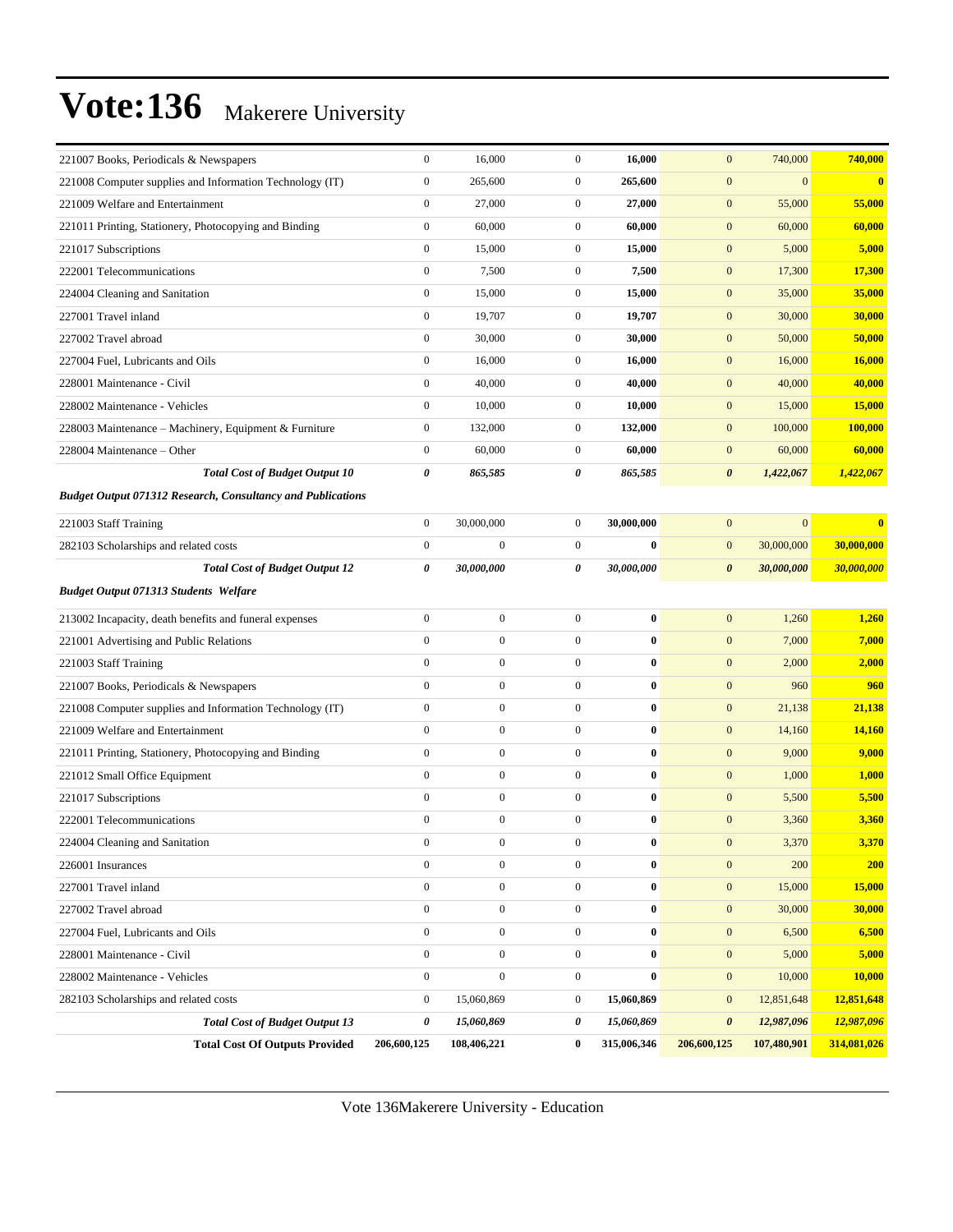| <b>Outputs Funded</b>                                                          | Wage                      | Non Wage                  | AIA                   | <b>Total</b> | Wage                   | Non Wage                | <b>Total</b>          |
|--------------------------------------------------------------------------------|---------------------------|---------------------------|-----------------------|--------------|------------------------|-------------------------|-----------------------|
| Budget Output 071351 Contributions to Research and International Organizations |                           |                           |                       |              |                        |                         |                       |
| 263106 Other Current grants (Current)                                          | $\boldsymbol{0}$          | 200,000                   | $\mathbf{0}$          | 200,000      | $\overline{0}$         | 200,000                 | 200,000               |
| $o/w$ current grants(Quality assurance)                                        | $\boldsymbol{\mathit{0}}$ | $\boldsymbol{\mathit{0}}$ | $\theta$              | $\bf{0}$     | $\boldsymbol{\theta}$  | 200,000                 | 200,000               |
| o/w research funds for quality assurance                                       | $\theta$                  | 200,000                   | 0                     | 200,000      | $\boldsymbol{\theta}$  | $\boldsymbol{\theta}$   | $\bf{0}$              |
| <b>Total Cost of Budget Output 51</b>                                          | $\pmb{\theta}$            | 200,000                   | $\pmb{\theta}$        | 200,000      | $\pmb{\theta}$         | 200,000                 | 200,000               |
| <b>Budget Output 071352 Support to Infectious Diseases Institute</b>           |                           |                           |                       |              |                        |                         |                       |
| 263101 LG Conditional grants                                                   | $\boldsymbol{0}$          | 1,626,000                 | $\mathbf{0}$          | 1,626,000    | $\boldsymbol{0}$       | $\mathbf{0}$            | $\bf{0}$              |
| o/w IDI FUNDS                                                                  | $\boldsymbol{\mathit{0}}$ | 1.626.000                 | 0                     | 1,626,000    | $\boldsymbol{\theta}$  | $\theta$                | $\bf{0}$              |
| 263106 Other Current grants (Current)                                          | $\boldsymbol{0}$          | $\mathbf{0}$              | $\boldsymbol{0}$      | $\bf{0}$     | $\mathbf{0}$           | 1,626,000               | 1,626,000             |
| o/w Support to Infectious Diseases Institute (IDI)                             | $\theta$                  | $\theta$                  | 0                     | $\bf{0}$     | $\boldsymbol{0}$       | 1,626,000               | 1,626,000             |
| <b>Total Cost of Budget Output 52</b>                                          | 0                         | 1,626,000                 | 0                     | 1,626,000    | $\pmb{\theta}$         | 1,626,000               | 1,626,000             |
| <b>Total Cost Of Outputs Funded</b>                                            | $\bf{0}$                  | 1,826,000                 | $\bf{0}$              | 1,826,000    | $\bf{0}$               | 1,826,000               | 1,826,000             |
| <b>Arrears</b>                                                                 | Wage                      | Non Wage                  | AIA                   | <b>Total</b> | Wage                   | Non Wage                | <b>Total</b>          |
| <b>Budget Output 071399 Arrears</b>                                            |                           |                           |                       |              |                        |                         |                       |
| 321605 Domestic arrears (Budgeting)                                            | $\boldsymbol{0}$          | 260,497                   | $\mathbf{0}$          | 260,497      | $\mathbf{0}$           | $\mathbf{0}$            | $\bf{0}$              |
| <b>Total Cost of Budget Output 99</b>                                          | 0                         | 260,497                   | $\boldsymbol{\theta}$ | 260,497      | $\boldsymbol{\theta}$  | $\boldsymbol{\theta}$   | $\boldsymbol{\theta}$ |
| <b>Total Cost Of Arrears</b>                                                   | $\bf{0}$                  | 260,497                   | $\bf{0}$              | 260,497      | $\bf{0}$               | $\bf{0}$                | $\bf{0}$              |
| <b>Total Cost for Department 01</b>                                            | 206,600,125               | 110,492,717               | $\bf{0}$              | 317,092,842  | 206,600,125            | 109,306,901             | 315,907,026           |
| <b>Total Excluding Arrears</b>                                                 | 206,600,125               | 110,232,221               | $\mathbf{0}$          | 316,832,346  | 206,600,125            | 109,306,901             | 315,907,026           |
| <b>Development Budget Estimates</b>                                            |                           |                           |                       |              |                        |                         |                       |
| Project 1603 Retooling of Makerere University                                  |                           |                           |                       |              |                        |                         |                       |
| Thousand Uganda Shillings                                                      |                           | 2020/21 Approved Budget   |                       |              |                        | 2021/22 Draft Estimates |                       |
| <b>Outputs Provided</b>                                                        | GoU Dev't External Fin    |                           | <b>AIA</b>            | <b>Total</b> | GoU Dev't External Fin |                         | Total                 |
| <b>Budget Output 071310 Library Affairs</b>                                    |                           |                           |                       |              |                        |                         |                       |
| 211103 Allowances (Inc. Casuals, Temporary)                                    | 41,600                    | $\mathbf{0}$              | $\boldsymbol{0}$      | 41,600       | 41,600                 | $\mathbf{0}$            | 41,600                |
| 221007 Books, Periodicals & Newspapers                                         | 798,400                   | $\boldsymbol{0}$          | $\boldsymbol{0}$      | 798,400      | 798,400                | $\mathbf{0}$            | 798,400               |
| 221008 Computer supplies and Information Technology (IT)                       | 511,000                   | $\mathbf{0}$              | $\boldsymbol{0}$      | 511,000      | 511,000                | $\boldsymbol{0}$        | 511,000               |
| 228003 Maintenance - Machinery, Equipment & Furniture                          | 99,000                    | $\boldsymbol{0}$          | $\boldsymbol{0}$      | 99,000       | 99,000                 | $\bf{0}$                | 99,000                |
| 282103 Scholarships and related costs                                          | 50,000                    | $\boldsymbol{0}$          | $\boldsymbol{0}$      | 50,000       | 50,000                 | $\boldsymbol{0}$        | 50,000                |
| Total Cost Of Budget Output 071310                                             | 1,500,000                 | 0                         | 0                     | 1,500,000    | 1,500,000              | $\pmb{\theta}$          | 1,500,000             |
| <b>Total Cost for Outputs Provided</b>                                         | 1,500,000                 | $\boldsymbol{0}$          | $\boldsymbol{0}$      | 1,500,000    | 1,500,000              | $\mathbf{0}$            | 1,500,000             |
| <b>Capital Purchases</b>                                                       | GoU Dev't External Fin    |                           | <b>AIA</b>            | <b>Total</b> | GoU Dev't External Fin |                         | <b>Total</b>          |
| <b>Budget Output 071377 Purchase of Specialised Machinery &amp; Equipment</b>  |                           |                           |                       |              |                        |                         |                       |
| 312202 Machinery and Equipment                                                 | 1,350,000                 | $\boldsymbol{0}$          | $\boldsymbol{0}$      | 1,350,000    | 6,311,136              | $\mathbf{0}$            | 6,311,136             |
| Total Cost Of Budget Output 071377                                             | 1,350,000                 | 0                         | 0                     | 1,350,000    | 6,311,136              | $\boldsymbol{\theta}$   | 6,311,136             |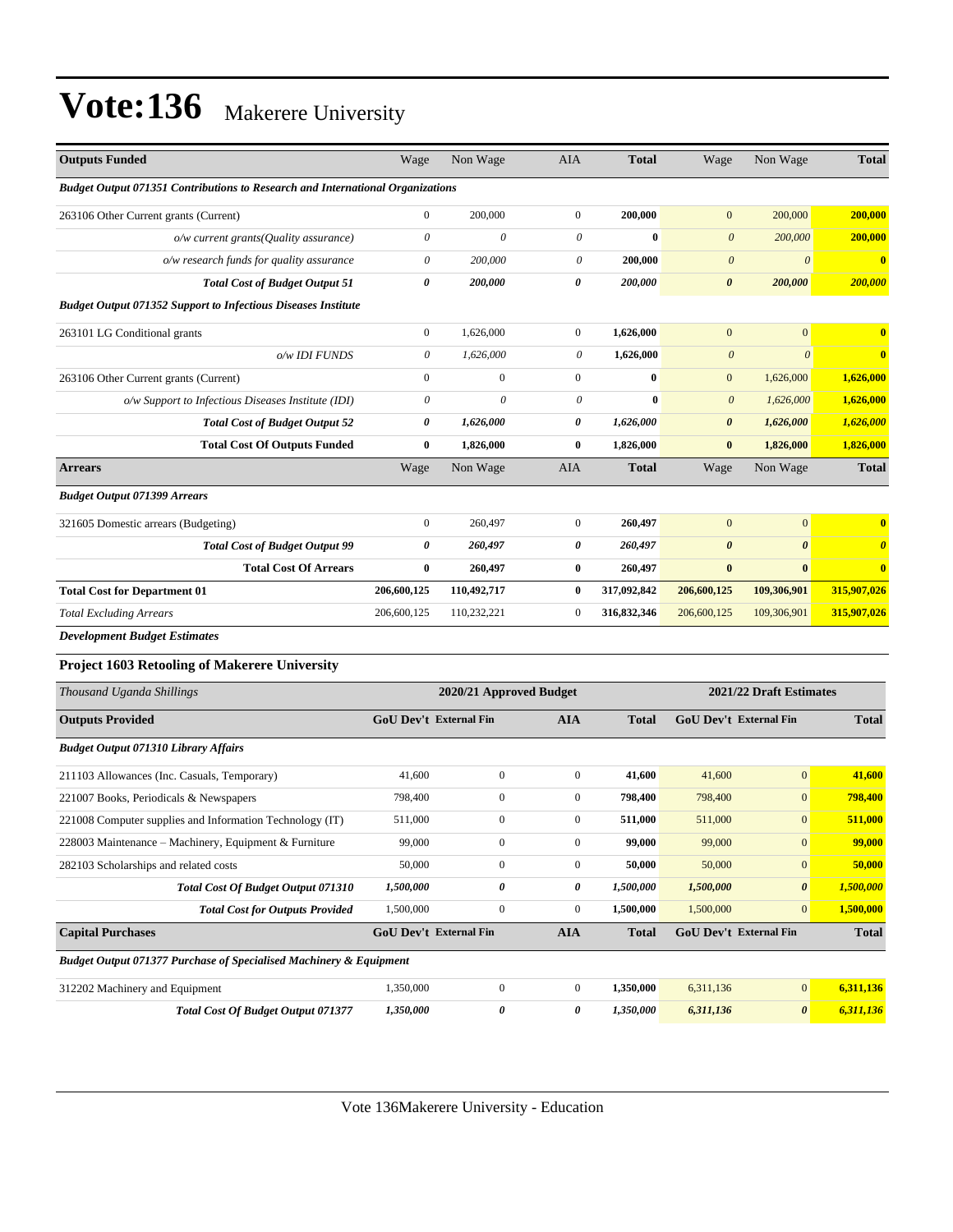| <b>Budget Output 071378 Purchase of Office and Residential Furniture and Fittings</b>             |                |                               |                |              |                               |                       |                         |
|---------------------------------------------------------------------------------------------------|----------------|-------------------------------|----------------|--------------|-------------------------------|-----------------------|-------------------------|
| 312203 Furniture & Fixtures                                                                       | 516,210        | $\boldsymbol{0}$              | $\mathbf{0}$   | 516,210      | 206,360                       | $\mathbf{0}$          | 206,360                 |
| Total Cost Of Budget Output 071378                                                                | 516,210        | 0                             | 0              | 516,210      | 206,360                       | $\boldsymbol{\theta}$ | 206,360                 |
| <b>Budget Output 071379 Acquisition of Other Capital Assets</b>                                   |                |                               |                |              |                               |                       |                         |
| 312104 Other Structures                                                                           | $\overline{0}$ | $\overline{0}$                | $\mathbf{0}$   | $\bf{0}$     | 1,250,000                     | $\mathbf{0}$          | 1,250,000               |
| Total Cost Of Budget Output 071379                                                                | $\theta$       | $\theta$                      | 0              | 0            | 1,250,000                     | $\boldsymbol{\theta}$ | 1,250,000               |
| <b>Budget Output 071380 Construction and Rehabilitation of Learning Facilities (Universities)</b> |                |                               |                |              |                               |                       |                         |
| 312101 Non-Residential Buildings                                                                  | 10,500,000     | $\boldsymbol{0}$              | $\overline{0}$ | 10,500,000   | 6,150,000                     | $\mathbf{0}$          | 6,150,000               |
| Total Cost Of Budget Output 071380                                                                | 10,500,000     | 0                             | 0              | 10,500,000   | 6,150,000                     | $\boldsymbol{\theta}$ | 6,150,000               |
| <b>Budget Output 071381 Lecture Room Construction and Rehabilitation (Universities)</b>           |                |                               |                |              |                               |                       |                         |
| 312101 Non-Residential Buildings                                                                  | 650,000        | $\boldsymbol{0}$              | $\overline{0}$ | 650,000      | 400,000                       | $\mathbf{0}$          | 400,000                 |
| <b>Total Cost Of Budget Output 071381</b>                                                         | 650,000        | 0                             | 0              | 650,000      | 400,000                       | $\boldsymbol{\theta}$ | 400,000                 |
| <b>Budget Output 071382 Construction and Rehabilitation of Accommodation Facilities</b>           |                |                               |                |              |                               |                       |                         |
| 312102 Residential Buildings                                                                      | 1,000,000      | $\overline{0}$                | $\overline{0}$ | 1,000,000    | 898,713                       | $\mathbf{0}$          | 898,713                 |
| <b>Total Cost Of Budget Output 071382</b>                                                         | 1,000,000      | 0                             | 0              | 1,000,000    | 898,713                       | $\boldsymbol{\theta}$ | 898,713                 |
| <b>Total Cost for Capital Purchases</b>                                                           | 14,016,210     | $\overline{0}$                | $\overline{0}$ | 14,016,210   | 15,216,210                    | $\mathbf{0}$          | 15,216,210              |
| <b>Arrears</b>                                                                                    |                | <b>GoU Dev't External Fin</b> | <b>AIA</b>     | <b>Total</b> | <b>GoU Dev't External Fin</b> |                       | <b>Total</b>            |
| <b>Budget Output 071399 Arrears</b>                                                               |                |                               |                |              |                               |                       |                         |
| 321605 Domestic arrears (Budgeting)                                                               | 406,644        | $\boldsymbol{0}$              | $\mathbf{0}$   | 406,644      | $\overline{0}$                | $\mathbf{0}$          | $\overline{\mathbf{0}}$ |
| <b>Total Cost Of Budget Output 071399</b>                                                         | 406,644        | 0                             | 0              | 406,644      | $\boldsymbol{\theta}$         | $\boldsymbol{\theta}$ | $\boldsymbol{\theta}$   |
| <b>Total Cost for Arrears</b>                                                                     | 406,644        | $\boldsymbol{0}$              | $\overline{0}$ | 406,644      | $\mathbf{0}$                  | $\mathbf{0}$          | $\bf{0}$                |
| <b>Total Cost for Project: 1603</b>                                                               | 15,922,854     | $\boldsymbol{0}$              | $\mathbf{0}$   | 15,922,854   | 16,716,210                    | $\mathbf{0}$          | 16,716,210              |
| <b>Total Excluding Arrears</b>                                                                    | 15,516,210     | $\overline{0}$                | $\mathbf{0}$   | 15,516,210   | 16,716,210                    | $\mathbf{0}$          | 16,716,210              |
|                                                                                                   |                | <b>GoU</b> External Fin       | <b>AIA</b>     | <b>Total</b> | GoU                           | <b>External Fin</b>   | <b>Total</b>            |
| <b>Total Cost for Sub-SubProgramme 13</b>                                                         | 333,015,696    | $\bf{0}$                      | $\bf{0}$       | 333,015,696  | 332,623,236                   | $\bf{0}$              | 332,623,236             |
| <b>Total Excluding Arrears</b>                                                                    | 332,348,556    | $\overline{0}$                | $\mathbf{0}$   | 332,348,556  | 332,623,236                   | $\mathbf{0}$          | 332,623,236             |
| Sub-SubProgrammme 14 Delivery of Tertiary Education Programme                                     |                |                               |                |              |                               |                       |                         |

*Recurrent Budget Estimates*

#### **Department 02 College of Natural Sciences**

| Thousand Uganda Shillings                                |              | 2020/21 Approved Budget |              |              |                | 2021/22 Draft Estimates |              |
|----------------------------------------------------------|--------------|-------------------------|--------------|--------------|----------------|-------------------------|--------------|
| <b>Outputs Provided</b>                                  | Wage         | Non Wage                | <b>AIA</b>   | <b>Total</b> | Wage           | Non Wage                | <b>Total</b> |
| <b>Budget Output 071401 Teaching and Training</b>        |              |                         |              |              |                |                         |              |
| 211103 Allowances (Inc. Casuals, Temporary)              | $\mathbf{0}$ | 20,926                  | $\Omega$     | 20,926       | $\overline{0}$ | 38,750                  | 38,750       |
| 221001 Advertising and Public Relations                  | $\mathbf{0}$ | 12,000                  | $\mathbf{0}$ | 12,000       | $\mathbf{0}$   | 12,000                  | 12,000       |
| 221002 Workshops and Seminars                            | $\mathbf{0}$ | 24,000                  | $\Omega$     | 24,000       | $\overline{0}$ | 24,000                  | 24,000       |
| 221007 Books, Periodicals & Newspapers                   | $\mathbf{0}$ | 2,896                   | $\mathbf{0}$ | 2,896        | $\overline{0}$ | 2,896                   | 2,896        |
| 221008 Computer supplies and Information Technology (IT) | $\mathbf{0}$ | 50,000                  | $\mathbf{0}$ | 50,000       | $\mathbf{0}$   | 185,000                 | 185,000      |
| 221009 Welfare and Entertainment                         | $\mathbf{0}$ | 54,220                  | $\mathbf{0}$ | 54,220       | $\overline{0}$ | 48,220                  | 48.220       |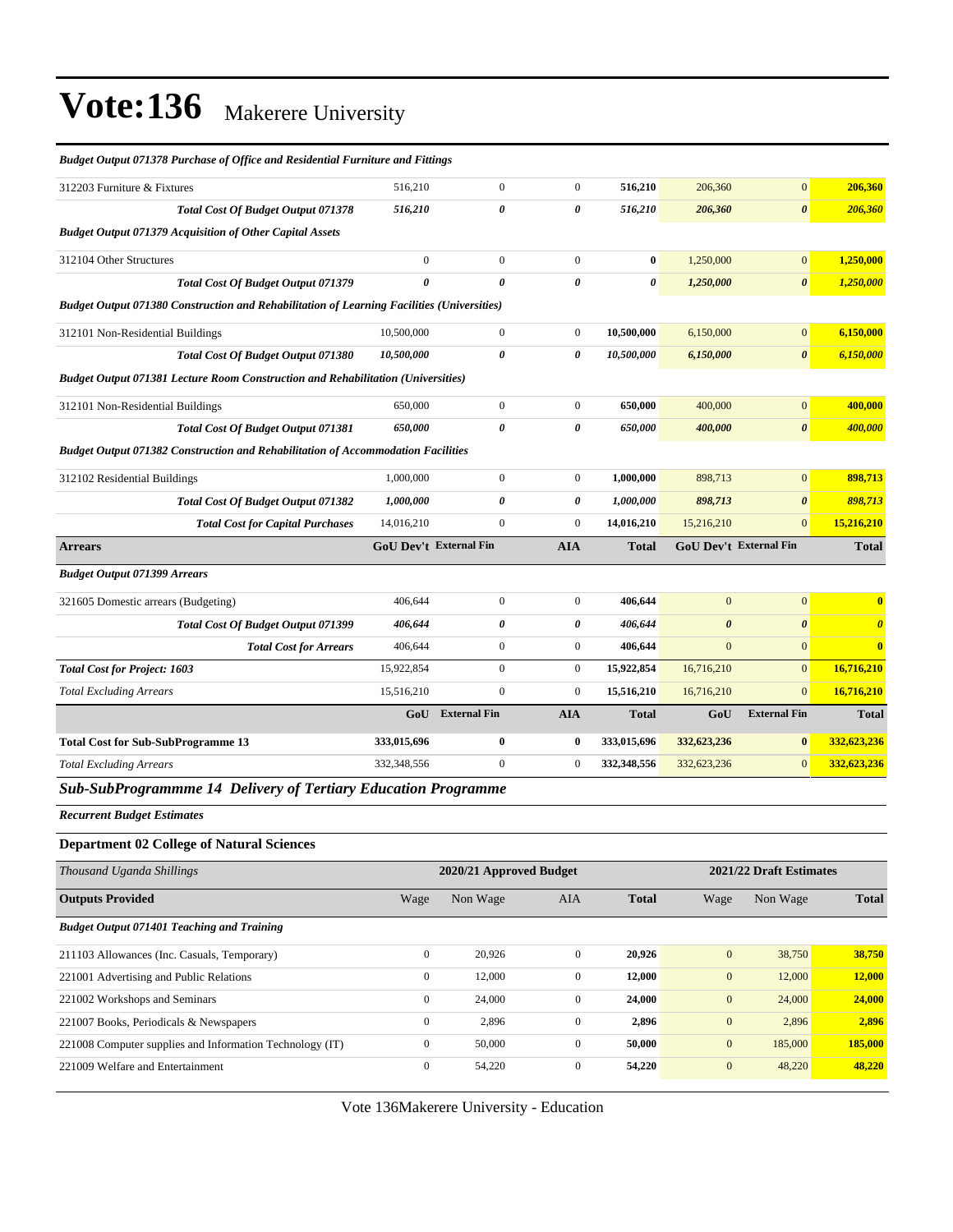| 221011 Printing, Stationery, Photocopying and Binding     | $\boldsymbol{0}$      | 169,414                 | $\mathbf{0}$     | 169,414        | $\mathbf{0}$          | 146,608                 | 146,608       |
|-----------------------------------------------------------|-----------------------|-------------------------|------------------|----------------|-----------------------|-------------------------|---------------|
| 221012 Small Office Equipment                             | $\boldsymbol{0}$      | 1,760                   | $\boldsymbol{0}$ | 1,760          | $\mathbf{0}$          | 1,760                   | 1,760         |
| 222001 Telecommunications                                 | $\boldsymbol{0}$      | 32,600                  | $\boldsymbol{0}$ | 32,600         | $\mathbf{0}$          | 26,600                  | 26,600        |
| 222002 Postage and Courier                                | $\boldsymbol{0}$      | 12,000                  | $\boldsymbol{0}$ | 12,000         | $\mathbf{0}$          | 12,000                  | 12,000        |
| 223007 Other Utilities- (fuel, gas, firewood, charcoal)   | $\boldsymbol{0}$      | 6,000                   | $\boldsymbol{0}$ | 6,000          | $\mathbf{0}$          | 6,000                   | 6,000         |
| 224004 Cleaning and Sanitation                            | $\boldsymbol{0}$      | 100,984                 | $\boldsymbol{0}$ | 100,984        | $\mathbf{0}$          | 100,984                 | 100,984       |
| 226001 Insurances                                         | $\boldsymbol{0}$      | 8,000                   | $\boldsymbol{0}$ | 8,000          | $\mathbf{0}$          | 8,000                   | 8,000         |
| 227001 Travel inland                                      | $\boldsymbol{0}$      | 3,000                   | $\mathbf{0}$     | 3,000          | $\mathbf{0}$          | 3,000                   | 3,000         |
| 227002 Travel abroad                                      | $\boldsymbol{0}$      | 9,868                   | $\boldsymbol{0}$ | 9,868          | $\mathbf{0}$          | 10,000                  | 10,000        |
| 227004 Fuel, Lubricants and Oils                          | $\boldsymbol{0}$      | 27,716                  | $\boldsymbol{0}$ | 27,716         | $\mathbf{0}$          | 27,716                  | 27,716        |
| 228001 Maintenance - Civil                                | $\boldsymbol{0}$      | 65,300                  | $\boldsymbol{0}$ | 65,300         | $\mathbf{0}$          | 37,300                  | 37,300        |
| 228002 Maintenance - Vehicles                             | $\boldsymbol{0}$      | 16,800                  | $\boldsymbol{0}$ | 16,800         | $\mathbf{0}$          | 16,800                  | 16,800        |
| 228003 Maintenance – Machinery, Equipment & Furniture     | $\boldsymbol{0}$      | 170,600                 | $\boldsymbol{0}$ | 170,600        | $\mathbf{0}$          | 32,600                  | 32,600        |
| 282103 Scholarships and related costs                     | $\mathbf{0}$          | 1,139,886               | $\boldsymbol{0}$ | 1,139,886      | $\mathbf{0}$          | 1,076,909               | 1,076,909     |
| <b>Total Cost of Budget Output 01</b>                     | 0                     | 1,927,970               | 0                | 1,927,970      | $\boldsymbol{\theta}$ | 1,817,143               | 1,817,143     |
| <b>Budget Output 071402 Research and Graduate Studies</b> |                       |                         |                  |                |                       |                         |               |
| 211103 Allowances (Inc. Casuals, Temporary)               | $\boldsymbol{0}$      | $\boldsymbol{0}$        | $\mathbf{0}$     | $\bf{0}$       | $\boldsymbol{0}$      | 170,000                 | 170,000       |
| 221002 Workshops and Seminars                             | $\mathbf{0}$          | $\boldsymbol{0}$        | $\boldsymbol{0}$ | $\bf{0}$       | $\mathbf{0}$          | 400,000                 | 400,000       |
| 227001 Travel inland                                      | $\mathbf{0}$          | $\boldsymbol{0}$        | $\boldsymbol{0}$ | $\bf{0}$       | $\mathbf{0}$          | 30,000                  | 30,000        |
| 227002 Travel abroad                                      | $\boldsymbol{0}$      | $\boldsymbol{0}$        | $\boldsymbol{0}$ | $\bf{0}$       | $\mathbf{0}$          | 200,000                 | 200,000       |
| <b>Total Cost of Budget Output 02</b>                     | $\boldsymbol{\theta}$ | 0                       | 0                | $\pmb{\theta}$ | $\boldsymbol{\theta}$ | 800,000                 | 800,000       |
| <b>Total Cost Of Outputs Provided</b>                     | $\bf{0}$              | 1,927,970               | 0                | 1,927,970      | $\bf{0}$              | 2,617,143               | 2,617,143     |
| <b>Total Cost for Department 02</b>                       | $\bf{0}$              | 1,927,970               | $\bf{0}$         | 1,927,970      | $\bf{0}$              | 2,617,143               | 2,617,143     |
| <b>Total Excluding Arrears</b>                            | $\boldsymbol{0}$      | 1,927,970               | $\boldsymbol{0}$ | 1,927,970      | $\mathbf{0}$          | 2,617,143               | 2,617,143     |
| <b>Department 03 College of Health Sciences</b>           |                       |                         |                  |                |                       |                         |               |
| Thousand Uganda Shillings                                 |                       | 2020/21 Approved Budget |                  |                |                       | 2021/22 Draft Estimates |               |
| <b>Outputs Provided</b>                                   | Wage                  | Non Wage                | <b>AIA</b>       | <b>Total</b>   | Wage                  | Non Wage                | <b>Total</b>  |
| <b>Budget Output 071401 Teaching and Training</b>         |                       |                         |                  |                |                       |                         |               |
| 211103 Allowances (Inc. Casuals, Temporary)               | $\mathbf{0}$          | 682,276                 | $\boldsymbol{0}$ | 682,276        | $\mathbf{0}$          | 745,000                 | 745,000       |
| 213002 Incapacity, death benefits and funeral expenses    | $\mathbf{0}$          | 9,200                   | $\overline{0}$   | 9,200          | $\mathbf{0}$          | 9,200                   | 9,200         |
| 221001 Advertising and Public Relations                   | $\boldsymbol{0}$      | 7,460                   | $\boldsymbol{0}$ | 7,460          | $\mathbf{0}$          | 7,460                   | 7,460         |
| 221002 Workshops and Seminars                             | $\boldsymbol{0}$      | 77,640                  | $\boldsymbol{0}$ | 77,640         | $\boldsymbol{0}$      | 77,640                  | 77,640        |
| 221003 Staff Training                                     | $\boldsymbol{0}$      | 20,300                  | $\boldsymbol{0}$ | 20,300         | $\boldsymbol{0}$      | 20,300                  | 20,300        |
| 221005 Hire of Venue (chairs, projector, etc)             | $\boldsymbol{0}$      | 15,300                  | $\boldsymbol{0}$ | 15,300         | $\boldsymbol{0}$      | 15,300                  | 15,300        |
| 221007 Books, Periodicals & Newspapers                    | $\boldsymbol{0}$      | 8,000                   | $\boldsymbol{0}$ | 8,000          | $\boldsymbol{0}$      | 8,000                   | 8,000         |
| 221008 Computer supplies and Information Technology (IT)  | $\boldsymbol{0}$      | 148,320                 | $\boldsymbol{0}$ | 148,320        | $\boldsymbol{0}$      | 148,320                 | 148,320       |
| 221009 Welfare and Entertainment                          | $\boldsymbol{0}$      | 117,000                 | $\boldsymbol{0}$ | 117,000        | $\boldsymbol{0}$      | 117,000                 | 117,000       |
| 221011 Printing, Stationery, Photocopying and Binding     | $\boldsymbol{0}$      | 212,625                 | $\boldsymbol{0}$ | 212,625        | $\boldsymbol{0}$      | 212,625                 | 212,625       |
| 221012 Small Office Equipment                             | $\boldsymbol{0}$      | 15,000                  | $\boldsymbol{0}$ | 15,000         | $\mathbf{0}$          | 15,000                  | <b>15,000</b> |
| 221014 Bank Charges and other Bank related costs          | $\boldsymbol{0}$      | 7,000                   | $\boldsymbol{0}$ | 7,000          | $\boldsymbol{0}$      | 7,000                   | 7,000         |
|                                                           |                       |                         |                  |                |                       |                         |               |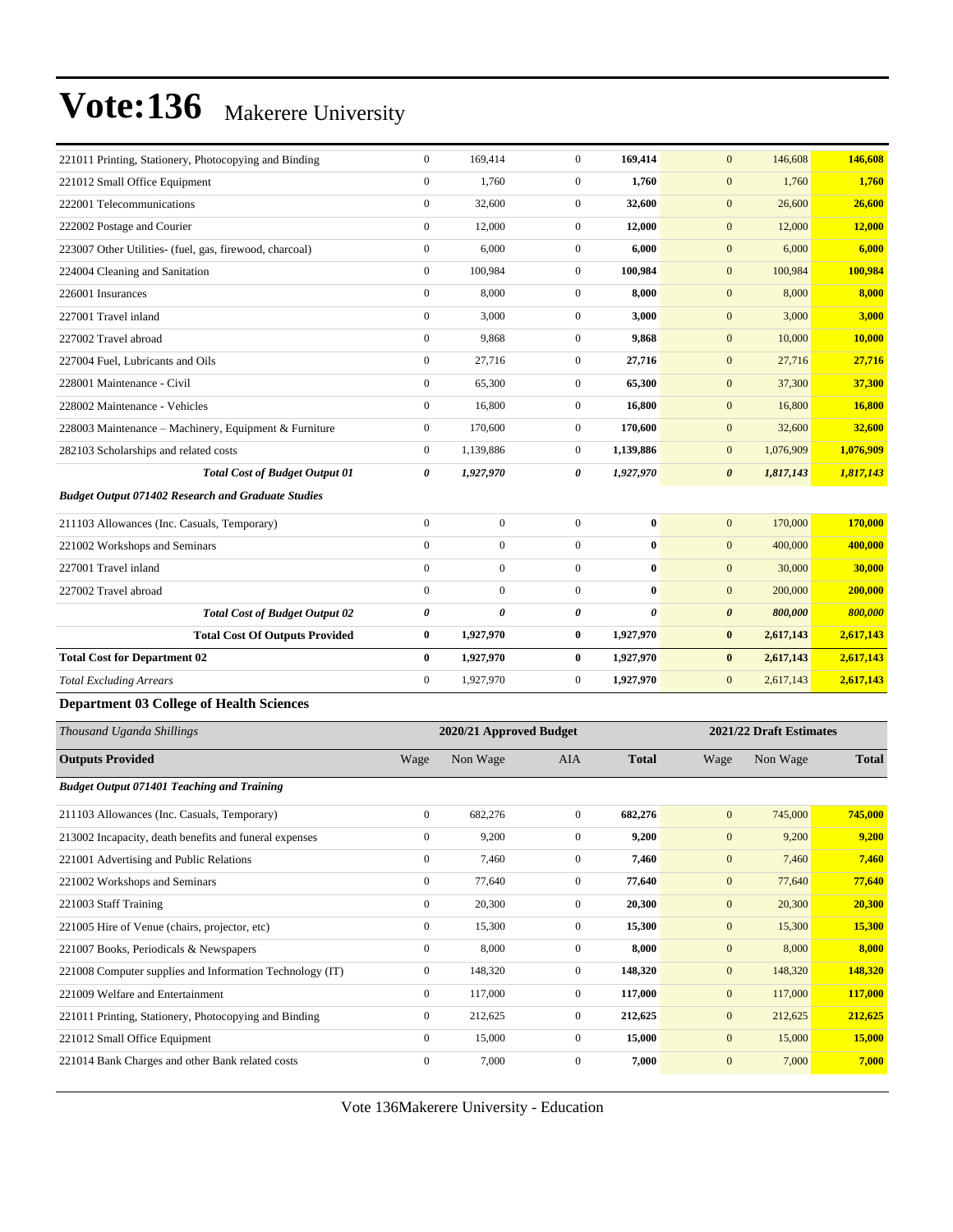| 221017 Subscriptions                                  | $\mathbf{0}$     | 12,500    | $\mathbf{0}$   | 12,500    | $\mathbf{0}$<br>12,500             | 12,500    |
|-------------------------------------------------------|------------------|-----------|----------------|-----------|------------------------------------|-----------|
| 222001 Telecommunications                             | $\mathbf{0}$     | 93,600    | $\mathbf{0}$   | 93,600    | $\mathbf{0}$<br>93,600             | 93,600    |
| 222002 Postage and Courier                            | $\mathbf{0}$     | 4,704     | $\mathbf{0}$   | 4,704     | 4,704<br>$\mathbf{0}$              | 4,704     |
| 223004 Guard and Security services                    | $\mathbf{0}$     | 8,000     | $\overline{0}$ | 8,000     | 8,000<br>$\mathbf{0}$              | 8.000     |
| 224001 Medical Supplies                               | $\overline{0}$   | 605,728   | $\overline{0}$ | 605,728   | 605,728<br>$\mathbf{0}$            | 605,728   |
| 224004 Cleaning and Sanitation                        | $\mathbf{0}$     | 64,000    | $\Omega$       | 64,000    | $\mathbf{0}$<br>64,000             | 64,000    |
| 226001 Insurances                                     | $\mathbf{0}$     | 14,000    | $\overline{0}$ | 14,000    | $\mathbf{0}$<br>14,000             | 14,000    |
| 227001 Travel inland                                  | $\overline{0}$   | 35,000    | $\overline{0}$ | 35,000    | 35,000<br>$\mathbf{0}$             | 35,000    |
| 227002 Travel abroad                                  | $\mathbf{0}$     | 69,000    | $\overline{0}$ | 69,000    | $\mathbf{0}$<br>69,000             | 69,000    |
| 227003 Carriage, Haulage, Freight and transport hire  | $\boldsymbol{0}$ | 4,000     | $\overline{0}$ | 4,000     | 4,000<br>$\mathbf{0}$              | 4,000     |
| 227004 Fuel, Lubricants and Oils                      | $\overline{0}$   | 97,000    | $\overline{0}$ | 97,000    | 97,000<br>$\mathbf{0}$             | 97,000    |
| 228001 Maintenance - Civil                            | $\mathbf{0}$     | 55,400    | $\overline{0}$ | 55,400    | $\mathbf{0}$<br>55,400             | 55,400    |
| 228002 Maintenance - Vehicles                         | $\mathbf{0}$     | 77,600    | $\overline{0}$ | 77,600    | $\mathbf{0}$<br>77,600             | 77,600    |
| 228003 Maintenance – Machinery, Equipment & Furniture | $\overline{0}$   | 71,000    | $\mathbf{0}$   | 71,000    | 71,000<br>$\mathbf{0}$             | 71,000    |
| 228004 Maintenance – Other                            | $\overline{0}$   | 39,650    | $\overline{0}$ | 39,650    | $\mathbf{0}$<br>39,650             | 39,650    |
| 282103 Scholarships and related costs                 | $\overline{0}$   | 2,399,587 | $\mathbf{0}$   | 2,399,587 | 2,399,587<br>$\mathbf{0}$          | 2,399,587 |
| <b>Total Cost of Budget Output 01</b>                 | 0                | 4,970,890 | 0              | 4,970,890 | 5,033,614<br>$\boldsymbol{\theta}$ | 5,033,614 |
| <b>Total Cost Of Outputs Provided</b>                 | $\bf{0}$         | 4,970,890 | $\bf{0}$       | 4,970,890 | $\bf{0}$<br>5,033,614              | 5,033,614 |
| <b>Total Cost for Department 03</b>                   | $\bf{0}$         | 4,970,890 | $\bf{0}$       | 4,970,890 | $\bf{0}$<br>5,033,614              | 5,033,614 |
| <b>Total Excluding Arrears</b>                        | $\overline{0}$   | 4,970,890 | $\mathbf{0}$   | 4,970,890 | $\mathbf{0}$<br>5,033,614          | 5,033,614 |

**Department 04 College of Business and Management Sciences**

| Thousand Uganda Shillings                                |                  | 2020/21 Approved Budget |                |              |              | 2021/22 Draft Estimates |              |  |
|----------------------------------------------------------|------------------|-------------------------|----------------|--------------|--------------|-------------------------|--------------|--|
| <b>Outputs Provided</b>                                  | Wage             | Non Wage                | <b>AIA</b>     | <b>Total</b> | Wage         | Non Wage                | <b>Total</b> |  |
| <b>Budget Output 071401 Teaching and Training</b>        |                  |                         |                |              |              |                         |              |  |
| 211103 Allowances (Inc. Casuals, Temporary)              | $\overline{0}$   | 1,550,505               | $\overline{0}$ | 1,550,505    | $\mathbf{0}$ | 2,359,799               | 2,359,799    |  |
| 213002 Incapacity, death benefits and funeral expenses   | $\mathbf{0}$     | $\mathbf{0}$            | $\overline{0}$ | $\bf{0}$     | $\mathbf{0}$ | 6,000                   | 6,000        |  |
| 221001 Advertising and Public Relations                  | $\mathbf{0}$     | 4,965                   | $\overline{0}$ | 4,965        | $\mathbf{0}$ | 16,965                  | 16,965       |  |
| 221002 Workshops and Seminars                            | $\mathbf{0}$     | 110,000                 | $\overline{0}$ | 110,000      | $\mathbf{0}$ | 116,000                 | 116,000      |  |
| 221003 Staff Training                                    | $\mathbf{0}$     | 450,000                 | $\overline{0}$ | 450,000      | $\mathbf{0}$ | 470,000                 | 470,000      |  |
| 221005 Hire of Venue (chairs, projector, etc)            | $\mathbf{0}$     | 10,000                  | $\overline{0}$ | 10,000       | $\mathbf{0}$ | 10,000                  | 10,000       |  |
| 221007 Books, Periodicals & Newspapers                   | $\mathbf{0}$     | 15,700                  | $\overline{0}$ | 15,700       | $\mathbf{0}$ | 33,950                  | 33,950       |  |
| 221008 Computer supplies and Information Technology (IT) | $\mathbf{0}$     | 50,800                  | $\overline{0}$ | 50,800       | $\mathbf{0}$ | 98,850                  | 98,850       |  |
| 221009 Welfare and Entertainment                         | $\mathbf{0}$     | 8,400                   | $\overline{0}$ | 8,400        | $\mathbf{0}$ | 59,400                  | 59,400       |  |
| 221011 Printing, Stationery, Photocopying and Binding    | $\boldsymbol{0}$ | 37,070                  | $\mathbf{0}$   | 37,070       | $\mathbf{0}$ | 97,070                  | 97,070       |  |
| 221012 Small Office Equipment                            | $\mathbf{0}$     | 500                     | $\overline{0}$ | 500          | $\mathbf{0}$ | 3,500                   | 3,500        |  |
| 221017 Subscriptions                                     | $\mathbf{0}$     | $\boldsymbol{0}$        | $\overline{0}$ | $\mathbf{0}$ | $\mathbf{0}$ | 12,664                  | 12,664       |  |
| 222001 Telecommunications                                | $\Omega$         | $\mathbf{0}$            | $\overline{0}$ | $\mathbf{0}$ | $\mathbf{0}$ | 28,400                  | 28,400       |  |
| 222002 Postage and Courier                               | $\Omega$         | $\mathbf{0}$            | $\Omega$       | $\bf{0}$     | $\mathbf{0}$ | 3,600                   | 3,600        |  |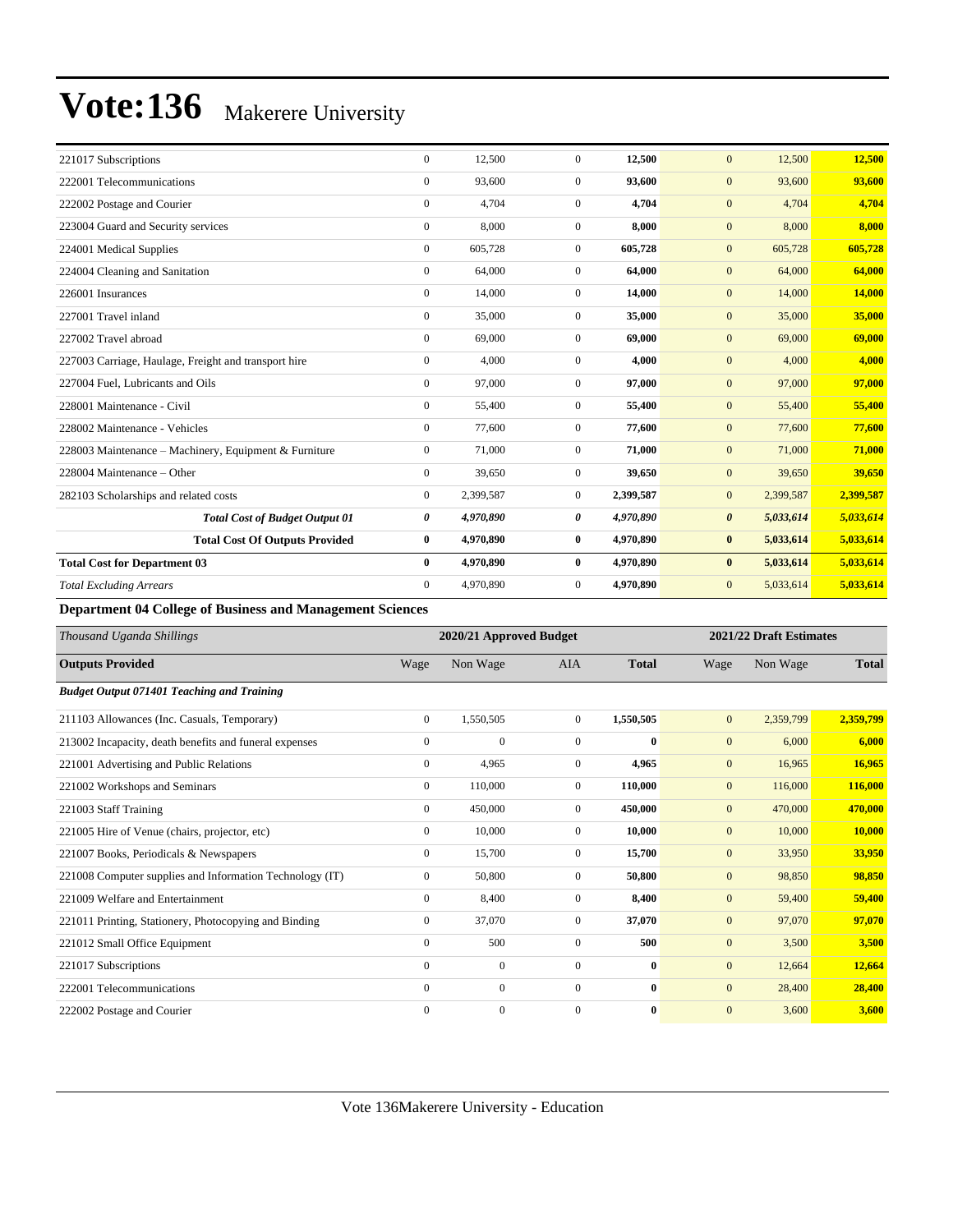| 223004 Guard and Security services                              | $\boldsymbol{0}$ | $\boldsymbol{0}$ | $\mathbf{0}$     | $\bf{0}$  | $\mathbf{0}$<br>10,800             | 10,800                  |
|-----------------------------------------------------------------|------------------|------------------|------------------|-----------|------------------------------------|-------------------------|
| 224004 Cleaning and Sanitation                                  | $\mathbf{0}$     | $\boldsymbol{0}$ | $\boldsymbol{0}$ | $\bf{0}$  | $\mathbf{0}$<br>86,400             | 86,400                  |
| 226001 Insurances                                               | $\boldsymbol{0}$ | $\overline{0}$   | $\boldsymbol{0}$ | $\bf{0}$  | $\mathbf{0}$<br>17,000             | 17,000                  |
| 227001 Travel inland                                            | $\boldsymbol{0}$ | 4,000            | $\boldsymbol{0}$ | 4,000     | $\mathbf{0}$<br>11,000             | 11,000                  |
| 227002 Travel abroad                                            | $\boldsymbol{0}$ | 25,000           | $\boldsymbol{0}$ | 25,000    | $\mathbf{0}$<br>25,000             | 25,000                  |
| 227004 Fuel, Lubricants and Oils                                | $\boldsymbol{0}$ | 2,280            | $\boldsymbol{0}$ | 2,280     | $\mathbf{0}$<br>43,080             | 43,080                  |
| 228001 Maintenance - Civil                                      | $\mathbf{0}$     | $\boldsymbol{0}$ | $\boldsymbol{0}$ | $\bf{0}$  | $\mathbf{0}$<br>60,000             | 60,000                  |
| 228002 Maintenance - Vehicles                                   | $\overline{0}$   | $\boldsymbol{0}$ | $\boldsymbol{0}$ | $\bf{0}$  | $\mathbf{0}$<br>75,000             | 75,000                  |
| 228003 Maintenance – Machinery, Equipment & Furniture           | $\mathbf{0}$     | $\boldsymbol{0}$ | $\boldsymbol{0}$ | $\bf{0}$  | $\mathbf{0}$<br>41,000             | 41,000                  |
| 228004 Maintenance - Other                                      | $\boldsymbol{0}$ | $\boldsymbol{0}$ | $\boldsymbol{0}$ | $\bf{0}$  | $\mathbf{0}$<br>7,000              | 7,000                   |
| 282103 Scholarships and related costs                           | $\boldsymbol{0}$ | 829,400          | $\boldsymbol{0}$ | 829,400   | $\mathbf{0}$<br>829,400            | 829,400                 |
| <b>Total Cost of Budget Output 01</b>                           | 0                | 3,098,620        | 0                | 3,098,620 | $\boldsymbol{\theta}$<br>4,521,878 | 4,521,878               |
| <b>Budget Output 071406 Administration and Support Services</b> |                  |                  |                  |           |                                    |                         |
| 211103 Allowances (Inc. Casuals, Temporary)                     | $\boldsymbol{0}$ | 610,615          | $\boldsymbol{0}$ | 610,615   | $\overline{0}$<br>$\mathbf{0}$     | $\bf{0}$                |
| 213002 Incapacity, death benefits and funeral expenses          | $\boldsymbol{0}$ | 6,000            | $\boldsymbol{0}$ | 6,000     | $\mathbf{0}$<br>$\overline{0}$     | $\bf{0}$                |
| 221001 Advertising and Public Relations                         | $\boldsymbol{0}$ | 12,000           | $\boldsymbol{0}$ | 12,000    | $\mathbf{0}$<br>$\mathbf{0}$       | $\bf{0}$                |
| 221002 Workshops and Seminars                                   | $\boldsymbol{0}$ | 6,000            | $\boldsymbol{0}$ | 6,000     | $\mathbf{0}$<br>$\overline{0}$     | $\bf{0}$                |
| 221003 Staff Training                                           | $\boldsymbol{0}$ | 20,000           | $\boldsymbol{0}$ | 20,000    | $\mathbf{0}$<br>$\mathbf{0}$       | $\bf{0}$                |
| 221007 Books, Periodicals & Newspapers                          | $\boldsymbol{0}$ | 18,250           | $\boldsymbol{0}$ | 18,250    | $\mathbf{0}$<br>$\mathbf{0}$       | $\bf{0}$                |
| 221008 Computer supplies and Information Technology (IT)        | $\boldsymbol{0}$ | 48,050           | $\boldsymbol{0}$ | 48,050    | $\mathbf{0}$<br>$\mathbf{0}$       | $\bf{0}$                |
| 221009 Welfare and Entertainment                                | $\boldsymbol{0}$ | 51,000           | $\boldsymbol{0}$ | 51,000    | $\mathbf{0}$<br>$\mathbf{0}$       | $\bf{0}$                |
| 221011 Printing, Stationery, Photocopying and Binding           | $\boldsymbol{0}$ | 60,000           | $\boldsymbol{0}$ | 60,000    | $\mathbf{0}$<br>$\overline{0}$     | $\bf{0}$                |
| 221012 Small Office Equipment                                   | $\boldsymbol{0}$ | 3,000            | $\boldsymbol{0}$ | 3,000     | $\mathbf{0}$<br>$\mathbf{0}$       | $\bf{0}$                |
| 221017 Subscriptions                                            | $\boldsymbol{0}$ | 12,664           | $\boldsymbol{0}$ | 12,664    | $\overline{0}$<br>$\mathbf{0}$     | $\bf{0}$                |
| 222001 Telecommunications                                       | $\boldsymbol{0}$ | 28,400           | $\boldsymbol{0}$ | 28,400    | $\mathbf{0}$<br>$\mathbf{0}$       | $\bf{0}$                |
| 222002 Postage and Courier                                      | $\boldsymbol{0}$ | 3,600            | $\boldsymbol{0}$ | 3,600     | $\mathbf{0}$<br>$\mathbf{0}$       | $\bf{0}$                |
| 223004 Guard and Security services                              | $\boldsymbol{0}$ | 10,800           | $\boldsymbol{0}$ | 10,800    | $\mathbf{0}$<br>$\overline{0}$     | $\bf{0}$                |
| 224004 Cleaning and Sanitation                                  | $\boldsymbol{0}$ | 86,400           | $\boldsymbol{0}$ | 86,400    | $\mathbf{0}$<br>$\mathbf{0}$       | $\bf{0}$                |
| 226001 Insurances                                               | $\boldsymbol{0}$ | 17,000           | $\boldsymbol{0}$ | 17,000    | $\mathbf{0}$<br>$\mathbf{0}$       | $\bf{0}$                |
| 227001 Travel inland                                            | $\boldsymbol{0}$ | 7,000            | $\boldsymbol{0}$ | 7,000     | $\mathbf{0}$<br>$\boldsymbol{0}$   | $\bf{0}$                |
| 227004 Fuel, Lubricants and Oils                                | $\mathbf{0}$     | 40,800           | $\Omega$         | 40,800    | $\overline{0}$<br>$\overline{0}$   | $\overline{\mathbf{0}}$ |
| 228001 Maintenance - Civil                                      | $\boldsymbol{0}$ | 60,000           | $\boldsymbol{0}$ | 60,000    | $\mathbf{0}$<br>$\mathbf{0}$       | $\bf{0}$                |
| 228002 Maintenance - Vehicles                                   | $\boldsymbol{0}$ | 75,000           | $\boldsymbol{0}$ | 75,000    | $\boldsymbol{0}$<br>$\mathbf{0}$   | $\overline{\mathbf{0}}$ |
| 228003 Maintenance – Machinery, Equipment & Furniture           | $\boldsymbol{0}$ | 41,000           | $\boldsymbol{0}$ | 41,000    | $\vert 0 \vert$<br>$\mathbf{0}$    | $\bf{0}$                |
| 228004 Maintenance - Other                                      | $\boldsymbol{0}$ | 7,000            | $\boldsymbol{0}$ | 7,000     | $\mathbf{0}$<br>$\mathbf{0}$       | $\bf{0}$                |
| <b>Total Cost of Budget Output 06</b>                           | 0                | 1,224,579        | 0                | 1,224,579 | $\pmb{\theta}$<br>0                | $\boldsymbol{\theta}$   |
| <b>Total Cost Of Outputs Provided</b>                           | $\bf{0}$         | 4,323,200        | $\boldsymbol{0}$ | 4,323,200 | $\bf{0}$<br>4,521,878              | 4,521,878               |
| <b>Total Cost for Department 04</b>                             | $\bf{0}$         | 4,323,200        | $\boldsymbol{0}$ | 4,323,200 | $\bf{0}$<br>4,521,878              | 4,521,878               |
| <b>Total Excluding Arrears</b>                                  | $\boldsymbol{0}$ | 4,323,200        | $\boldsymbol{0}$ | 4,323,200 | $\mathbf{0}$<br>4,521,878          | 4,521,878               |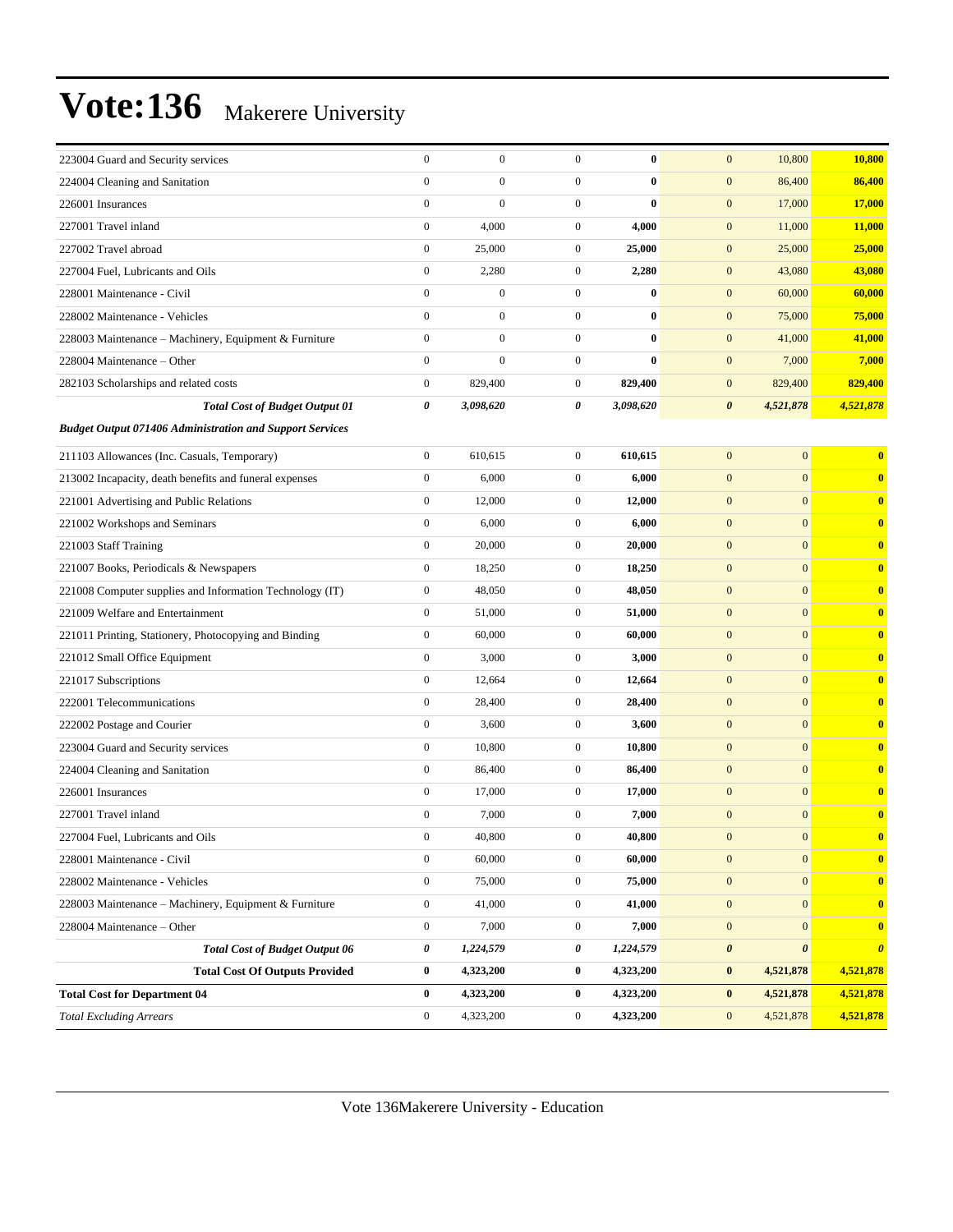#### **Department 05 College of Computing and Information Sciences**

| Thousand Uganda Shillings                                       |                  | 2020/21 Approved Budget |                  |                  |                       | 2021/22 Draft Estimates |              |
|-----------------------------------------------------------------|------------------|-------------------------|------------------|------------------|-----------------------|-------------------------|--------------|
| <b>Outputs Provided</b>                                         | Wage             | Non Wage                | AIA              | <b>Total</b>     | Wage                  | Non Wage                | <b>Total</b> |
| <b>Budget Output 071401 Teaching and Training</b>               |                  |                         |                  |                  |                       |                         |              |
| 211103 Allowances (Inc. Casuals, Temporary)                     | $\boldsymbol{0}$ | 1,122,434               | $\mathbf{0}$     | 1,122,434        | $\mathbf{0}$          | 1,122,434               | 1,122,434    |
| 221001 Advertising and Public Relations                         | $\boldsymbol{0}$ | 69,500                  | $\mathbf{0}$     | 69,500           | $\mathbf{0}$          | 69,500                  | 69,500       |
| 221002 Workshops and Seminars                                   | $\boldsymbol{0}$ | 30,000                  | $\boldsymbol{0}$ | 30,000           | $\boldsymbol{0}$      | 40,000                  | 40,000       |
| 221003 Staff Training                                           | $\boldsymbol{0}$ | 277,800                 | $\mathbf{0}$     | 277,800          | $\mathbf{0}$          | 277,800                 | 277,800      |
| 221007 Books, Periodicals & Newspapers                          | $\boldsymbol{0}$ | 11,400                  | $\boldsymbol{0}$ | 11,400           | $\mathbf{0}$          | 11,400                  | 11,400       |
| 221008 Computer supplies and Information Technology (IT)        | $\boldsymbol{0}$ | 132,700                 | $\mathbf{0}$     | 132,700          | $\boldsymbol{0}$      | $\mathbf{0}$            | $\bf{0}$     |
| 221009 Welfare and Entertainment                                | $\boldsymbol{0}$ | 200,000                 | $\mathbf{0}$     | 200,000          | $\mathbf{0}$          | $\mathbf{0}$            | $\bf{0}$     |
| 221011 Printing, Stationery, Photocopying and Binding           | $\boldsymbol{0}$ | 50,000                  | $\boldsymbol{0}$ | 50,000           | $\boldsymbol{0}$      | $\overline{0}$          | $\bf{0}$     |
| 221017 Subscriptions                                            | $\boldsymbol{0}$ | 20,000                  | $\boldsymbol{0}$ | 20,000           | $\mathbf{0}$          | 10,000                  | 10,000       |
| 222001 Telecommunications                                       | $\boldsymbol{0}$ | 30,000                  | $\boldsymbol{0}$ | 30,000           | $\mathbf{0}$          | 30,000                  | 30,000       |
| 222002 Postage and Courier                                      | $\boldsymbol{0}$ | 4,000                   | $\mathbf{0}$     | 4,000            | $\mathbf{0}$          | $\mathbf{0}$            | $\bf{0}$     |
| 223004 Guard and Security services                              | $\boldsymbol{0}$ | 33,000                  | $\mathbf{0}$     | 33,000           | $\mathbf{0}$          | 37,000                  | 37,000       |
| 224004 Cleaning and Sanitation                                  | $\boldsymbol{0}$ | 100,000                 | $\mathbf{0}$     | 100,000          | $\boldsymbol{0}$      | $\mathbf{0}$            | $\bf{0}$     |
| 226001 Insurances                                               | $\boldsymbol{0}$ | 4,000                   | $\mathbf{0}$     | 4,000            | $\mathbf{0}$          | 4,000                   | 4,000        |
| 227001 Travel inland                                            | $\boldsymbol{0}$ | 40,000                  | $\boldsymbol{0}$ | 40,000           | $\mathbf{0}$          | 40,000                  | 40,000       |
| 227002 Travel abroad                                            | $\boldsymbol{0}$ | 330,000                 | $\mathbf{0}$     | 330,000          | $\mathbf{0}$          | 239,098                 | 239,098      |
| 227004 Fuel, Lubricants and Oils                                | $\boldsymbol{0}$ | 40,000                  | $\mathbf{0}$     | 40,000           | $\mathbf{0}$          | $\mathbf{0}$            | $\bf{0}$     |
| 228001 Maintenance - Civil                                      | $\boldsymbol{0}$ | 106,000                 | $\boldsymbol{0}$ | 106,000          | $\boldsymbol{0}$      | $\mathbf{0}$            | $\bf{0}$     |
| 228004 Maintenance - Other                                      | $\boldsymbol{0}$ | 33,642                  | $\mathbf{0}$     | 33,642           | $\boldsymbol{0}$      | $\mathbf{0}$            | $\bf{0}$     |
| 282103 Scholarships and related costs                           | $\boldsymbol{0}$ | 489,300                 | $\boldsymbol{0}$ | 489,300          | $\mathbf{0}$          | 489,300                 | 489,300      |
| <b>Total Cost of Budget Output 01</b>                           | 0                | 3,123,776               | 0                | 3,123,776        | $\boldsymbol{\theta}$ | 2,370,532               | 2,370,532    |
| <b>Budget Output 071406 Administration and Support Services</b> |                  |                         |                  |                  |                       |                         |              |
| 221007 Books, Periodicals & Newspapers                          | $\boldsymbol{0}$ | $\boldsymbol{0}$        | $\boldsymbol{0}$ | $\bf{0}$         | $\mathbf{0}$          | 11,400                  | 11,400       |
| 221008 Computer supplies and Information Technology (IT)        | $\boldsymbol{0}$ | $\boldsymbol{0}$        | $\boldsymbol{0}$ | $\bf{0}$         | $\boldsymbol{0}$      | 132,700                 | 132,700      |
| 221009 Welfare and Entertainment                                | $\boldsymbol{0}$ | $\boldsymbol{0}$        | $\boldsymbol{0}$ | $\bf{0}$         | $\mathbf{0}$          | 195,000                 | 195,000      |
| 221011 Printing, Stationery, Photocopying and Binding           | $\boldsymbol{0}$ | $\boldsymbol{0}$        | $\boldsymbol{0}$ | $\bf{0}$         | $\mathbf{0}$          | 50,000                  | 50,000       |
| 222001 Telecommunications                                       | $\overline{0}$   | $\boldsymbol{0}$        | $\mathbf{0}$     | $\bf{0}$         | $\mathbf{0}$          | 30,000                  | 30,000       |
| 223004 Guard and Security services                              | $\boldsymbol{0}$ | $\boldsymbol{0}$        | $\boldsymbol{0}$ | $\bf{0}$         | $\mathbf{0}$          | 34,591                  | 34,591       |
| 224004 Cleaning and Sanitation                                  | $\boldsymbol{0}$ | $\boldsymbol{0}$        | $\mathbf{0}$     | $\pmb{0}$        | $\boldsymbol{0}$      | 100,000                 | 100,000      |
| 226001 Insurances                                               | $\boldsymbol{0}$ | $\boldsymbol{0}$        | $\boldsymbol{0}$ | $\bf{0}$         | $\mathbf{0}$          | 5,000                   | 5,000        |
| 227004 Fuel, Lubricants and Oils                                | $\overline{0}$   | $\boldsymbol{0}$        | $\mathbf{0}$     | $\bf{0}$         | $\boldsymbol{0}$      | 20,000                  | 20,000       |
| 228001 Maintenance - Civil                                      | $\boldsymbol{0}$ | $\boldsymbol{0}$        | $\boldsymbol{0}$ | $\boldsymbol{0}$ | $\mathbf{0}$          | 106,000                 | 106,000      |
| 228002 Maintenance - Vehicles                                   | $\boldsymbol{0}$ | $\boldsymbol{0}$        | $\mathbf{0}$     | $\bf{0}$         | $\mathbf{0}$          | 40,000                  | 40,000       |
| 228003 Maintenance - Machinery, Equipment & Furniture           | $\boldsymbol{0}$ | $\boldsymbol{0}$        | $\boldsymbol{0}$ | $\boldsymbol{0}$ | $\boldsymbol{0}$      | 47,020                  | 47,020       |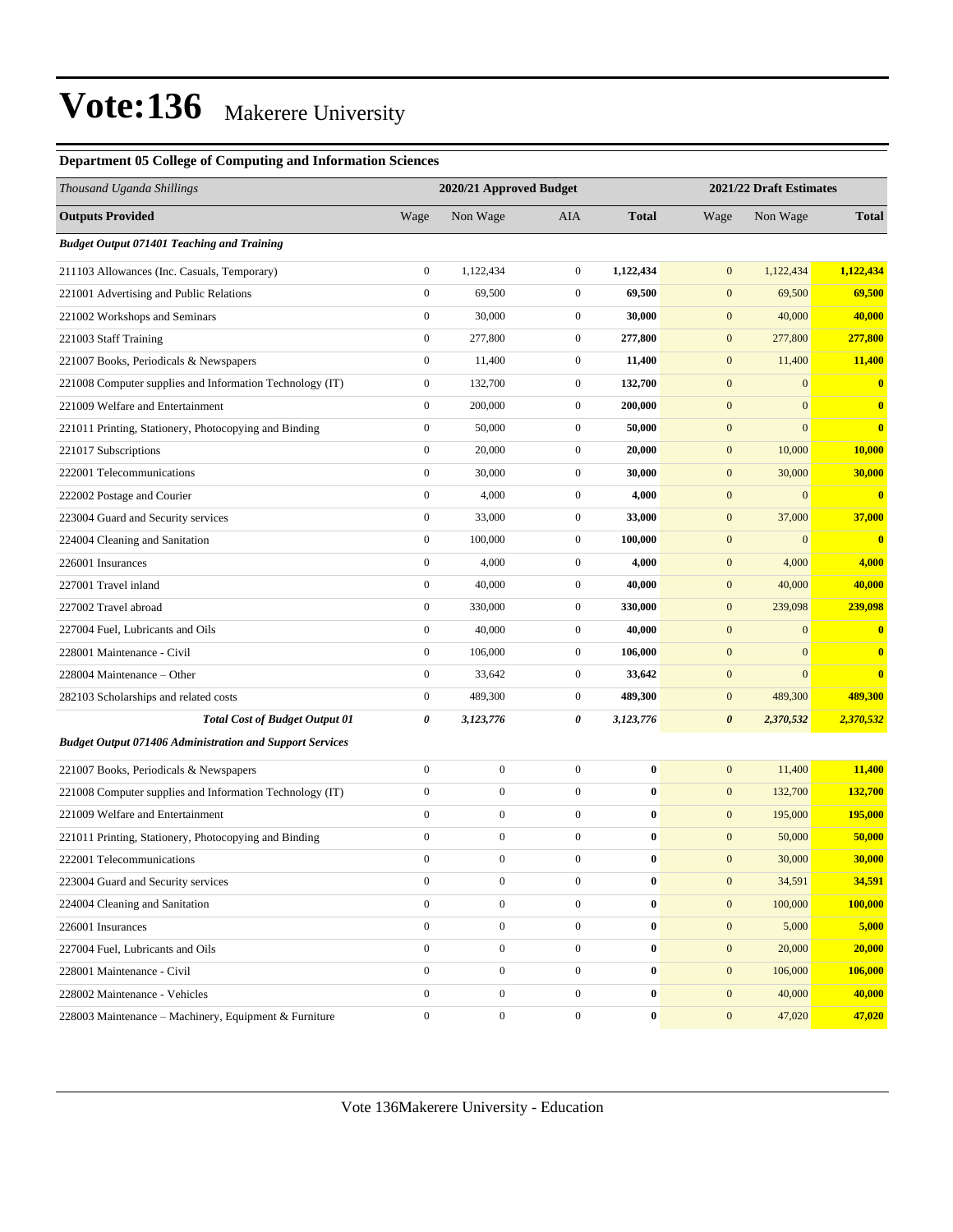| 228004 Maintenance – Other                                      | $\mathbf{0}$          | $\mathbf{0}$            | $\overline{0}$   | $\bf{0}$              | $\mathbf{0}$          | 79,700                  | 79,700                |
|-----------------------------------------------------------------|-----------------------|-------------------------|------------------|-----------------------|-----------------------|-------------------------|-----------------------|
| <b>Total Cost of Budget Output 06</b>                           | $\boldsymbol{\theta}$ | 0                       | 0                | $\boldsymbol{\theta}$ | $\boldsymbol{\theta}$ | 851,411                 | 851,411               |
| <b>Total Cost Of Outputs Provided</b>                           | $\bf{0}$              | 3,123,776               | 0                | 3,123,776             | $\bf{0}$              | 3,221,943               | 3,221,943             |
| <b>Total Cost for Department 05</b>                             | $\bf{0}$              | 3,123,776               | $\bf{0}$         | 3,123,776             | $\bf{0}$              | 3,221,943               | 3,221,943             |
| <b>Total Excluding Arrears</b>                                  | $\boldsymbol{0}$      | 3,123,776               | $\mathbf{0}$     | 3,123,776             | $\boldsymbol{0}$      | 3,221,943               | 3,221,943             |
| Department 06 College of Engineering, Design Art and Technology |                       |                         |                  |                       |                       |                         |                       |
| Thousand Uganda Shillings                                       |                       | 2020/21 Approved Budget |                  |                       |                       | 2021/22 Draft Estimates |                       |
| <b>Outputs Provided</b>                                         | Wage                  | Non Wage                | AIA              | <b>Total</b>          | Wage                  | Non Wage                | <b>Total</b>          |
| <b>Budget Output 071401 Teaching and Training</b>               |                       |                         |                  |                       |                       |                         |                       |
| 211103 Allowances (Inc. Casuals, Temporary)                     | $\mathbf{0}$          | 577,946                 | $\overline{0}$   | 577,946               | $\mathbf{0}$          | 641,595                 | 641,595               |
| 221001 Advertising and Public Relations                         | $\boldsymbol{0}$      | 2,500                   | $\boldsymbol{0}$ | 2,500                 | $\mathbf{0}$          | 2,500                   | 2,500                 |
| 221002 Workshops and Seminars                                   | $\boldsymbol{0}$      | 8,000                   | $\mathbf{0}$     | 8,000                 | $\mathbf{0}$          | 8,000                   | 8,000                 |
| 221003 Staff Training                                           | $\boldsymbol{0}$      | 12,870                  | $\mathbf{0}$     | 12,870                | $\boldsymbol{0}$      | 32,870                  | 32,870                |
| 221007 Books, Periodicals & Newspapers                          | $\boldsymbol{0}$      | 10,000                  | $\mathbf{0}$     | 10,000                | $\mathbf{0}$          | 10,000                  | 10,000                |
| 221008 Computer supplies and Information Technology (IT)        | $\mathbf{0}$          | 10,000                  | $\overline{0}$   | 10,000                | $\mathbf{0}$          | 10,000                  | 10,000                |
| 221009 Welfare and Entertainment                                | $\boldsymbol{0}$      | 52,522                  | $\mathbf{0}$     | 52,522                | $\mathbf{0}$          | 52,522                  | 52,522                |
| 221011 Printing, Stationery, Photocopying and Binding           | $\boldsymbol{0}$      | 7,000                   | $\mathbf{0}$     | 7,000                 | $\mathbf{0}$          | 7,000                   | 7,000                 |
| 221017 Subscriptions                                            | $\boldsymbol{0}$      | $\mathbf{0}$            | $\overline{0}$   | $\bf{0}$              | $\boldsymbol{0}$      | 5,000                   | 5,000                 |
| 222001 Telecommunications                                       | $\boldsymbol{0}$      | 10,000                  | $\mathbf{0}$     | 10,000                | $\mathbf{0}$          | 10,000                  | 10,000                |
| 224004 Cleaning and Sanitation                                  | $\mathbf{0}$          | 15,000                  | $\overline{0}$   | 15,000                | $\mathbf{0}$          | 15,000                  | 15,000                |
| 227001 Travel inland                                            | $\mathbf{0}$          | 8,000                   | $\mathbf{0}$     | 8,000                 | $\mathbf{0}$          | 12,000                  | 12,000                |
| 227002 Travel abroad                                            | $\boldsymbol{0}$      | 4,000                   | $\mathbf{0}$     | 4,000                 | $\mathbf{0}$          | 4,000                   | 4,000                 |
| 227004 Fuel, Lubricants and Oils                                | $\boldsymbol{0}$      | 10,000                  | $\mathbf{0}$     | 10,000                | $\mathbf{0}$          | 10,000                  | 10,000                |
| 282103 Scholarships and related costs                           | $\boldsymbol{0}$      | 1,432,780               | $\mathbf{0}$     | 1,432,780             | $\mathbf{0}$          | 1,432,780               | 1,432,780             |
| <b>Total Cost of Budget Output 01</b>                           | 0                     | 2,160,618               | 0                | 2,160,618             | $\boldsymbol{\theta}$ | 2,253,267               | 2,253,267             |
| <b>Budget Output 071402 Research and Graduate Studies</b>       |                       |                         |                  |                       |                       |                         |                       |
| 221003 Staff Training                                           | $\boldsymbol{0}$      | 20,000                  | $\mathbf{0}$     | 20,000                | $\mathbf{0}$          | $\mathbf{0}$            | $\bf{0}$              |
| <b>Total Cost of Budget Output 02</b>                           | 0                     | 20,000                  | 0                | 20,000                | $\boldsymbol{\theta}$ | $\boldsymbol{\theta}$   | $\boldsymbol{\theta}$ |
| <b>Budget Output 071406 Administration and Support Services</b> |                       |                         |                  |                       |                       |                         |                       |
| 211103 Allowances (Inc. Casuals, Temporary)                     | $\boldsymbol{0}$      | 70,000                  | $\boldsymbol{0}$ | 70,000                | $\mathbf{0}$          | 70,000                  | 70,000                |
| 213002 Incapacity, death benefits and funeral expenses          | $\boldsymbol{0}$      | 9,000                   | $\mathbf{0}$     | 9,000                 | $\mathbf{0}$          | 9,000                   | 9,000                 |
| 221001 Advertising and Public Relations                         | $\boldsymbol{0}$      | 2,500                   | $\boldsymbol{0}$ | 2,500                 | $\boldsymbol{0}$      | 2,500                   | 2,500                 |
| 221002 Workshops and Seminars                                   | $\boldsymbol{0}$      | 8,733                   | $\mathbf{0}$     | 8,733                 | $\boldsymbol{0}$      | 8,733                   | 8,733                 |
| 221003 Staff Training                                           | $\mathbf{0}$          | 10,000                  | $\boldsymbol{0}$ | 10,000                | $\mathbf{0}$          | 10,000                  | 10,000                |
| 221007 Books, Periodicals & Newspapers                          | $\mathbf{0}$          | 2,760                   | $\mathbf{0}$     | 2,760                 | $\boldsymbol{0}$      | 2,760                   | 2,760                 |
| 221008 Computer supplies and Information Technology (IT)        | $\boldsymbol{0}$      | 13,909                  | $\boldsymbol{0}$ | 13,909                | $\boldsymbol{0}$      | 13,909                  | 13,909                |
| 221009 Welfare and Entertainment                                | $\boldsymbol{0}$      | 100,920                 | $\boldsymbol{0}$ | 100,920               | $\mathbf{0}$          | 100,920                 | 100,920               |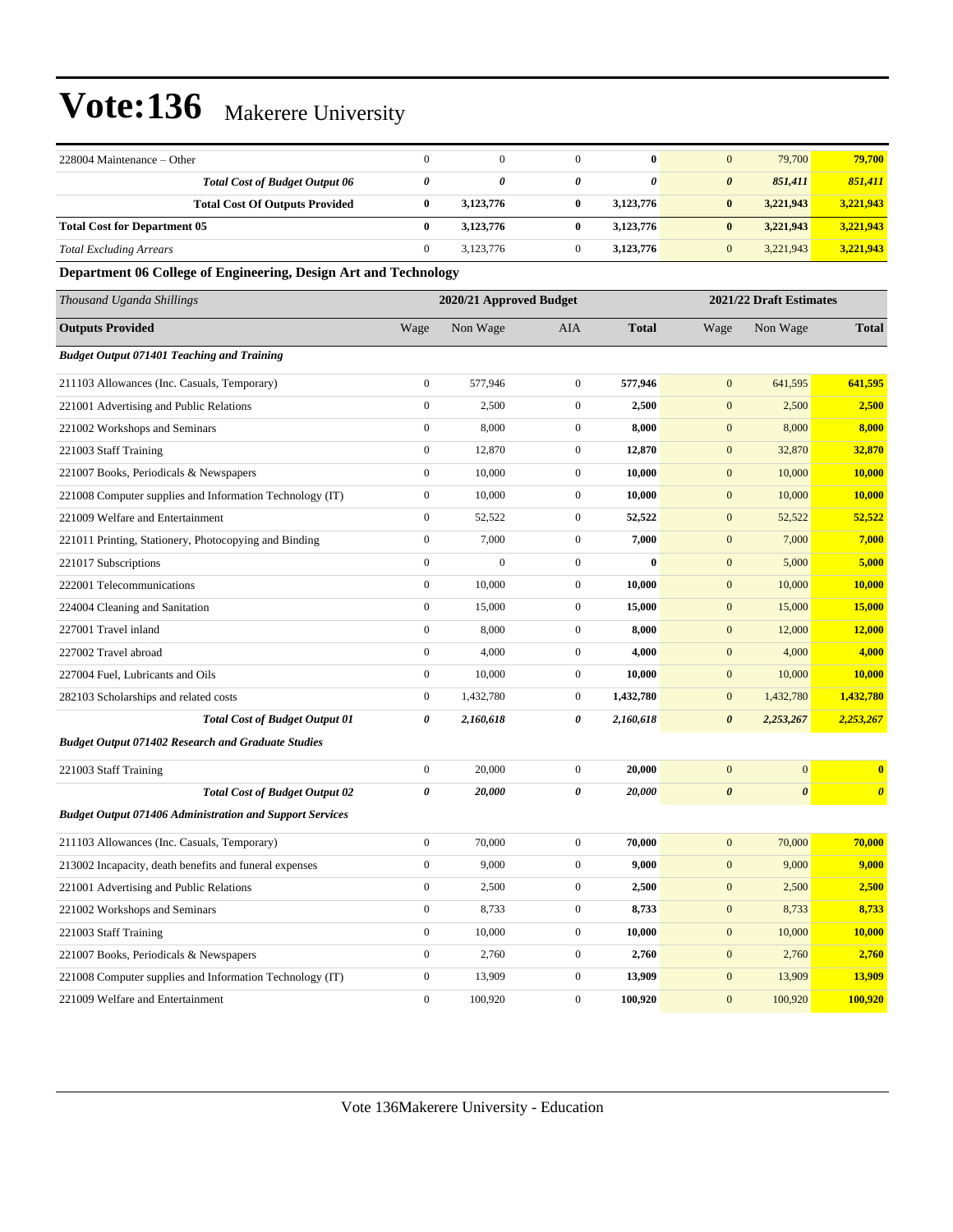| 221011 Printing, Stationery, Photocopying and Binding | $\mathbf{0}$ | 45,088    | $\Omega$         | 45,088    | 45,088<br>$\mathbf{0}$           | 45,088       |
|-------------------------------------------------------|--------------|-----------|------------------|-----------|----------------------------------|--------------|
| 221017 Subscriptions                                  | $\mathbf{0}$ | 5,000     | $\overline{0}$   | 5,000     | $\mathbf{0}$<br>$\mathbf{0}$     | $\mathbf{0}$ |
| 222001 Telecommunications                             | $\mathbf{0}$ | 18,722    | $\overline{0}$   | 18,722    | 18,722<br>$\mathbf{0}$           | 18,722       |
| 222002 Postage and Courier                            | $\mathbf{0}$ | 1,996     | $\overline{0}$   | 1.996     | 1,996<br>$\mathbf{0}$            | 1,996        |
| 223004 Guard and Security services                    | $\mathbf{0}$ | 1,920     | $\Omega$         | 1,920     | $\mathbf{0}$<br>1,920            | 1,920        |
| 224004 Cleaning and Sanitation                        | $\mathbf{0}$ | 21,643    | $\overline{0}$   | 21,643    | $\mathbf{0}$<br>21,643           | 21,643       |
| 226001 Insurances                                     | $\mathbf{0}$ | 10,000    | $\overline{0}$   | 10,000    | $\mathbf{0}$<br>10,000           | 10,000       |
| 226002 Licenses                                       | $\mathbf{0}$ | 10,000    | $\overline{0}$   | 10,000    | 10,000<br>$\mathbf{0}$           | 10,000       |
| 227001 Travel inland                                  | $\mathbf{0}$ | 10,000    | $\overline{0}$   | 10,000    | $\mathbf{0}$<br>6,000            | 6,000        |
| 227002 Travel abroad                                  | $\mathbf{0}$ | 2,000     | $\overline{0}$   | 2,000     | 2,000<br>$\mathbf{0}$            | 2,000        |
| 227004 Fuel, Lubricants and Oils                      | $\mathbf{0}$ | 29,234    | $\overline{0}$   | 29,234    | $\mathbf{0}$<br>29,234           | 29,234       |
| 228001 Maintenance - Civil                            | $\mathbf{0}$ | 40,000    | $\overline{0}$   | 40.000    | $\mathbf{0}$<br>40,000           | 40,000       |
| 228002 Maintenance - Vehicles                         | $\mathbf{0}$ | 15,000    | $\overline{0}$   | 15,000    | 15,000<br>$\mathbf{0}$           | 15,000       |
| 228003 Maintenance – Machinery, Equipment & Furniture | $\mathbf{0}$ | 13,934    | $\overline{0}$   | 13,934    | 13,934<br>$\mathbf{0}$           | 13,934       |
| 228004 Maintenance – Other                            | $\mathbf{0}$ | 42,798    | $\boldsymbol{0}$ | 42,798    | $\mathbf{0}$<br>42,798           | 42,798       |
| 282103 Scholarships and related costs                 | $\mathbf{0}$ | 392,848   | $\overline{0}$   | 392,848   | 392,848<br>$\mathbf{0}$          | 392,848      |
| <b>Total Cost of Budget Output 06</b>                 | 0            | 878,005   | 0                | 878,005   | 869,005<br>$\boldsymbol{\theta}$ | 869,005      |
| <b>Total Cost Of Outputs Provided</b>                 | $\mathbf{0}$ | 3,058,624 | $\bf{0}$         | 3,058,624 | $\bf{0}$<br>3,122,272            | 3,122,272    |
| <b>Total Cost for Department 06</b>                   | $\bf{0}$     | 3,058,624 | $\bf{0}$         | 3,058,624 | $\bf{0}$<br>3,122,272            | 3,122,272    |
| <b>Total Excluding Arrears</b>                        | $\mathbf{0}$ | 3,058,624 | $\overline{0}$   | 3,058,624 | $\mathbf{0}$<br>3,122,272        | 3,122,272    |

**Department 07 College of Humanities and Social Sciences**

| Thousand Uganda Shillings                                |                  | 2020/21 Approved Budget |                | 2021/22 Draft Estimates |              |           |              |
|----------------------------------------------------------|------------------|-------------------------|----------------|-------------------------|--------------|-----------|--------------|
| <b>Outputs Provided</b>                                  | Wage             | Non Wage                | <b>AIA</b>     | <b>Total</b>            | Wage         | Non Wage  | <b>Total</b> |
| <b>Budget Output 071401 Teaching and Training</b>        |                  |                         |                |                         |              |           |              |
| 211103 Allowances (Inc. Casuals, Temporary)              | $\mathbf{0}$     | 1,791,280               | $\overline{0}$ | 1,791,280               | $\mathbf{0}$ | 1,096,644 | 1,096,644    |
| 213002 Incapacity, death benefits and funeral expenses   | $\mathbf{0}$     | 6,200                   | 0              | 6,200                   | $\mathbf{0}$ | 12,400    | 12,400       |
| 221001 Advertising and Public Relations                  | $\mathbf{0}$     | 32,000                  | $\overline{0}$ | 32,000                  | $\mathbf{0}$ | 153,000   | 153,000      |
| 221002 Workshops and Seminars                            | $\mathbf{0}$     | 152,500                 | $\overline{0}$ | 152,500                 | $\mathbf{0}$ | 202,600   | 202,600      |
| 221003 Staff Training                                    | $\mathbf{0}$     | $\mathbf{0}$            | $\Omega$       | $\mathbf{0}$            | $\mathbf{0}$ | 400,100   | 400,100      |
| 221005 Hire of Venue (chairs, projector, etc)            | $\mathbf{0}$     | 4,000                   | $\overline{0}$ | 4,000                   | $\mathbf{0}$ | 10,000    | 10,000       |
| 221007 Books, Periodicals & Newspapers                   | $\boldsymbol{0}$ | 2,880                   | 0              | 2,880                   | $\mathbf{0}$ | 13,420    | 13,420       |
| 221008 Computer supplies and Information Technology (IT) | $\mathbf{0}$     | 178,180                 | $\overline{0}$ | 178,180                 | $\mathbf{0}$ | 91,386    | 91,386       |
| 221009 Welfare and Entertainment                         | $\mathbf{0}$     | $\mathbf{0}$            | $\mathbf{0}$   | $\bf{0}$                | $\mathbf{0}$ | 293,732   | 293,732      |
| 221011 Printing, Stationery, Photocopying and Binding    | $\mathbf{0}$     | 84,000                  | $\overline{0}$ | 84,000                  | $\mathbf{0}$ | 80,233    | 80,233       |
| 221012 Small Office Equipment                            | $\mathbf{0}$     | 10,000                  | $\overline{0}$ | 10,000                  | $\mathbf{0}$ | 8,850     | 8,850        |
| 221017 Subscriptions                                     | $\mathbf{0}$     | 5,000                   | $\overline{0}$ | 5,000                   | $\mathbf{0}$ | 9,700     | 9,700        |
| 222001 Telecommunications                                | $\mathbf{0}$     | 42,600                  | $\overline{0}$ | 42,600                  | $\mathbf{0}$ | 78,800    | 78,800       |
| 222002 Postage and Courier                               | $\mathbf{0}$     | 7,000                   | $\Omega$       | 7.000                   | $\mathbf{0}$ | 8,000     | 8.000        |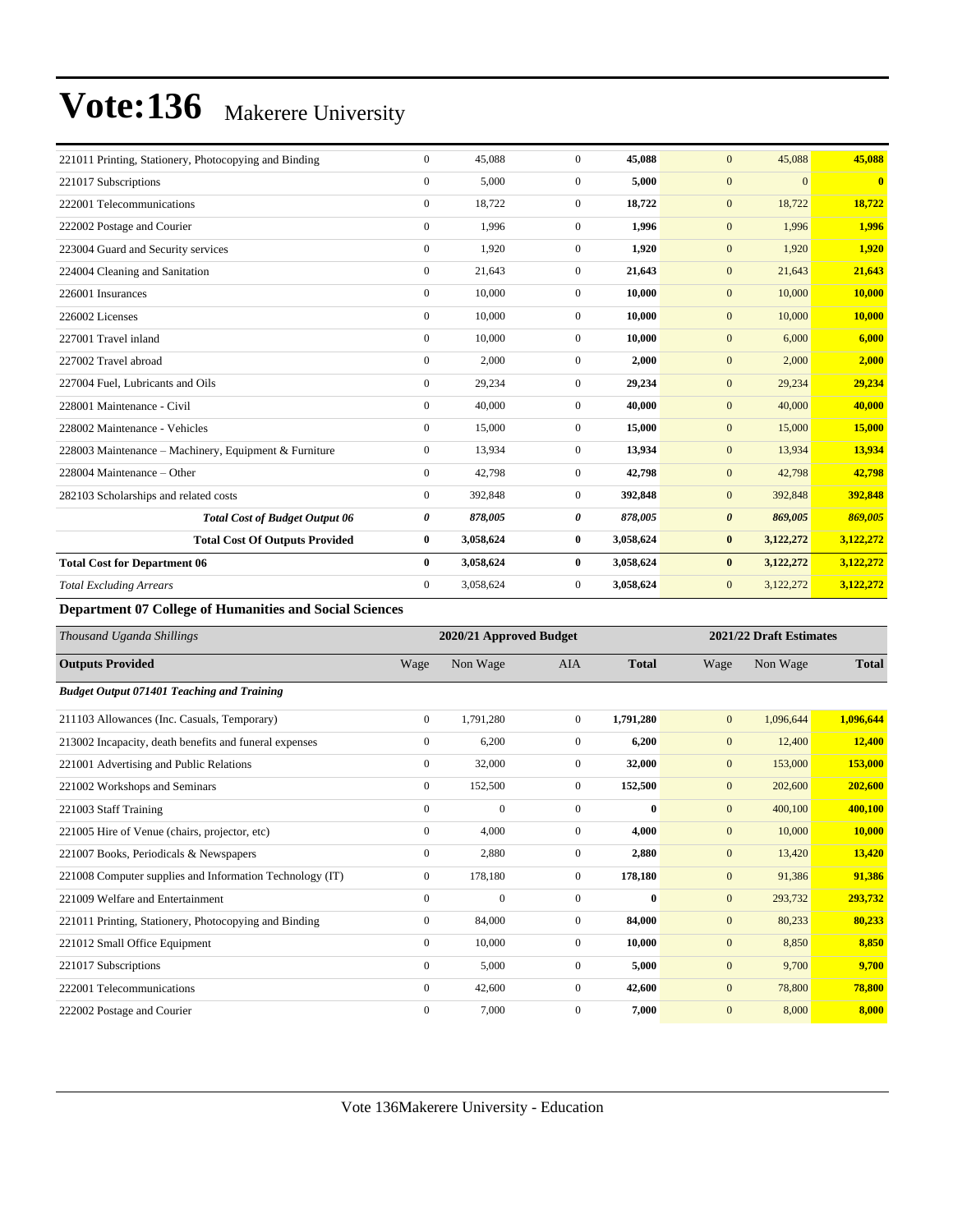| 223004 Guard and Security services                               | $\mathbf{0}$ | $\mathbf{0}$ | $\overline{0}$ | $\bf{0}$  | $\mathbf{0}$<br>24,120                         | 24,120                |
|------------------------------------------------------------------|--------------|--------------|----------------|-----------|------------------------------------------------|-----------------------|
| 224004 Cleaning and Sanitation                                   | $\mathbf{0}$ | 77,000       | $\overline{0}$ | 77,000    | $\mathbf{0}$<br>91,556                         | 91,556                |
| 226001 Insurances                                                | $\mathbf{0}$ | 3,750        | $\overline{0}$ | 3,750     | $\mathbf{0}$<br>8,640                          | 8,640                 |
| 226002 Licenses                                                  | $\mathbf{0}$ | $\mathbf{0}$ | $\overline{0}$ | $\bf{0}$  | 80,000<br>$\mathbf{0}$                         | 80,000                |
| 227001 Travel inland                                             | $\mathbf{0}$ | 10,000       | $\overline{0}$ | 10.000    | $\mathbf{0}$<br>8,000                          | 8,000                 |
| 227002 Travel abroad                                             | $\Omega$     | 56,000       | $\overline{0}$ | 56,000    | $\mathbf{0}$<br>80,000                         | 80,000                |
| 227004 Fuel, Lubricants and Oils                                 | $\mathbf{0}$ | 36,000       | $\overline{0}$ | 36,000    | $\mathbf{0}$<br>86,600                         | 86,600                |
| 228001 Maintenance - Civil                                       | $\mathbf{0}$ | 40,000       | $\overline{0}$ | 40,000    | 84,000<br>$\mathbf{0}$                         | 84,000                |
| 228002 Maintenance - Vehicles                                    | $\mathbf{0}$ | 30,500       | $\overline{0}$ | 30,500    | 66,130<br>$\mathbf{0}$                         | 66,130                |
| 228003 Maintenance – Machinery, Equipment & Furniture            | $\mathbf{0}$ | 31,000       | $\overline{0}$ | 31,000    | $\mathbf{0}$<br>86,865                         | 86,865                |
| 228004 Maintenance - Other                                       | $\mathbf{0}$ | 20,000       | $\overline{0}$ | 20,000    | $\mathbf{0}$<br>51,378                         | 51,378                |
| 282103 Scholarships and related costs                            | $\mathbf{0}$ | 816,852      | $\overline{0}$ | 816,852   | $\mathbf{0}$<br>874,266                        | 874,266               |
| <b>Total Cost of Budget Output 01</b>                            | 0            | 3,436,742    | 0              | 3,436,742 | 4,000,420<br>$\boldsymbol{\theta}$             | 4,000,420             |
| <b>Budget Output 071402 Research and Graduate Studies</b>        |              |              |                |           |                                                |                       |
| 221003 Staff Training                                            | $\mathbf{0}$ | 129,000      | $\overline{0}$ | 129,000   | $\overline{0}$<br>$\mathbf{0}$                 | $\overline{0}$        |
| <b>Total Cost of Budget Output 02</b>                            | 0            | 129,000      | 0              | 129,000   | $\boldsymbol{\theta}$<br>$\boldsymbol{\theta}$ | $\boldsymbol{\theta}$ |
| <b>Budget Output 071406 Administration and Support Services</b>  |              |              |                |           |                                                |                       |
| 221009 Welfare and Entertainment                                 | $\mathbf{0}$ | 270,000      | $\overline{0}$ | 270,000   | $\mathbf{0}$<br>$\mathbf{0}$                   | $\bf{0}$              |
| <b>Total Cost of Budget Output 06</b>                            | 0            | 270,000      | 0              | 270,000   | $\boldsymbol{\theta}$<br>$\boldsymbol{\theta}$ | $\boldsymbol{\theta}$ |
| <b>Total Cost Of Outputs Provided</b>                            | $\bf{0}$     | 3,835,742    | $\bf{0}$       | 3,835,742 | 4,000,420<br>$\bf{0}$                          | 4,000,420             |
| <b>Total Cost for Department 07</b>                              | $\mathbf{0}$ | 3,835,742    | $\bf{0}$       | 3,835,742 | $\bf{0}$<br>4,000,420                          | 4,000,420             |
| <b>Total Excluding Arrears</b>                                   | $\mathbf{0}$ | 3,835,742    | $\mathbf{0}$   | 3,835,742 | $\mathbf{0}$<br>4,000,420                      | 4,000,420             |
| Department 08 College of Agricultural and Environmental Sciences |              |              |                |           |                                                |                       |

| Thousand Uganda Shillings                                | 2020/21 Approved Budget |              |                |              | 2021/22 Draft Estimates |          |              |  |
|----------------------------------------------------------|-------------------------|--------------|----------------|--------------|-------------------------|----------|--------------|--|
| <b>Outputs Provided</b>                                  | Wage                    | Non Wage     | <b>AIA</b>     | <b>Total</b> | Wage                    | Non Wage | <b>Total</b> |  |
| <b>Budget Output 071401 Teaching and Training</b>        |                         |              |                |              |                         |          |              |  |
| 211103 Allowances (Inc. Casuals, Temporary)              | $\boldsymbol{0}$        | 78,301       | $\overline{0}$ | 78,301       | $\mathbf{0}$            | 271,783  | 271,783      |  |
| 213002 Incapacity, death benefits and funeral expenses   | $\mathbf{0}$            | $\mathbf{0}$ | $\mathbf{0}$   | $\bf{0}$     | $\mathbf{0}$            | 8,278    | 8,278        |  |
| 221001 Advertising and Public Relations                  | $\mathbf{0}$            | $\mathbf{0}$ | $\mathbf{0}$   | $\bf{0}$     | $\mathbf{0}$            | 38,663   | 38,663       |  |
| 221002 Workshops and Seminars                            | $\mathbf{0}$            | $\mathbf{0}$ | $\mathbf{0}$   | $\bf{0}$     | $\mathbf{0}$            | 87,703   | 87,703       |  |
| 221007 Books, Periodicals & Newspapers                   | $\mathbf{0}$            | $\mathbf{0}$ | $\mathbf{0}$   | $\bf{0}$     | $\mathbf{0}$            | 6,393    | 6,393        |  |
| 221008 Computer supplies and Information Technology (IT) | $\mathbf{0}$            | $\mathbf{0}$ | $\mathbf{0}$   | $\bf{0}$     | $\mathbf{0}$            | 13,574   | 13,574       |  |
| 221009 Welfare and Entertainment                         | $\mathbf{0}$            | $\mathbf{0}$ | $\mathbf{0}$   | $\bf{0}$     | $\mathbf{0}$            | 55,900   | 55,900       |  |
| 221011 Printing, Stationery, Photocopying and Binding    | $\mathbf{0}$            | $\mathbf{0}$ | $\mathbf{0}$   | $\bf{0}$     | $\mathbf{0}$            | 48,460   | 48,460       |  |
| 221012 Small Office Equipment                            | $\mathbf{0}$            | $\mathbf{0}$ | $\mathbf{0}$   | $\bf{0}$     | $\mathbf{0}$            | 1,500    | 1,500        |  |
| 222001 Telecommunications                                | $\mathbf{0}$            | $\mathbf{0}$ | $\mathbf{0}$   | $\bf{0}$     | $\mathbf{0}$            | 45,300   | 45,300       |  |
| 222002 Postage and Courier                               | $\mathbf{0}$            | $\mathbf{0}$ | $\mathbf{0}$   | $\bf{0}$     | $\mathbf{0}$            | 10,000   | 10,000       |  |
| 224004 Cleaning and Sanitation                           | $\mathbf{0}$            | $\mathbf{0}$ | $\mathbf{0}$   | $\bf{0}$     | $\mathbf{0}$            | 32,174   | 32,174       |  |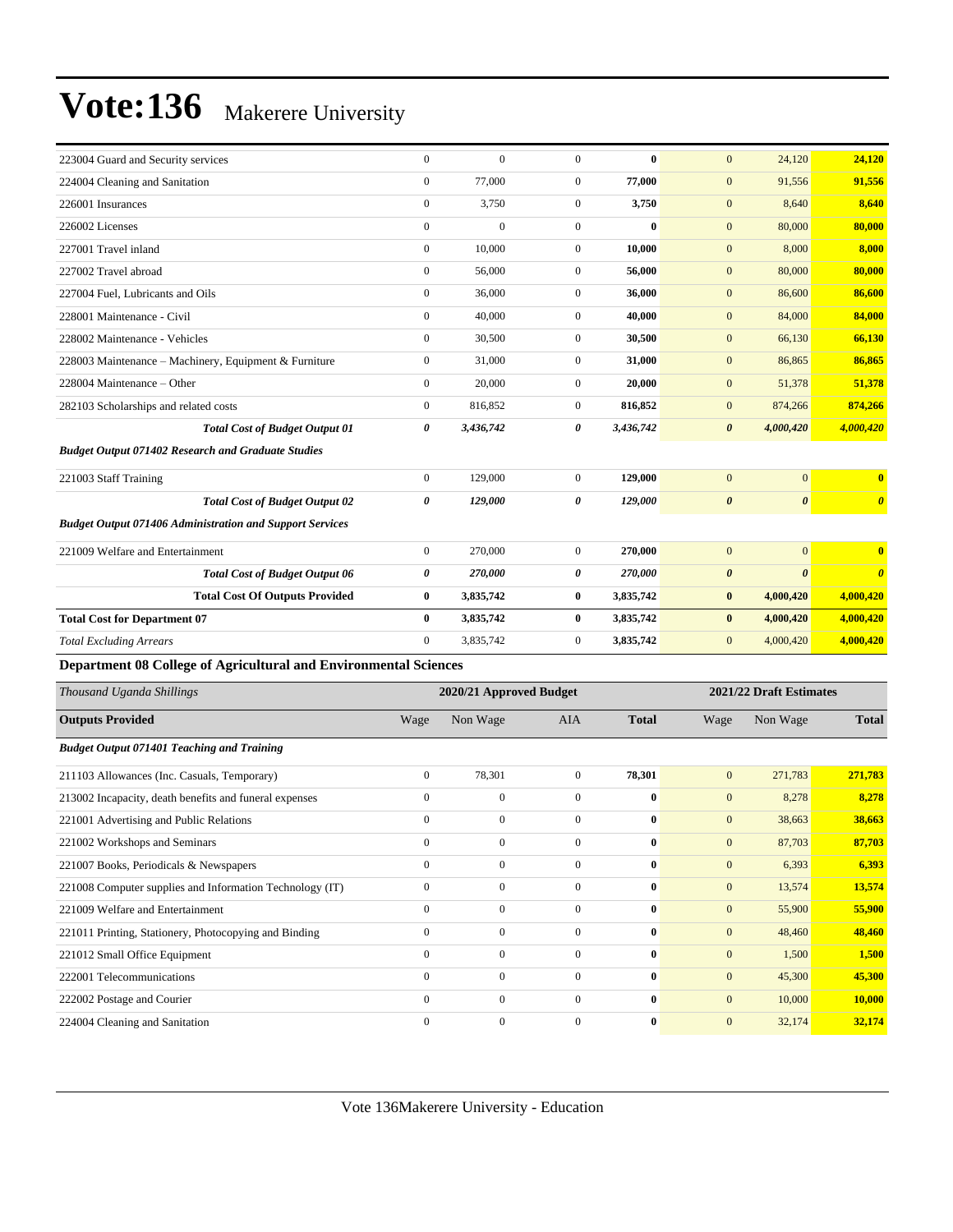| 227001 Travel inland                                            | $\mathbf{0}$          | $\mathbf{0}$            | $\mathbf{0}$     | $\bf{0}$     | 11,000<br>$\mathbf{0}$             | 11,000                                         |
|-----------------------------------------------------------------|-----------------------|-------------------------|------------------|--------------|------------------------------------|------------------------------------------------|
| 227004 Fuel, Lubricants and Oils                                | $\mathbf{0}$          | $\mathbf{0}$            | $\mathbf{0}$     | $\bf{0}$     | $\mathbf{0}$<br>71,800             | 71,800                                         |
| 228001 Maintenance - Civil                                      | $\mathbf{0}$          | $\boldsymbol{0}$        | $\mathbf{0}$     | $\bf{0}$     | $\mathbf{0}$<br>37,674             | 37,674                                         |
| 228002 Maintenance - Vehicles                                   | $\mathbf{0}$          | $\mathbf{0}$            | $\mathbf{0}$     | $\bf{0}$     | $\overline{0}$<br>51,990           | 51,990                                         |
| 228003 Maintenance - Machinery, Equipment & Furniture           | $\overline{0}$        | $\boldsymbol{0}$        | $\mathbf{0}$     | $\bf{0}$     | $\mathbf{0}$<br>5,320              | 5,320                                          |
| 228004 Maintenance - Other                                      | $\mathbf{0}$          | $\mathbf{0}$            | $\mathbf{0}$     | $\mathbf{0}$ | $\mathbf{0}$<br>19,250             | 19,250                                         |
| 282103 Scholarships and related costs                           | $\mathbf{0}$          | 1,384,065               | $\mathbf{0}$     | 1,384,065    | $\mathbf{0}$<br>1,384,065          | 1,384,065                                      |
| <b>Total Cost of Budget Output 01</b>                           | $\boldsymbol{\theta}$ | 1,462,367               | 0                | 1,462,367    | $\boldsymbol{\theta}$<br>2,200,827 | 2,200,827                                      |
| <b>Budget Output 071406 Administration and Support Services</b> |                       |                         |                  |              |                                    |                                                |
| 211103 Allowances (Inc. Casuals, Temporary)                     | $\boldsymbol{0}$      | 106,548                 | $\boldsymbol{0}$ | 106,548      | $\mathbf{0}$                       | $\overline{0}$<br>$\bf{0}$                     |
| 213002 Incapacity, death benefits and funeral expenses          | $\overline{0}$        | 8,278                   | $\mathbf{0}$     | 8,278        | $\mathbf{0}$                       | $\overline{0}$<br>$\mathbf{0}$                 |
| 221001 Advertising and Public Relations                         | $\boldsymbol{0}$      | 5,000                   | $\mathbf{0}$     | 5,000        | $\mathbf{0}$                       | $\overline{0}$<br>$\bf{0}$                     |
| 221002 Workshops and Seminars                                   | $\overline{0}$        | 65,966                  | $\boldsymbol{0}$ | 65,966       | $\mathbf{0}$                       | $\overline{0}$<br>$\bf{0}$                     |
| 221007 Books, Periodicals & Newspapers                          | $\boldsymbol{0}$      | 6,393                   | $\boldsymbol{0}$ | 6,393        | $\mathbf{0}$                       | $\Omega$<br>$\bf{0}$                           |
| 221008 Computer supplies and Information Technology (IT)        | $\boldsymbol{0}$      | 13,574                  | $\mathbf{0}$     | 13,574       | $\mathbf{0}$                       | $\overline{0}$<br>$\bf{0}$                     |
| 221009 Welfare and Entertainment                                | $\mathbf{0}$          | 75,900                  | $\mathbf{0}$     | 75,900       | $\overline{0}$                     | $\Omega$<br>$\bf{0}$                           |
| 221011 Printing, Stationery, Photocopying and Binding           | $\mathbf{0}$          | 78,460                  | $\boldsymbol{0}$ | 78,460       | $\mathbf{0}$                       | $\overline{0}$<br>$\bf{0}$                     |
| 221012 Small Office Equipment                                   | $\mathbf{0}$          | 1,500                   | $\mathbf{0}$     | 1,500        | $\overline{0}$                     | $\Omega$<br>$\overline{\mathbf{0}}$            |
| 222001 Telecommunications                                       | $\overline{0}$        | 35,640                  | $\boldsymbol{0}$ | 35,640       | $\mathbf{0}$                       | $\overline{0}$<br>$\bf{0}$                     |
| 224004 Cleaning and Sanitation                                  | $\mathbf{0}$          | 14,500                  | $\overline{0}$   | 14,500       | $\mathbf{0}$                       | $\overline{0}$<br>$\bf{0}$                     |
| 227001 Travel inland                                            | $\boldsymbol{0}$      | 11,000                  | $\boldsymbol{0}$ | 11,000       | $\mathbf{0}$                       | $\Omega$<br>$\bf{0}$                           |
| 227004 Fuel, Lubricants and Oils                                | $\mathbf{0}$          | 111,800                 | $\boldsymbol{0}$ | 111,800      | $\mathbf{0}$                       | $\overline{0}$<br>$\bf{0}$                     |
| 228001 Maintenance - Civil                                      | $\mathbf{0}$          | 37,674                  | $\mathbf{0}$     | 37,674       | $\mathbf{0}$                       | $\overline{0}$<br>$\bf{0}$                     |
| 228002 Maintenance - Vehicles                                   | $\mathbf{0}$          | 51,990                  | $\mathbf{0}$     | 51,990       | $\overline{0}$                     | $\Omega$<br>$\overline{\mathbf{0}}$            |
| 228003 Maintenance - Machinery, Equipment & Furniture           | $\boldsymbol{0}$      | 108,064                 | $\mathbf{0}$     | 108,064      | $\mathbf{0}$                       | $\overline{0}$<br>$\bf{0}$                     |
| 228004 Maintenance – Other                                      | $\overline{0}$        | 220,484                 | $\mathbf{0}$     | 220,484      | $\mathbf{0}$                       | $\overline{0}$<br>$\bf{0}$                     |
| <b>Total Cost of Budget Output 06</b>                           | $\pmb{\theta}$        | 952,771                 | 0                | 952,771      | $\boldsymbol{\theta}$              | $\boldsymbol{\theta}$<br>$\boldsymbol{\theta}$ |
| <b>Total Cost Of Outputs Provided</b>                           | $\bf{0}$              | 2,415,138               | $\bf{0}$         | 2,415,138    | $\bf{0}$<br>2,200,827              | 2,200,827                                      |
| <b>Total Cost for Department 08</b>                             | $\bf{0}$              | 2,415,138               | $\bf{0}$         | 2,415,138    | $\bf{0}$<br>2,200,827              | 2,200,827                                      |
| <b>Total Excluding Arrears</b>                                  | $\mathbf{0}$          | 2,415,138               | $\mathbf{0}$     | 2,415,138    | $\overline{0}$<br>2,200,827        | 2,200,827                                      |
| Department 09 College of Education and External Studies         |                       |                         |                  |              |                                    |                                                |
| <b>Thousand Uganda Shillings</b>                                |                       | 2020/21 Approved Budget |                  |              | 2021/22 Draft Estimates            |                                                |

| Thousand Uganda Shillings                         |              | 2020/21 Approved Budget |          |              | 2021/22 Draft Estimates |          |              |  |
|---------------------------------------------------|--------------|-------------------------|----------|--------------|-------------------------|----------|--------------|--|
| <b>Outputs Provided</b>                           | Wage         | Non Wage                | AIA      | <b>Total</b> | Wage                    | Non Wage | <b>Total</b> |  |
| <b>Budget Output 071401 Teaching and Training</b> |              |                         |          |              |                         |          |              |  |
| 211103 Allowances (Inc. Casuals, Temporary)       | $\Omega$     | 427,804                 | $\Omega$ | 427,804      | $\mathbf{0}$            | 519,680  | 519,680      |  |
| 221001 Advertising and Public Relations           | $\mathbf{0}$ | 16,000                  | $\Omega$ | 16.000       | $\mathbf{0}$            | 16,000   | 16,000       |  |
| 221002 Workshops and Seminars                     | $\Omega$     | 50,000                  | $\Omega$ | 50.000       | $\mathbf{0}$            | 45,000   | 45,000       |  |
| 221003 Staff Training                             | $\mathbf{0}$ | 45,000                  | $\Omega$ | 45,000       | $\mathbf{0}$            | 105,000  | 105,000      |  |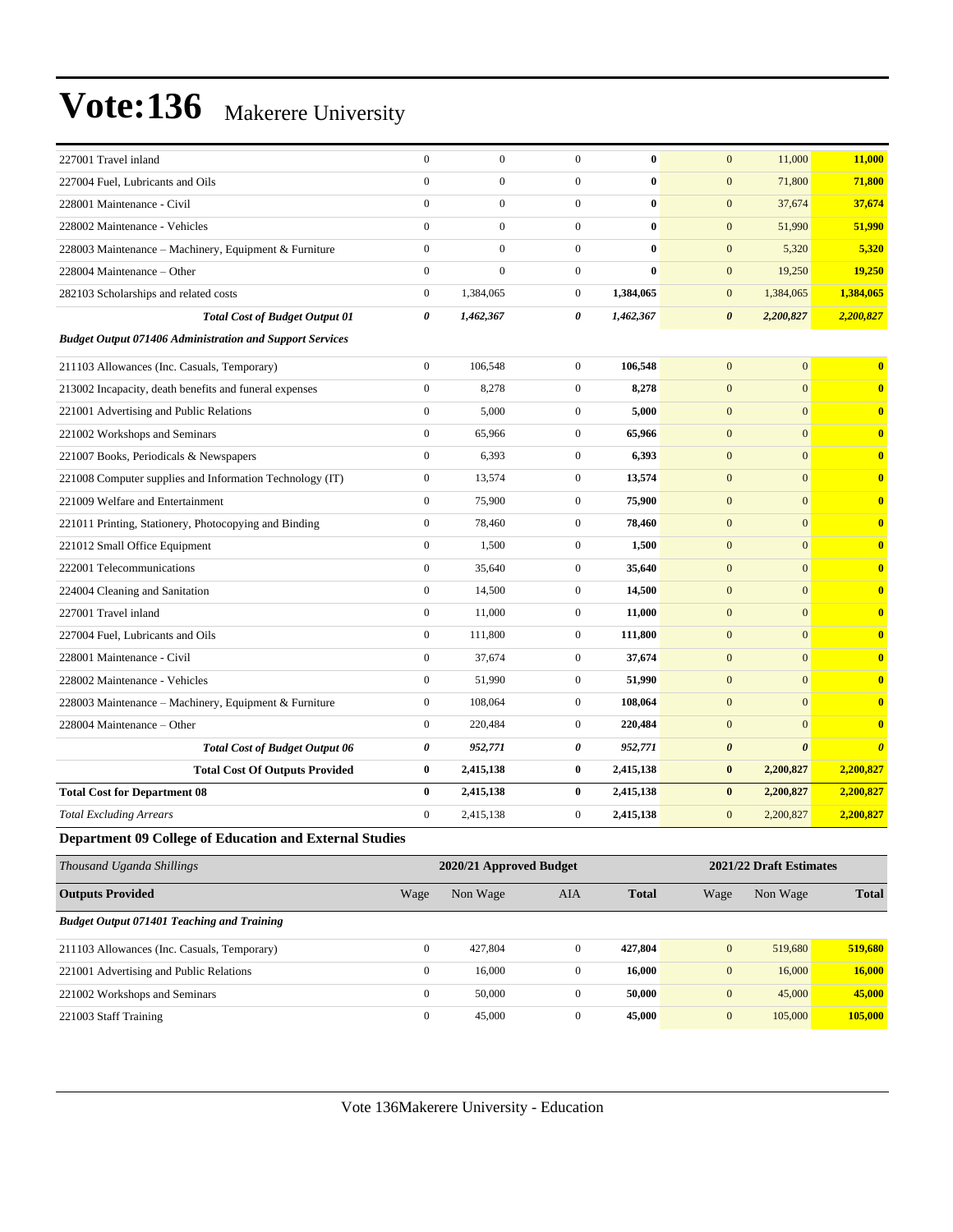| 221005 Hire of Venue (chairs, projector, etc)                   | $\boldsymbol{0}$ | 36,000           | $\mathbf{0}$     | 36,000    | $\mathbf{0}$<br>36,000                         | 36,000                |
|-----------------------------------------------------------------|------------------|------------------|------------------|-----------|------------------------------------------------|-----------------------|
| 221008 Computer supplies and Information Technology (IT)        | $\boldsymbol{0}$ | 50,400           | $\boldsymbol{0}$ | 50,400    | $\boldsymbol{0}$<br>53,550                     | 53,550                |
| 221009 Welfare and Entertainment                                | $\boldsymbol{0}$ | 38,000           | $\mathbf{0}$     | 38,000    | $\boldsymbol{0}$<br>35,000                     | 35,000                |
| 221011 Printing, Stationery, Photocopying and Binding           | $\boldsymbol{0}$ | 51,000           | $\boldsymbol{0}$ | 51,000    | $\boldsymbol{0}$<br>59,000                     | 59,000                |
| 221012 Small Office Equipment                                   | $\boldsymbol{0}$ | 2,000            | $\mathbf{0}$     | 2,000     | $\mathbf{0}$<br>2,000                          | 2,000                 |
| 221017 Subscriptions                                            | $\boldsymbol{0}$ | $\mathbf{0}$     | $\boldsymbol{0}$ | $\bf{0}$  | $\boldsymbol{0}$<br>2,000                      | 2,000                 |
| 222001 Telecommunications                                       | $\boldsymbol{0}$ | 24,000           | $\mathbf{0}$     | 24,000    | $\mathbf{0}$<br>24,000                         | 24,000                |
| 222002 Postage and Courier                                      | $\boldsymbol{0}$ | 3,000            | $\mathbf{0}$     | 3,000     | $\boldsymbol{0}$<br>3,000                      | 3,000                 |
| 224004 Cleaning and Sanitation                                  | $\boldsymbol{0}$ | 45,000           | $\mathbf{0}$     | 45,000    | $\boldsymbol{0}$<br>45,000                     | 45,000                |
| 227001 Travel inland                                            | $\boldsymbol{0}$ | 40,000           | $\mathbf{0}$     | 40,000    | $\mathbf{0}$<br>43,000                         | 43,000                |
| 227002 Travel abroad                                            | $\boldsymbol{0}$ | 46,000           | $\mathbf{0}$     | 46,000    | $\boldsymbol{0}$<br>46,000                     | 46,000                |
| 227004 Fuel, Lubricants and Oils                                | $\boldsymbol{0}$ | $\boldsymbol{0}$ | $\mathbf{0}$     | $\bf{0}$  | $\mathbf{0}$<br>33,000                         | 33,000                |
| 228001 Maintenance - Civil                                      | $\boldsymbol{0}$ | 20,000           | $\mathbf{0}$     | 20,000    | $\boldsymbol{0}$<br>20,000                     | 20,000                |
| 228002 Maintenance - Vehicles                                   | $\boldsymbol{0}$ | 12,000           | $\mathbf{0}$     | 12,000    | $\boldsymbol{0}$<br>12,000                     | 12,000                |
| 228003 Maintenance - Machinery, Equipment & Furniture           | $\boldsymbol{0}$ | 15,050           | $\mathbf{0}$     | 15,050    | $\boldsymbol{0}$<br>15,050                     | 15,050                |
| 228004 Maintenance - Other                                      | $\boldsymbol{0}$ | 25,000           | $\mathbf{0}$     | 25,000    | $\boldsymbol{0}$<br>25,000                     | 25,000                |
| 282103 Scholarships and related costs                           | $\boldsymbol{0}$ | 2,112,218        | $\mathbf{0}$     | 2,112,218 | 2,075,218<br>$\boldsymbol{0}$                  | 2,075,218             |
| <b>Total Cost of Budget Output 01</b>                           | 0                | 3,058,473        | 0                | 3,058,473 | $\boldsymbol{\theta}$<br>3,214,498             | 3,214,498             |
| <b>Budget Output 071402 Research and Graduate Studies</b>       |                  |                  |                  |           |                                                |                       |
| 221003 Staff Training                                           | $\boldsymbol{0}$ | 75,000           | $\boldsymbol{0}$ | 75,000    | $\mathbf{0}$<br>$\boldsymbol{0}$               | $\bf{0}$              |
| <b>Total Cost of Budget Output 02</b>                           | 0                | 75,000           | 0                | 75,000    | $\boldsymbol{\theta}$<br>$\boldsymbol{\theta}$ | $\boldsymbol{\theta}$ |
| <b>Budget Output 071406 Administration and Support Services</b> |                  |                  |                  |           |                                                |                       |
|                                                                 |                  |                  |                  |           |                                                |                       |
| 211103 Allowances (Inc. Casuals, Temporary)                     | $\boldsymbol{0}$ | 27,696           | $\boldsymbol{0}$ | 27,696    | $\mathbf{0}$<br>15,600                         | 15,600                |
| 213002 Incapacity, death benefits and funeral expenses          | $\boldsymbol{0}$ | 5,500            | $\mathbf{0}$     | 5,500     | $\mathbf{0}$<br>5,500                          | 5,500                 |
| 221001 Advertising and Public Relations                         | $\boldsymbol{0}$ | 16,000           | $\mathbf{0}$     | 16,000    | $\boldsymbol{0}$<br>16,000                     | 16,000                |
| 221002 Workshops and Seminars                                   | $\boldsymbol{0}$ | 15,000           | $\mathbf{0}$     | 15,000    | $\boldsymbol{0}$<br>20,000                     | 20,000                |
| 221003 Staff Training                                           | $\boldsymbol{0}$ | 25,000           | $\mathbf{0}$     | 25,000    | $\mathbf{0}$<br>25,000                         | 25,000                |
| 221007 Books, Periodicals & Newspapers                          | $\boldsymbol{0}$ | $\boldsymbol{0}$ | $\mathbf{0}$     | $\bf{0}$  | $\boldsymbol{0}$<br>12,096                     | 12,096                |
| 221008 Computer supplies and Information Technology (IT)        | $\boldsymbol{0}$ | 23,400           | $\mathbf{0}$     | 23,400    | $\boldsymbol{0}$<br>20,250                     | 20,250                |
| 221009 Welfare and Entertainment                                | $\boldsymbol{0}$ | 75,000           | $\boldsymbol{0}$ | 75,000    | $\mathbf{0}$<br>78,000                         | 78,000                |
| 221011 Printing, Stationery, Photocopying and Binding           | $\boldsymbol{0}$ | 39,000           | $\boldsymbol{0}$ | 39,000    | 31,000<br>$\boldsymbol{0}$                     | 31,000                |
| 221012 Small Office Equipment                                   | $\boldsymbol{0}$ | 2,000            | $\boldsymbol{0}$ | 2,000     | $\mathbf{0}$<br>2,000                          | 2,000                 |
| 221017 Subscriptions                                            | $\boldsymbol{0}$ | 4,000            | $\boldsymbol{0}$ | 4,000     | $\boldsymbol{0}$<br>2,000                      | 2,000                 |
| 222001 Telecommunications                                       | $\boldsymbol{0}$ | 11,400           | $\boldsymbol{0}$ | 11,400    | $\boldsymbol{0}$<br>11,400                     | 11,400                |
| 222002 Postage and Courier                                      | $\boldsymbol{0}$ | 2,000            | $\boldsymbol{0}$ | 2,000     | $\mathbf{0}$<br>2,000                          | 2,000                 |
| 224004 Cleaning and Sanitation                                  | $\boldsymbol{0}$ | 24,000           | $\boldsymbol{0}$ | 24,000    | $\boldsymbol{0}$<br>24,000                     | 24,000                |
| 227001 Travel inland                                            | $\boldsymbol{0}$ | 18,000           | $\boldsymbol{0}$ | 18,000    | $\mathbf{0}$<br>15,000                         | 15,000                |
| 227002 Travel abroad                                            | $\boldsymbol{0}$ | 20,000           | $\boldsymbol{0}$ | 20,000    | 20,000<br>$\boldsymbol{0}$                     | 20,000                |
| 227004 Fuel, Lubricants and Oils                                | $\mathbf{0}$     | 78,000           | $\boldsymbol{0}$ | 78,000    | $\mathbf{0}$<br>42,000                         | 42,000                |
| 228001 Maintenance - Civil                                      | $\boldsymbol{0}$ | 16,000           | $\mathbf{0}$     | 16,000    | $\mathbf{0}$<br>16,000                         | 16,000<br>23,000      |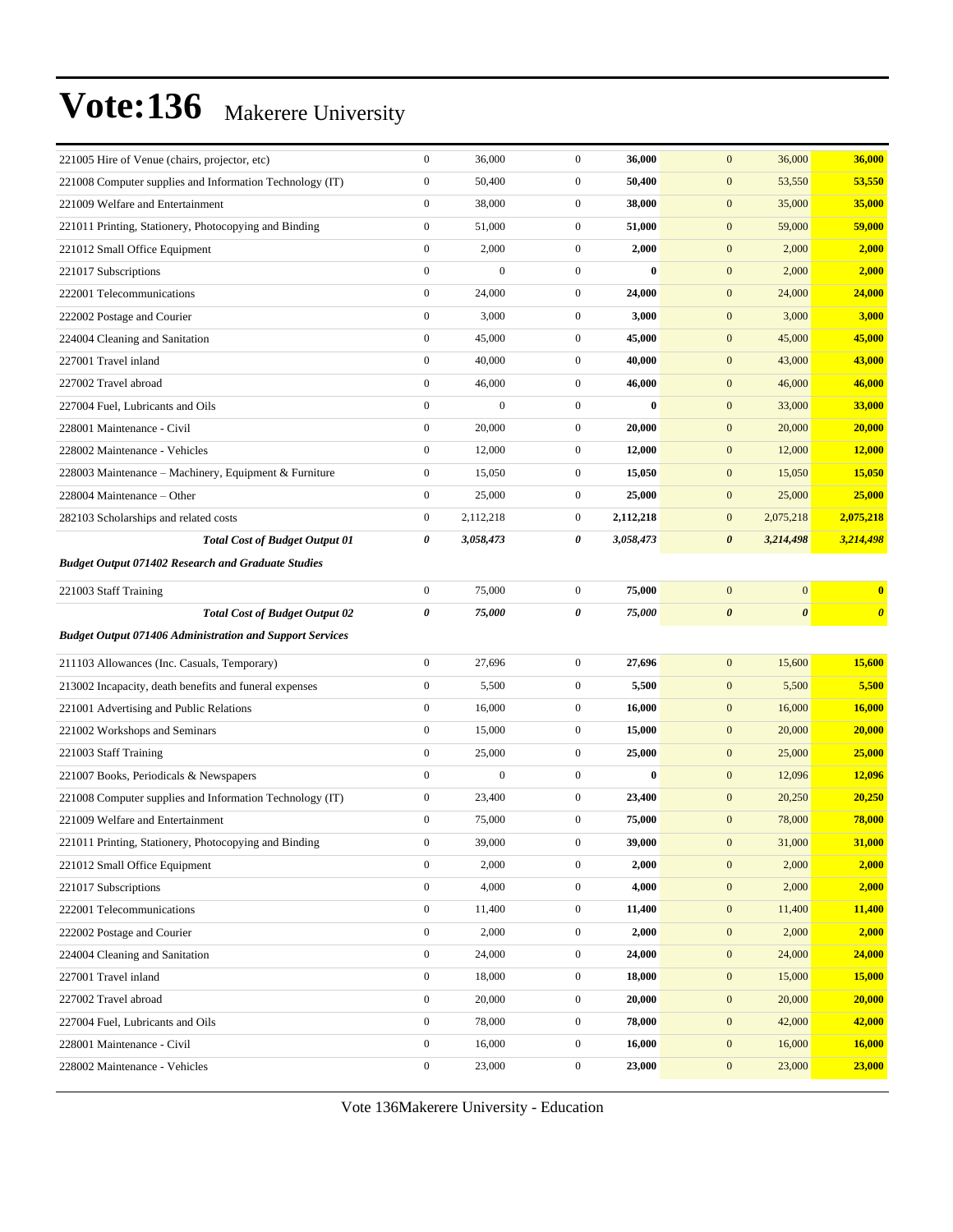| 228003 Maintenance – Machinery, Equipment & Furniture | $\mathbf{0}$ | 19,000    | $\Omega$     | 19,000    | 19,000<br>$\mathbf{0}$           | 19,000    |
|-------------------------------------------------------|--------------|-----------|--------------|-----------|----------------------------------|-----------|
| 228004 Maintenance – Other                            | $\mathbf{0}$ | 10.000    |              | 10.000    | 10,000<br>$\mathbf{0}$           | 10,000    |
| 282103 Scholarships and related costs                 | $\mathbf{0}$ | 30,000    |              | 30,000    | 35,000<br>$\mathbf{0}$           | 35,000    |
| <b>Total Cost of Budget Output 06</b>                 | 0            | 483.996   | 0            | 483.996   | 444,846<br>$\boldsymbol{\theta}$ | 444.846   |
| <b>Total Cost Of Outputs Provided</b>                 | $\bf{0}$     | 3,617,469 | $\mathbf{0}$ | 3.617.469 | 3,659,344<br>$\bf{0}$            | 3,659,344 |
| <b>Total Cost for Department 09</b>                   | $\mathbf{0}$ | 3,617,469 | $\mathbf{0}$ | 3.617.469 | 3,659,344<br>$\bf{0}$            | 3,659,344 |
| <b>Total Excluding Arrears</b>                        | $\mathbf{0}$ | 3.617.469 |              | 3.617.469 | 3,659,344<br>$\mathbf{0}$        | 3,659,344 |

#### **Department 10 College of Veterinary Medicine, Animal resources and Biosecurity**

| Thousand Uganda Shillings                                       |                  |                | 2020/21 Approved Budget<br>2021/22 Draft Estimates |              |                       |                |                         |  |
|-----------------------------------------------------------------|------------------|----------------|----------------------------------------------------|--------------|-----------------------|----------------|-------------------------|--|
| <b>Outputs Provided</b>                                         | Wage             | Non Wage       | <b>AIA</b>                                         | <b>Total</b> | Wage                  | Non Wage       | <b>Total</b>            |  |
| <b>Budget Output 071401 Teaching and Training</b>               |                  |                |                                                    |              |                       |                |                         |  |
| 211103 Allowances (Inc. Casuals, Temporary)                     | $\boldsymbol{0}$ | 26,742         | $\overline{0}$                                     | 26,742       | $\mathbf{0}$          | 50,600         | 50,600                  |  |
| 213002 Incapacity, death benefits and funeral expenses          | $\overline{0}$   | 8,000          | $\overline{0}$                                     | 8,000        | $\overline{0}$        | 6,000          | 6,000                   |  |
| 221001 Advertising and Public Relations                         | $\overline{0}$   | 9,835          | $\overline{0}$                                     | 9,835        | $\mathbf{0}$          | $\overline{0}$ | $\mathbf{0}$            |  |
| 221002 Workshops and Seminars                                   | $\boldsymbol{0}$ | 10,000         | $\overline{0}$                                     | 10,000       | $\mathbf{0}$          | 16,000         | 16,000                  |  |
| 221003 Staff Training                                           | $\boldsymbol{0}$ | 5,000          | $\overline{0}$                                     | 5,000        | $\boldsymbol{0}$      | $\mathbf{0}$   | $\mathbf{0}$            |  |
| 221007 Books, Periodicals & Newspapers                          | $\boldsymbol{0}$ | 4,800          | $\mathbf{0}$                                       | 4,800        | $\mathbf{0}$          | 4,380          | 4,380                   |  |
| 221008 Computer supplies and Information Technology (IT)        | $\overline{0}$   | 30,000         | $\overline{0}$                                     | 30,000       | $\mathbf{0}$          | 12,000         | <b>12,000</b>           |  |
| 221009 Welfare and Entertainment                                | $\overline{0}$   | 43,200         | $\overline{0}$                                     | 43,200       | $\mathbf{0}$          | 35,400         | 35,400                  |  |
| 221011 Printing, Stationery, Photocopying and Binding           | $\overline{0}$   | 48,000         | $\overline{0}$                                     | 48,000       | $\mathbf{0}$          | 30,000         | 30,000                  |  |
| 221012 Small Office Equipment                                   | $\boldsymbol{0}$ | 2,000          | $\overline{0}$                                     | 2,000        | $\mathbf{0}$          | 1,350          | 1,350                   |  |
| 222001 Telecommunications                                       | $\boldsymbol{0}$ | 20,000         | $\mathbf{0}$                                       | 20,000       | $\mathbf{0}$          | 22,500         | 22,500                  |  |
| 222002 Postage and Courier                                      | $\overline{0}$   | $\overline{0}$ | $\overline{0}$                                     | $\bf{0}$     | $\mathbf{0}$          | 750            | 750                     |  |
| 222003 Information and communications technology (ICT)          | $\overline{0}$   | $\overline{0}$ | $\overline{0}$                                     | $\mathbf{0}$ | $\mathbf{0}$          | 23,250         | 23,250                  |  |
| 223007 Other Utilities- (fuel, gas, firewood, charcoal)         | $\overline{0}$   | $\overline{0}$ | $\overline{0}$                                     | $\bf{0}$     | $\mathbf{0}$          | 8,000          | 8,000                   |  |
| 224001 Medical Supplies                                         | $\overline{0}$   | 3,000          | $\overline{0}$                                     | 3,000        | $\mathbf{0}$          | 3,500          | 3,500                   |  |
| 224004 Cleaning and Sanitation                                  | $\boldsymbol{0}$ | 37,000         | $\overline{0}$                                     | 37,000       | $\boldsymbol{0}$      | $\mathbf{0}$   | $\overline{\mathbf{0}}$ |  |
| 226001 Insurances                                               | $\boldsymbol{0}$ | $\overline{0}$ | $\overline{0}$                                     | $\bf{0}$     | $\mathbf{0}$          | 2,500          | 2,500                   |  |
| 227001 Travel inland                                            | $\overline{0}$   | 28,500         | $\overline{0}$                                     | 28,500       | $\mathbf{0}$          | 30,000         | 30,000                  |  |
| 227002 Travel abroad                                            | $\overline{0}$   | 33,000         | $\overline{0}$                                     | 33,000       | $\mathbf{0}$          | $\mathbf{0}$   | $\mathbf{0}$            |  |
| 228001 Maintenance - Civil                                      | $\overline{0}$   | 5,000          | $\overline{0}$                                     | 5,000        | $\mathbf{0}$          | $\overline{0}$ | $\mathbf{0}$            |  |
| 228002 Maintenance - Vehicles                                   | $\boldsymbol{0}$ | $\overline{0}$ | $\overline{0}$                                     | $\mathbf{0}$ | $\boldsymbol{0}$      | 25,000         | 25,000                  |  |
| 228003 Maintenance - Machinery, Equipment & Furniture           | $\mathbf{0}$     | 4,000          | $\mathbf{0}$                                       | 4,000        | $\mathbf{0}$          | 166,000        | 166,000                 |  |
| 228004 Maintenance - Other                                      | $\overline{0}$   | 5,000          | $\overline{0}$                                     | 5,000        | $\mathbf{0}$          | 16,951         | 16,951                  |  |
| 282103 Scholarships and related costs                           | $\overline{0}$   | 1,044,957      | $\overline{0}$                                     | 1,044,957    | $\boldsymbol{0}$      | 1,054,407      | 1,054,407               |  |
| <b>Total Cost of Budget Output 01</b>                           | 0                | 1,368,034      | $\theta$                                           | 1,368,034    | $\boldsymbol{\theta}$ | 1,508,588      | 1,508,588               |  |
| <b>Budget Output 071406 Administration and Support Services</b> |                  |                |                                                    |              |                       |                |                         |  |
| 211103 Allowances (Inc. Casuals, Temporary)                     | $\boldsymbol{0}$ | 26,742         | $\mathbf{0}$                                       | 26,742       | $\mathbf{0}$          | 33,600         | 33,600                  |  |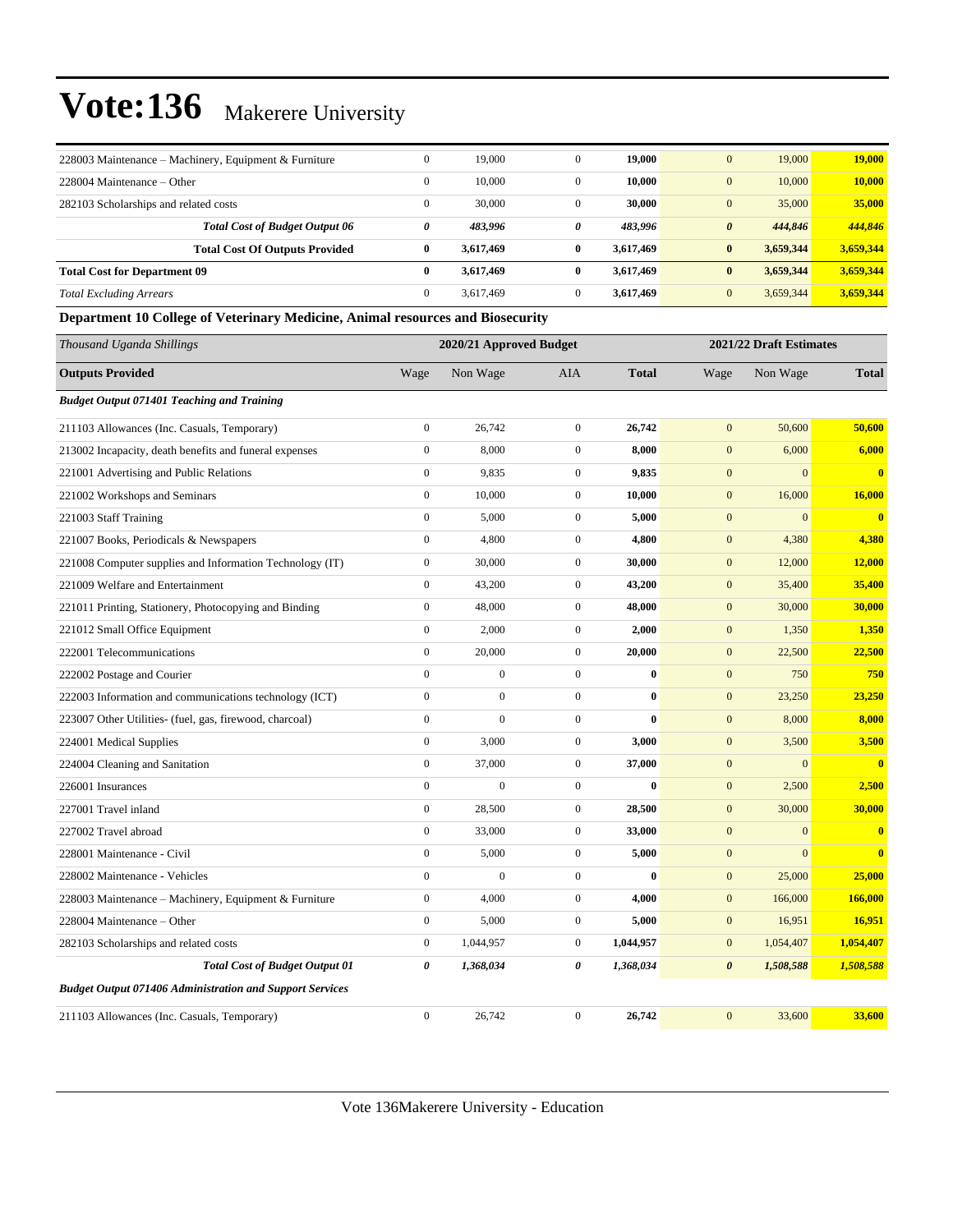| 213002 Incapacity, death benefits and funeral expenses   | $\Omega$       | $\Omega$       | $\Omega$       | 0         | 6,000<br>$\mathbf{0}$            | 6,000                   |
|----------------------------------------------------------|----------------|----------------|----------------|-----------|----------------------------------|-------------------------|
| 221008 Computer supplies and Information Technology (IT) | $\mathbf{0}$   | $\overline{0}$ | $\Omega$       | 0         | $\mathbf{0}$<br>17,500           | 17,500                  |
| 221009 Welfare and Entertainment                         | $\mathbf{0}$   | $\overline{0}$ | $\mathbf{0}$   | $\bf{0}$  | 13,090<br>$\mathbf{0}$           | 13,090                  |
| 221011 Printing, Stationery, Photocopying and Binding    | $\Omega$       | $\overline{0}$ | $\Omega$       | $\bf{0}$  | $\mathbf{0}$<br>13,800           | 13,800                  |
| 222001 Telecommunications                                | $\Omega$       | $\overline{0}$ | $\Omega$       | $\bf{0}$  | $\mathbf{0}$<br>18,000           | 18,000                  |
| 222002 Postage and Courier                               | $\mathbf{0}$   | 1,200          | $\mathbf{0}$   | 1,200     | $\mathbf{0}$<br>1,200            | 1,200                   |
| 222003 Information and communications technology (ICT)   | $\mathbf{0}$   | $\mathbf{0}$   | $\mathbf{0}$   | $\bf{0}$  | 19,200<br>$\mathbf{0}$           | 19,200                  |
| 223004 Guard and Security services                       | $\mathbf{0}$   | 2,400          | $\Omega$       | 2,400     | $\mathbf{0}$<br>2,000            | 2,000                   |
| 224001 Medical Supplies                                  | $\mathbf{0}$   | 3,000          | $\overline{0}$ | 3,000     | $\mathbf{0}$<br>$\mathbf{0}$     | $\overline{\mathbf{0}}$ |
| 226001 Insurances                                        | $\overline{0}$ | 1,500          | $\mathbf{0}$   | 1,500     | $\mathbf{0}$<br>$\mathbf{0}$     | $\overline{0}$          |
| 227002 Travel abroad                                     | $\overline{0}$ | 12,000         | $\overline{0}$ | 12,000    | 9,000<br>$\mathbf{0}$            | 9,000                   |
| 227004 Fuel, Lubricants and Oils                         | $\Omega$       | 27,000         | $\Omega$       | 27,000    | $\mathbf{0}$<br>12,775           | 12,775                  |
| 228001 Maintenance - Civil                               | $\mathbf{0}$   | 12,000         | $\overline{0}$ | 12,000    | $\mathbf{0}$<br>$\mathbf{0}$     | $\overline{\mathbf{0}}$ |
| 228002 Maintenance - Vehicles                            | $\mathbf{0}$   | 20,000         | $\mathbf{0}$   | 20,000    | 10,300<br>$\mathbf{0}$           | 10,300                  |
| 228003 Maintenance - Machinery, Equipment & Furniture    | $\overline{0}$ | 2,700          | $\overline{0}$ | 2,700     | $\mathbf{0}$<br>$\mathbf{0}$     | $\mathbf{0}$            |
| 228004 Maintenance – Other                               | $\theta$       | 8,000          | $\Omega$       | 8,000     | $\Omega$<br>$\mathbf{0}$         | $\overline{0}$          |
| 282103 Scholarships and related costs                    | $\Omega$       | 9,200          | $\Omega$       | 9,200     | $\Omega$<br>$\mathbf{0}$         | $\mathbf{0}$            |
| <b>Total Cost of Budget Output 06</b>                    | 0              | 125,742        | 0              | 125,742   | $\boldsymbol{\theta}$<br>156,465 | 156,465                 |
| <b>Total Cost Of Outputs Provided</b>                    | $\bf{0}$       | 1,493,775      | $\bf{0}$       | 1,493,775 | 1,665,053<br>$\bf{0}$            | 1,665,053               |
| <b>Total Cost for Department 10</b>                      | $\mathbf{0}$   | 1,493,775      | $\bf{0}$       | 1,493,775 | 1,665,053<br>$\bf{0}$            | 1,665,053               |
| <b>Total Excluding Arrears</b>                           | $\Omega$       | 1.493.775      | $\mathbf{0}$   | 1,493,775 | $\mathbf{0}$<br>1,665,053        | 1,665,053               |

**Department 11 School of Law**

| Thousand Uganda Shillings                                | 2020/21 Approved Budget |              |                |              |                       | 2021/22 Draft Estimates |              |  |  |
|----------------------------------------------------------|-------------------------|--------------|----------------|--------------|-----------------------|-------------------------|--------------|--|--|
| <b>Outputs Provided</b>                                  | Wage                    | Non Wage     | <b>AIA</b>     | <b>Total</b> | Wage                  | Non Wage                | <b>Total</b> |  |  |
| <b>Budget Output 071401 Teaching and Training</b>        |                         |              |                |              |                       |                         |              |  |  |
| 211103 Allowances (Inc. Casuals, Temporary)              | $\mathbf{0}$            | 419,884      | $\overline{0}$ | 419,884      | $\mathbf{0}$          | 467,771                 | 467,771      |  |  |
| 221002 Workshops and Seminars                            | $\mathbf{0}$            | 5,000        | $\mathbf{0}$   | 5,000        | $\mathbf{0}$          | 10,000                  | 10,000       |  |  |
| 221003 Staff Training                                    | $\mathbf{0}$            | 0            | $\Omega$       | $\mathbf{0}$ | $\mathbf{0}$          | 20,000                  | 20,000       |  |  |
| 221007 Books, Periodicals & Newspapers                   | $\mathbf{0}$            | 1,200        | 0              | 1,200        | $\mathbf{0}$          | 12,000                  | 12,000       |  |  |
| 221008 Computer supplies and Information Technology (IT) | $\mathbf{0}$            | 8,000        | $\Omega$       | 8,000        | $\mathbf{0}$          | 108,200                 | 108,200      |  |  |
| 221009 Welfare and Entertainment                         | $\mathbf{0}$            | 3,500        | $\overline{0}$ | 3,500        | $\mathbf{0}$          | 6,000                   | 6,000        |  |  |
| 221017 Subscriptions                                     | $\Omega$                | $\Omega$     | $\Omega$       | $\mathbf{0}$ | $\mathbf{0}$          | 6,000                   | 6,000        |  |  |
| 222002 Postage and Courier                               | $\mathbf{0}$            | $\mathbf{0}$ | $\overline{0}$ | $\bf{0}$     | $\mathbf{0}$          | 3,000                   | 3,000        |  |  |
| 227004 Fuel, Lubricants and Oils                         | $\mathbf{0}$            | 1,000        | $\overline{0}$ | 1,000        | $\mathbf{0}$          | $\mathbf{0}$            | $\mathbf{0}$ |  |  |
| 228003 Maintenance – Machinery, Equipment & Furniture    | $\mathbf{0}$            | 1,400        | $\mathbf{0}$   | 1,400        | $\mathbf{0}$          | $\overline{0}$          | $\mathbf{0}$ |  |  |
| 282103 Scholarships and related costs                    | $\mathbf{0}$            | 296,446      | $\overline{0}$ | 296,446      | $\mathbf{0}$          | 293,000                 | 293,000      |  |  |
| <b>Total Cost of Budget Output 01</b>                    | 0                       | 736,430      | 0              | 736,430      | $\boldsymbol{\theta}$ | 925,971                 | 925,971      |  |  |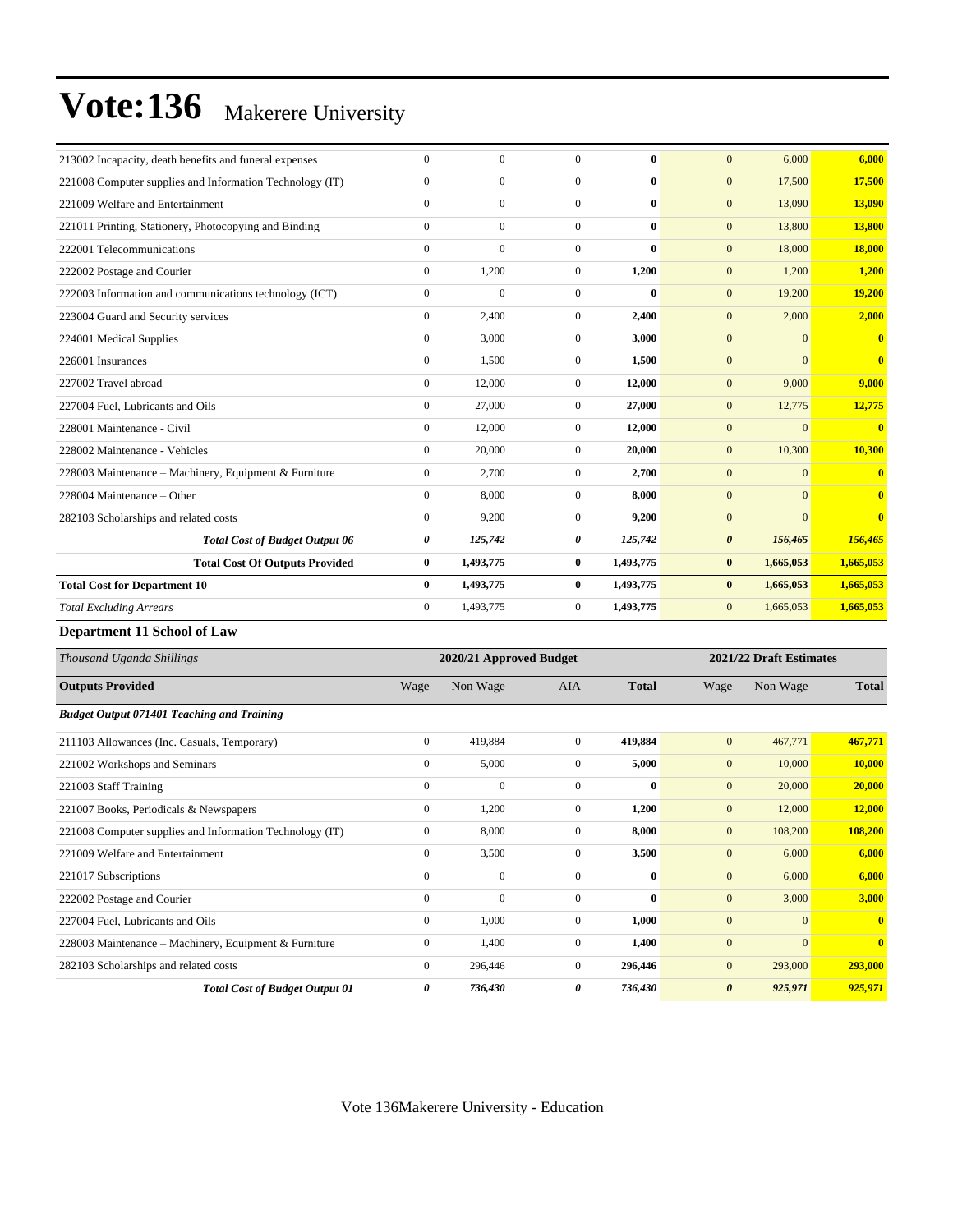#### *Budget Output 071406 Administration and Support Services*

| 211103 Allowances (Inc. Casuals, Temporary)              | $\mathbf{0}$          | 200,000                 | $\overline{0}$   | 200,000      | $\mathbf{0}$     | 143,490                 | 143,490      |
|----------------------------------------------------------|-----------------------|-------------------------|------------------|--------------|------------------|-------------------------|--------------|
| 213002 Incapacity, death benefits and funeral expenses   | $\boldsymbol{0}$      | 5,000                   | $\boldsymbol{0}$ | 5,000        | $\boldsymbol{0}$ | 10,000                  | 10,000       |
| 221003 Staff Training                                    | $\boldsymbol{0}$      | 2,500                   | $\boldsymbol{0}$ | 2,500        | $\mathbf{0}$     | 5,000                   | 5,000        |
| 221007 Books, Periodicals & Newspapers                   | $\boldsymbol{0}$      | 1,200                   | $\overline{0}$   | 1,200        | $\mathbf{0}$     | 1,200                   | 1,200        |
| 221008 Computer supplies and Information Technology (IT) | $\boldsymbol{0}$      | 22,800                  | $\boldsymbol{0}$ | 22,800       | $\boldsymbol{0}$ | 155,600                 | 155,600      |
| 221009 Welfare and Entertainment                         | $\boldsymbol{0}$      | 21,140                  | $\boldsymbol{0}$ | 21,140       | $\mathbf{0}$     | 36,000                  | 36,000       |
| 221011 Printing, Stationery, Photocopying and Binding    | $\mathbf{0}$          | 24,000                  | $\overline{0}$   | 24,000       | $\mathbf{0}$     | 30,000                  | 30,000       |
| 221017 Subscriptions                                     | $\mathbf{0}$          | 3,000                   | $\overline{0}$   | 3,000        | $\boldsymbol{0}$ | $\mathbf{0}$            | $\mathbf{0}$ |
| 222001 Telecommunications                                | $\boldsymbol{0}$      | 12,200                  | $\overline{0}$   | 12,200       | $\boldsymbol{0}$ | 17,880                  | 17,880       |
| 222002 Postage and Courier                               | $\mathbf{0}$          | 1,000                   | $\overline{0}$   | 1,000        | $\mathbf{0}$     | 2,095                   | 2,095        |
| 224004 Cleaning and Sanitation                           | $\mathbf{0}$          | 16,800                  | $\overline{0}$   | 16,800       | $\boldsymbol{0}$ | 20,000                  | 20,000       |
| 226002 Licenses                                          | $\boldsymbol{0}$      | 1,300                   | $\boldsymbol{0}$ | 1,300        | $\mathbf{0}$     | 1,000                   | 1,000        |
| 227001 Travel inland                                     | $\mathbf{0}$          | 2,000                   | $\overline{0}$   | 2,000        | $\boldsymbol{0}$ | 8,000                   | 8,000        |
| 227002 Travel abroad                                     | $\mathbf{0}$          | 3,000                   | $\overline{0}$   | 3,000        | $\boldsymbol{0}$ | 7,000                   | 7,000        |
| 227004 Fuel, Lubricants and Oils                         | $\boldsymbol{0}$      | 21,600                  | $\boldsymbol{0}$ | 21,600       | $\mathbf{0}$     | 43,200                  | 43,200       |
| 228001 Maintenance - Civil                               | $\boldsymbol{0}$      | 10,000                  | $\overline{0}$   | 10,000       | $\mathbf{0}$     | 80,000                  | 80,000       |
| 228002 Maintenance - Vehicles                            | $\boldsymbol{0}$      | 8,000                   | $\overline{0}$   | 8,000        | $\boldsymbol{0}$ | 8,000                   | 8,000        |
| 228003 Maintenance - Machinery, Equipment & Furniture    | $\boldsymbol{0}$      | 10,000                  | $\boldsymbol{0}$ | 10,000       | $\boldsymbol{0}$ | 20,000                  | 20,000       |
| 228004 Maintenance - Other                               | $\mathbf{0}$          | 10,000                  | $\overline{0}$   | 10,000       | $\mathbf{0}$     | 20,000                  | 20,000       |
| <b>Total Cost of Budget Output 06</b>                    | $\boldsymbol{\theta}$ | 375,540                 | 0                | 375,540      | $\pmb{\theta}$   | 608,465                 | 608,465      |
| <b>Total Cost Of Outputs Provided</b>                    | $\pmb{0}$             | 1,111,970               | $\bf{0}$         | 1,111,970    | $\boldsymbol{0}$ | 1,534,436               | 1,534,436    |
| <b>Total Cost for Department 11</b>                      | $\bf{0}$              | 1,111,970               | $\bf{0}$         | 1,111,970    | $\bf{0}$         | 1,534,436               | 1,534,436    |
| <b>Total Excluding Arrears</b>                           | $\mathbf{0}$          | 1,111,970               | $\boldsymbol{0}$ | 1,111,970    | $\mathbf{0}$     | 1,534,436               | 1,534,436    |
| Department 12 Jinja Campus                               |                       |                         |                  |              |                  |                         |              |
| Thousand Uganda Shillings                                |                       | 2020/21 Approved Budget |                  |              |                  | 2021/22 Draft Estimates |              |
| <b>Outputs Provided</b>                                  | Wage                  | Non Wage                | <b>AIA</b>       | <b>Total</b> | Wage             | Non Wage                | <b>Total</b> |
| <b>Budget Output 071401 Teaching and Training</b>        |                       |                         |                  |              |                  |                         |              |
| 211103 Allowances (Inc. Casuals, Temporary)              | $\mathbf{0}$          | 293,058                 | $\mathbf{0}$     | 293,058      | $\mathbf{0}$     | 320,000                 | 320,000      |
| 221001 Advertising and Public Relations                  | $\boldsymbol{0}$      | 20,000                  | $\overline{0}$   | 20,000       | $\mathbf{0}$     | 20,000                  | 20,000       |
| 221002 Workshops and Seminars                            | $\boldsymbol{0}$      | 5,000                   | $\overline{0}$   | 5,000        | $\mathbf{0}$     | 5,000                   | 5,000        |
| 221003 Staff Training                                    | $\mathbf{0}$          | 35,000                  | $\overline{0}$   | 35,000       | $\boldsymbol{0}$ | 35,000                  | 35,000       |
| 221007 Books, Periodicals & Newspapers                   | $\boldsymbol{0}$      | 65,000                  | $\overline{0}$   | 65,000       | $\boldsymbol{0}$ | 65,000                  | 65,000       |
| 221008 Computer supplies and Information Technology (IT) | $\mathbf{0}$          | 15,000                  | $\Omega$         | 15,000       | $\mathbf{0}$     | 15,000                  | 15,000       |

221011 Printing, Stationery, Photocopying and Binding 0 12,000 0 **12,000** 0 12,000 **12,000** 223003 Rent – (Produced Assets) to private entities 0 133,200 0 133,200 0 133,200 0 133,200 133,200 133,200 227002 Travel abroad 0 13,000 0 **13,000** 0 13,000 **13,000**